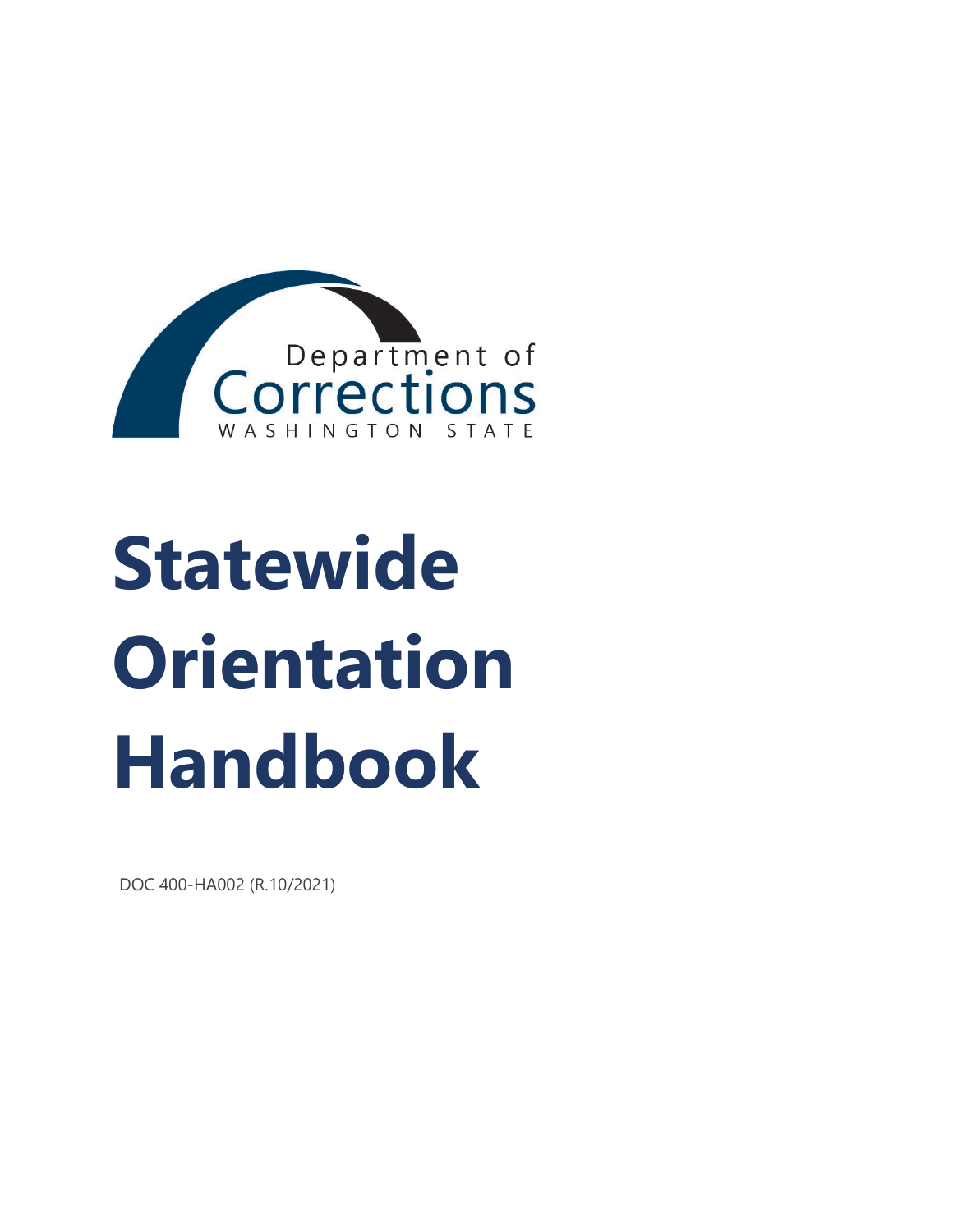## **Notice**

This Orientation Handbook is provided to all individuals housed at Department facilities. Department of Corrections policies and local Operational Memorandums may supersede the information obtained in this handbook. These documents are available for your review at each facility. All items covered in this handbook are subject to change.

Each incarcerated individual will sign DOC 21-992 Prison Orientation Checklist to acknowledge receipt of orientation and the Statewide Orientation Handbook or facility specific handbook. Staff will log/scan the orientation into the electronic file.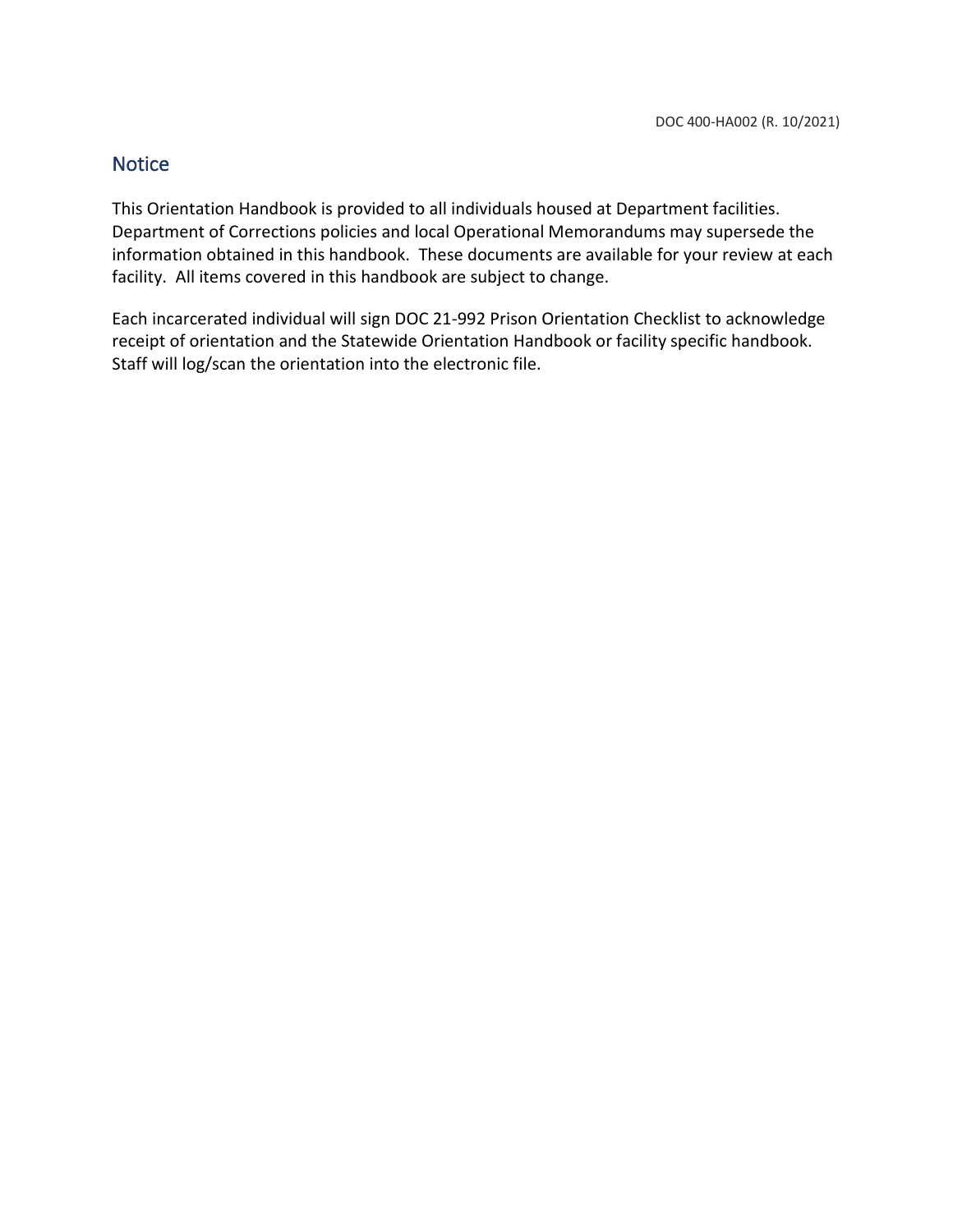## <span id="page-2-0"></span>Reentry Begins at Reception

The Washington State Department of Corrections looks forward to working with you. Although this is a challenging time in your life, take this time to self-reflect and begin planning for your future. There will be opportunity throughout your incarceration for self-betterment and to maximize your chances of successful reentry.

The Department of Corrections (DOC) is committed to providing targeted opportunities and pathways supporting successful integration into our communities. Specifically, programs that will assist you upon your release to the community. Successful reentry also helps break the cycle of criminal behavior that often continues from one generation to the next.

The process will begin upon your admittance to the Washington Corrections Center (WCC) or the Washington Corrections Center for Women (WCCW). Your continuous case plan will identify the appropriate programs you will need to complete during your incarceration and/or while on community supervision. Your individual reentry plan is a living document you will work on throughout your time with DOC. It is up to you to drive your individual reentry plan, build, and maintain your individualized reentry portfolio throughout the 3 phases of reentry (facility, transition, community). Your portfolio includes education achievements, certifications, employment, work experience, skills, and any training received prior to and during incarceration.

Your individual reentry plan includes education, employment, substance abuse treatment, mental health treatment, family reunification, and other areas which are needed to facilitate a successful reintegration into the community.

By participating in needed education, job training, substance use disorder treatment, correctional industries, vocational education, sex offender treatment, mental health treatment, life skills, and other services, it will better prepare you to return safely to the community.

To be successful, you need to be actively involved in your individual reentry plan and take advantage of the opportunities and activities offered by the facility. You must communicate your goals and objectives for positive changes and involve your family, other support, and community. To be successful, reentry requires all of us to work towards a common goal, which is to better prepare you for your eventual release.

Your involvement, dedication, and on-going desire to better prepare yourself for your reentry is a commendable goal and DOC is committed to assisting you in working towards this goal. Please consider taking advantage of the resources and programs that are associated with reentry.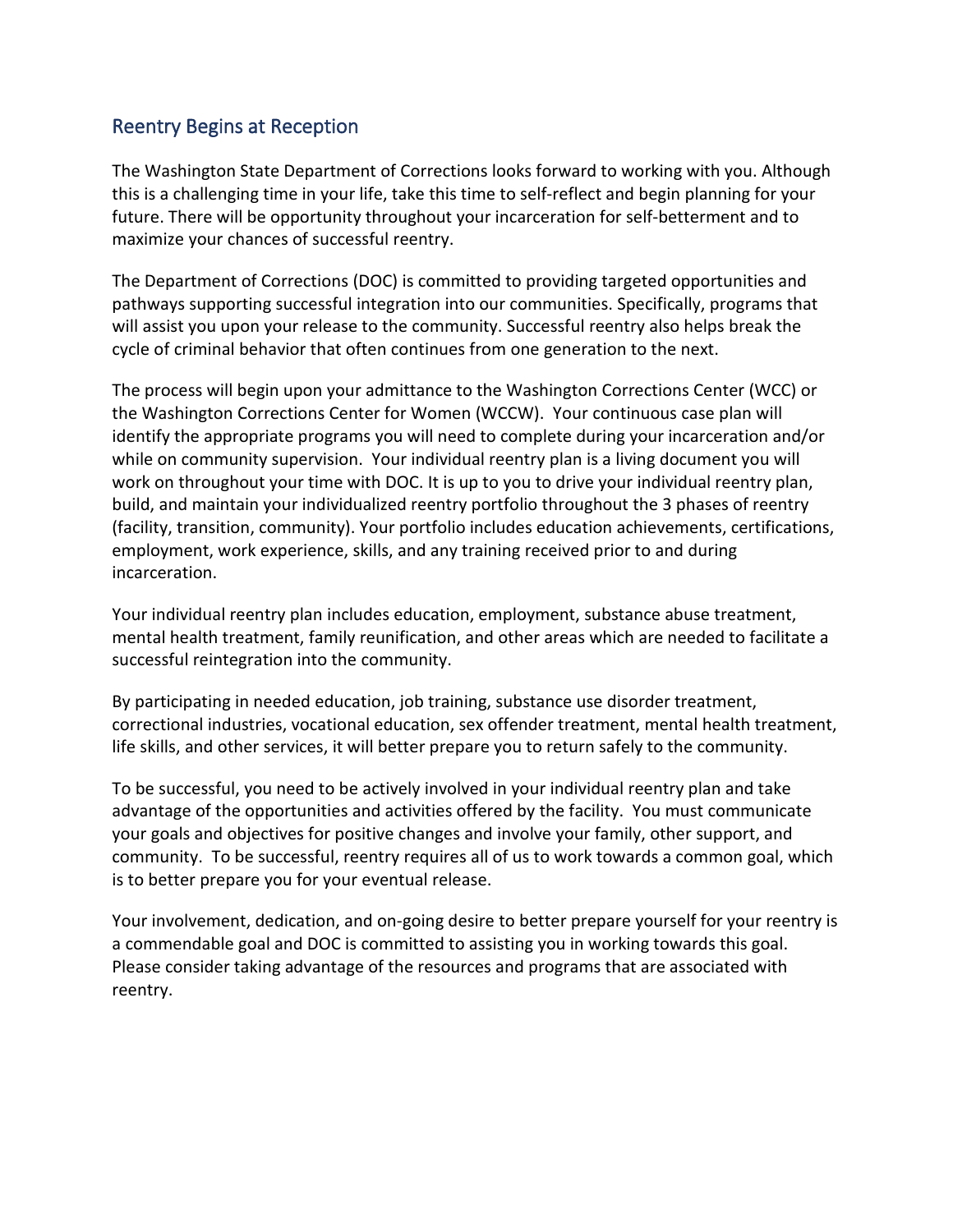# <span id="page-3-0"></span>Department Audits and Inspections

A comprehensive program of audits ensures compliance with Department policy and with nationally recognized standards for facility operations, safety, and security. Audits can also provide assurance that a facility is operating at an appropriate performance level.

Audits conducted internally by Department staff include operations inspections, safety audits/inspections, and emergency preparedness audits. Each audit/ inspection takes about a week to conduct.

# <span id="page-3-1"></span>The Benefits of Audits and Inspections

- Audits confirm that facilities comply with established laws, policies, and standards.
- This audit process helps to bring uniform operations throughout the state.
- Audits offer facility managers an ongoing method to consistently review and improve operations.
- Audits are a training tool designed to give participating staff a review of policies and procedures.

# <span id="page-3-2"></span>What Audits Mean for Incarcerated Individuals

- Individuals will live in a safe, secure facility.
- Facility operations will be consistent throughout DOC.
- Safety, health, living, and other standards in each facility will be based on state/national standards.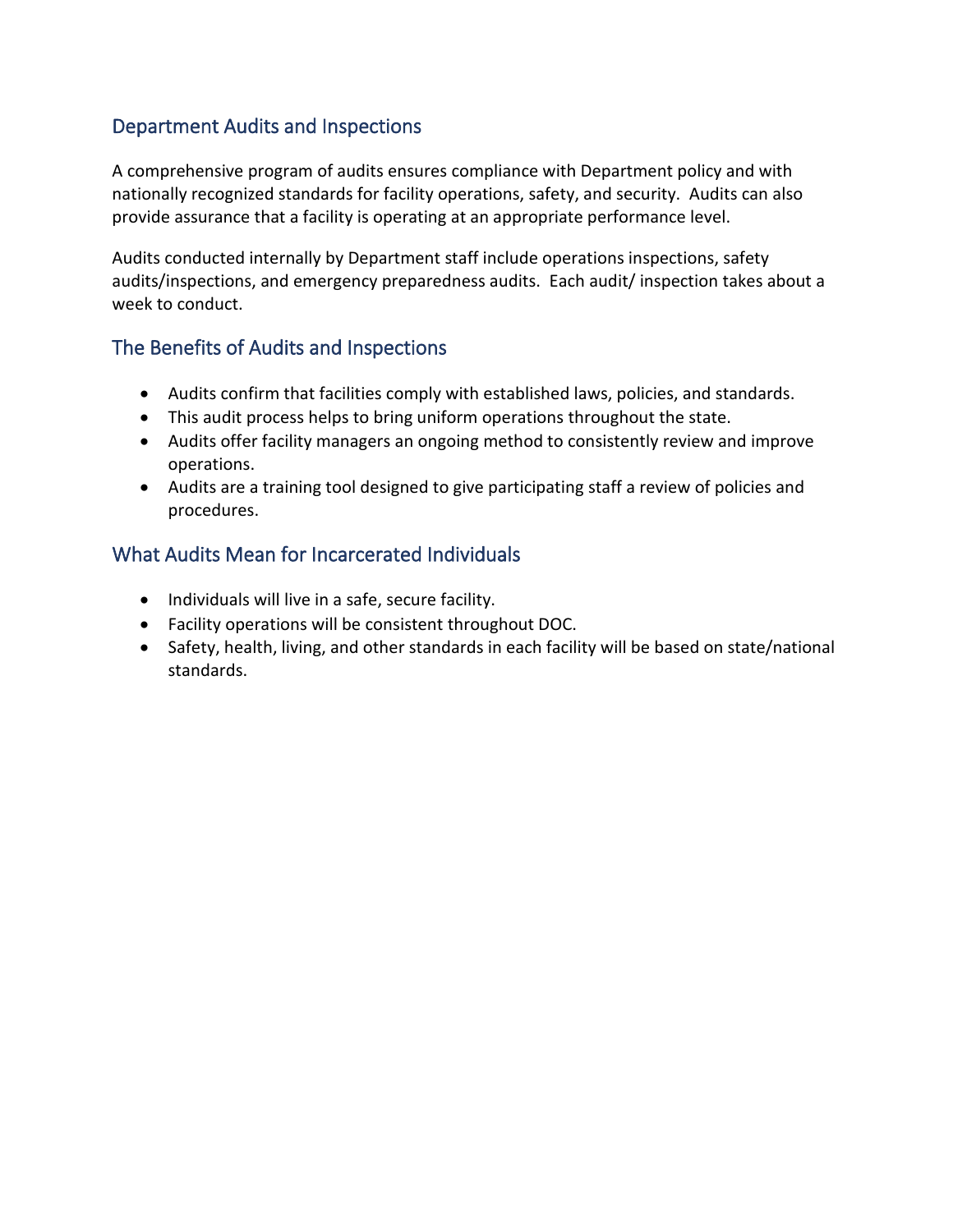# <span id="page-4-0"></span>Table of Contents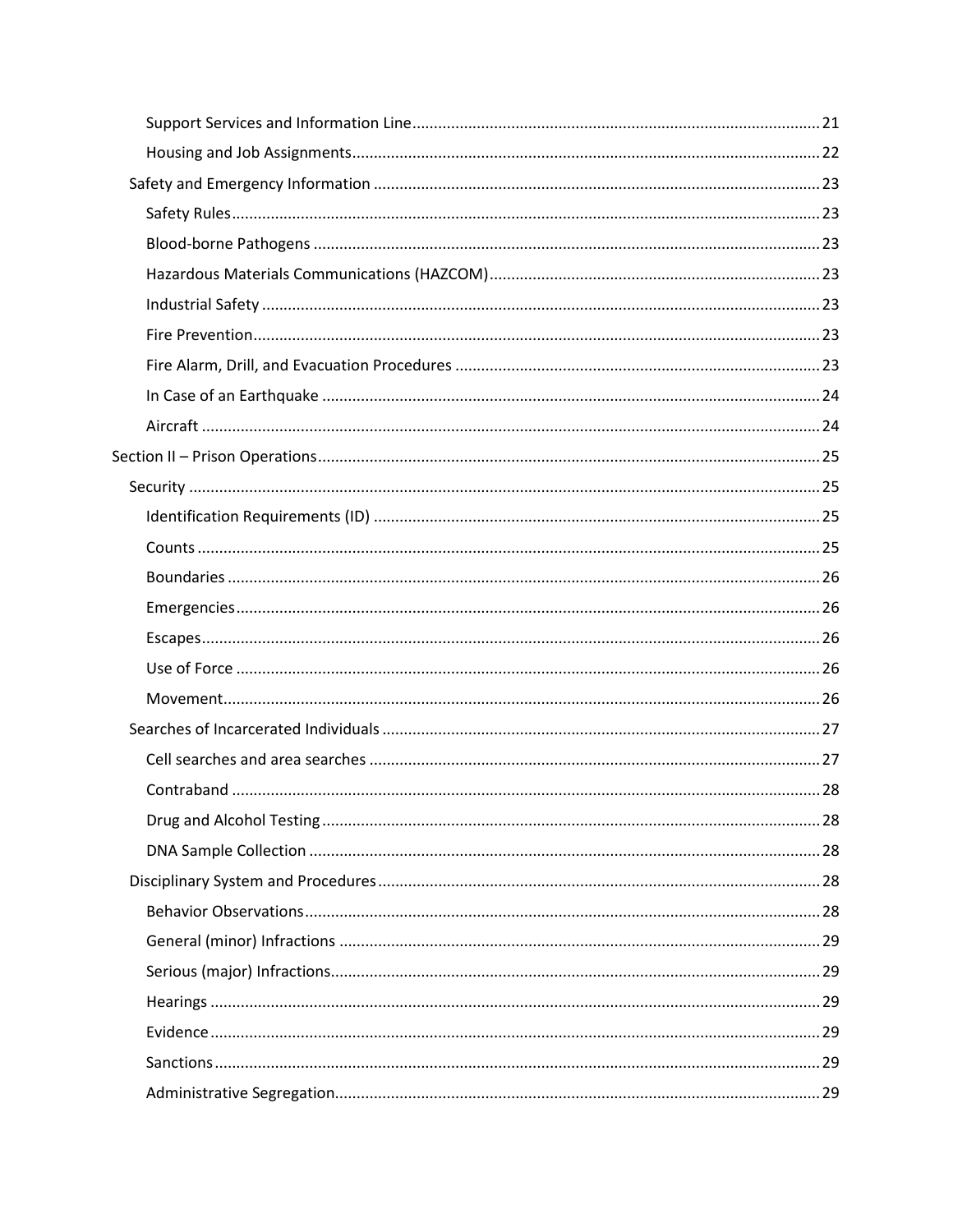| How does an Individual obtain a Certification of Indigency for court proceedings? 38 |  |
|--------------------------------------------------------------------------------------|--|
|                                                                                      |  |
|                                                                                      |  |
|                                                                                      |  |
|                                                                                      |  |
|                                                                                      |  |
|                                                                                      |  |
|                                                                                      |  |
|                                                                                      |  |
|                                                                                      |  |
|                                                                                      |  |
|                                                                                      |  |
| Office of Support Enforcement (OSE), Order to Withhold and Deliver (OWD)  42         |  |
|                                                                                      |  |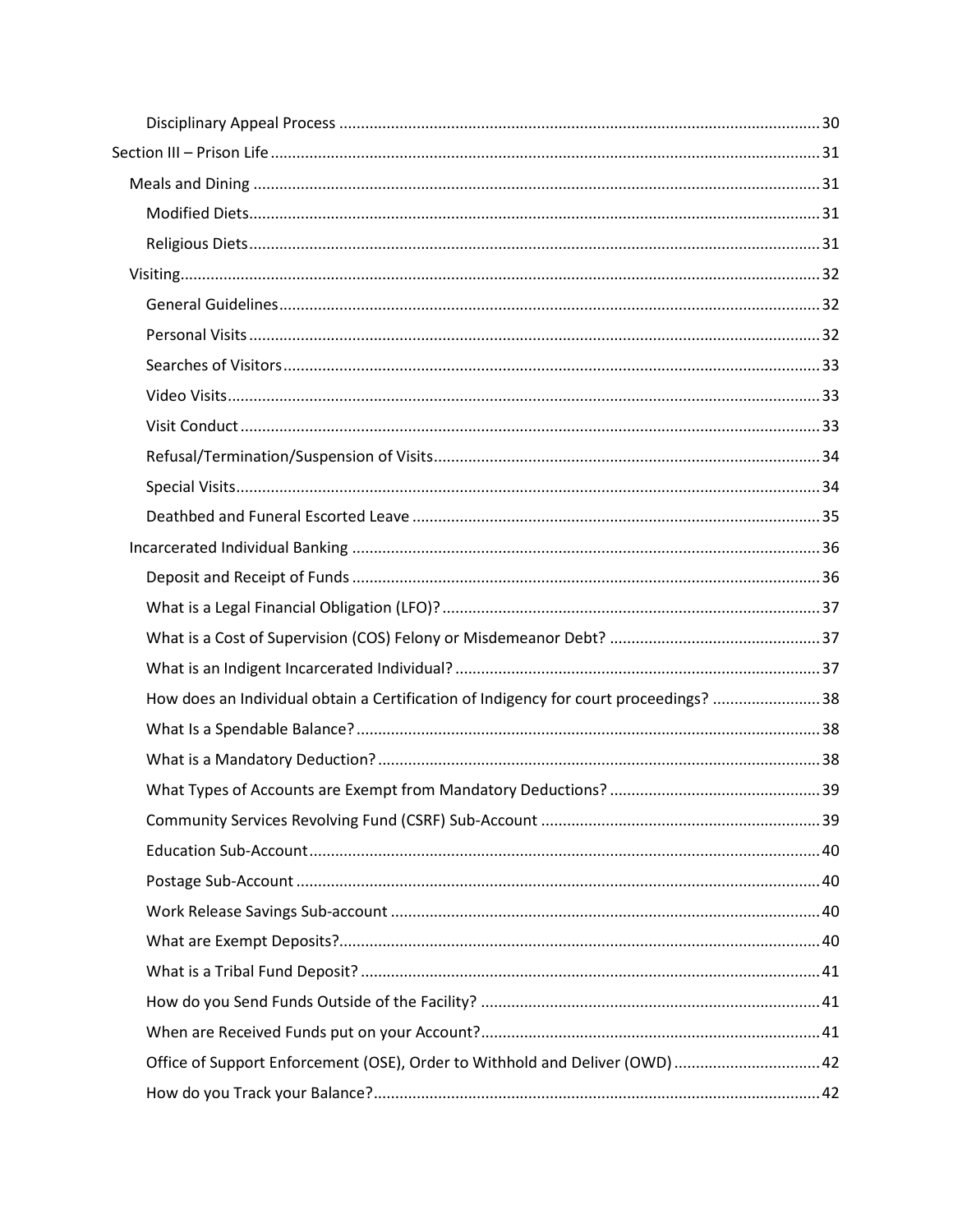| DOC 21-421 Acknowledgment of Monitoring Telephones and Conversations/Receipt of Inmate |  |
|----------------------------------------------------------------------------------------|--|
|                                                                                        |  |
|                                                                                        |  |
|                                                                                        |  |
|                                                                                        |  |
|                                                                                        |  |
|                                                                                        |  |
|                                                                                        |  |
|                                                                                        |  |
|                                                                                        |  |
|                                                                                        |  |
|                                                                                        |  |
|                                                                                        |  |
|                                                                                        |  |
|                                                                                        |  |
|                                                                                        |  |
|                                                                                        |  |
|                                                                                        |  |
|                                                                                        |  |
|                                                                                        |  |
|                                                                                        |  |
|                                                                                        |  |
|                                                                                        |  |
|                                                                                        |  |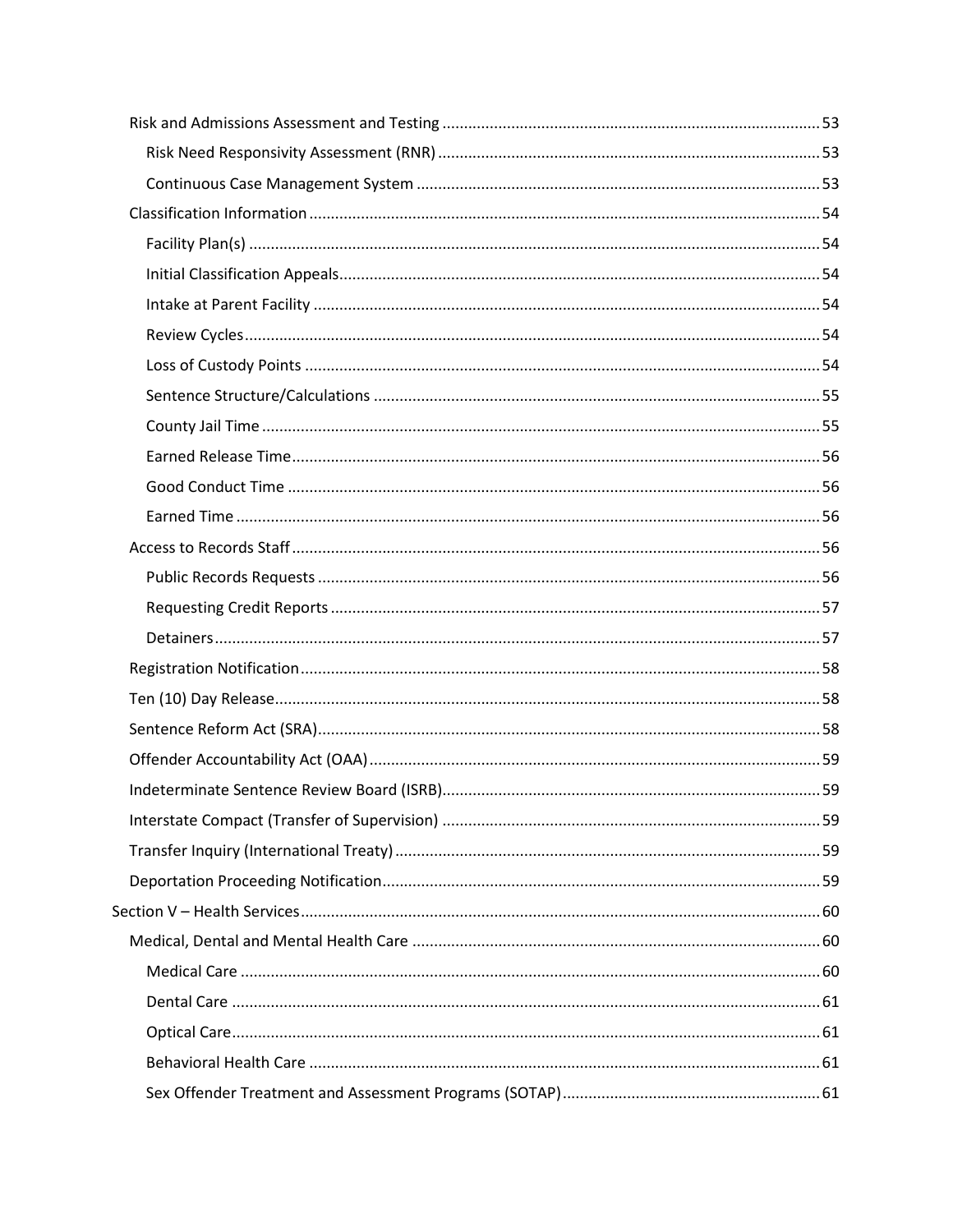| Basic Information about HIV, Hepatitis B and C, and Tuberculosis Adapted from the Center for Disease |  |
|------------------------------------------------------------------------------------------------------|--|
|                                                                                                      |  |
|                                                                                                      |  |
|                                                                                                      |  |
|                                                                                                      |  |
|                                                                                                      |  |
|                                                                                                      |  |
|                                                                                                      |  |
|                                                                                                      |  |
|                                                                                                      |  |
|                                                                                                      |  |
|                                                                                                      |  |
|                                                                                                      |  |
|                                                                                                      |  |
|                                                                                                      |  |
|                                                                                                      |  |
|                                                                                                      |  |
|                                                                                                      |  |
|                                                                                                      |  |
|                                                                                                      |  |
|                                                                                                      |  |
|                                                                                                      |  |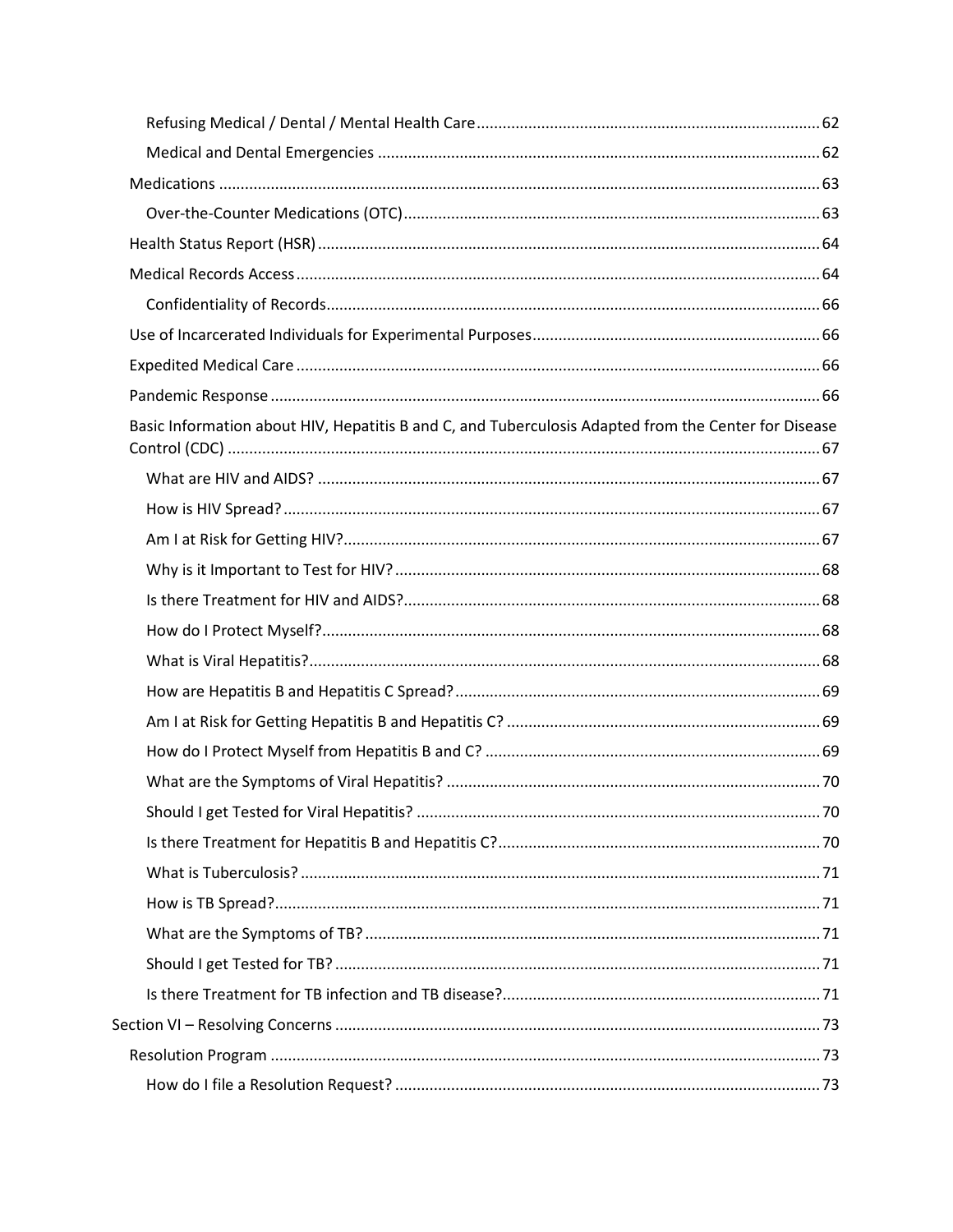| Prison Rape Elimination Act (PREA) Reports Involving Sexual Assault, Sexual Abuse, Sexual |  |
|-------------------------------------------------------------------------------------------|--|
|                                                                                           |  |
|                                                                                           |  |
|                                                                                           |  |
|                                                                                           |  |
|                                                                                           |  |
|                                                                                           |  |
|                                                                                           |  |
|                                                                                           |  |
|                                                                                           |  |
|                                                                                           |  |
|                                                                                           |  |
|                                                                                           |  |
|                                                                                           |  |
|                                                                                           |  |
|                                                                                           |  |
|                                                                                           |  |
|                                                                                           |  |
|                                                                                           |  |
|                                                                                           |  |
|                                                                                           |  |
|                                                                                           |  |
|                                                                                           |  |
|                                                                                           |  |
|                                                                                           |  |
|                                                                                           |  |
|                                                                                           |  |
|                                                                                           |  |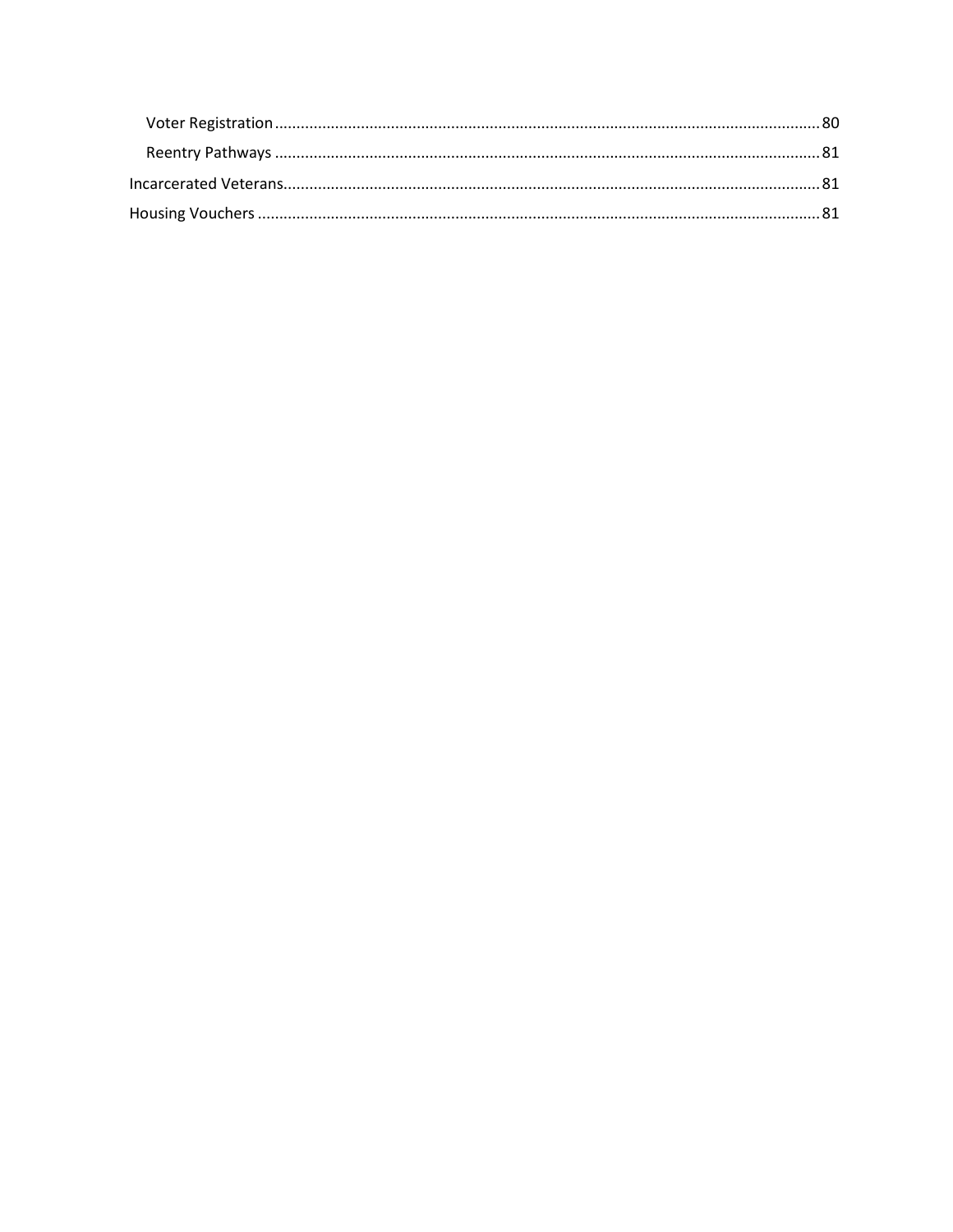# <span id="page-12-0"></span>Section 1 – Admission to Prison

**DOC 100.500 Offender Non-Discrimination; DOC 310.000 Orientation; DOC 450.500 Language Services for Limited English Proficient (LEP) Individuals; DOC 490.800 Prison Rape Elimination Act (PREA) Prevention and Reporting; DOC 600 SERIES; DOC 850.030 Employee Relationships/ Contacts with Individuals; DOC 850.625 Sexual Harassment; DOC 890.070 Chemical Control and HAZCOM; DOC 890.380 Fire Prevention Plan** 

# <span id="page-12-1"></span>Incarcerated Individual Rights, Responsibilities, and Privileges

## <span id="page-12-2"></span>Rights

- You have the right to be treated respectfully, impartially, and fairly by all staff.
- You have the right to be informed of the rules, procedures and schedules concerning the operation of the facility.
- You have the right to freedom of religious affiliation and voluntary religious worship.
- You have the right to nutritious meals, proper bedding, access to laundry, the opportunity to shower regularly, and proper ventilation for warmth and fresh air.
- You have the right to access adequate and necessary medical and dental treatment.
- You have the right to unrestricted and confidential access to the courts by correspondence. Note: Incoming legal mail must be clearly identifiable as legal mail and may only be opened and scanned by staff in your presence.
- Rights of individuals with disabilities are posted in common areas.

## <span id="page-12-3"></span>Responsibilities

- You have the responsibility to treat staff and other individuals respectfully, impartially, and fairly. Personal relationships with staff are not allowed.
- You have the responsibility to know and follow all rules of the facility.
- You are responsible to do your own time and not worry about other individual's time.
- You have the responsibility to recognize and respect the rights of others.
- You have the responsibility to maintain neat and clean-living quarters.
- You are responsible for your own success in prison and in the community.
- You have the responsibility to attend and participate in all programs that are assigned by staff.
- You have the responsibility to report staff misconduct and incarcerated individual sexual assault.
- It is your responsibility to maintain clean hygiene under DOC Policy 440.080.

## <span id="page-12-4"></span>**Privileges**

A privilege is a special benefit granted to individuals based upon their status and/or compliance with rules, regulations, and directions. There is no right to the continuation of any privilege. Examples of privileges include, but are not limited to:

- Recreation activities such as weightlifting
- Jobs within the institution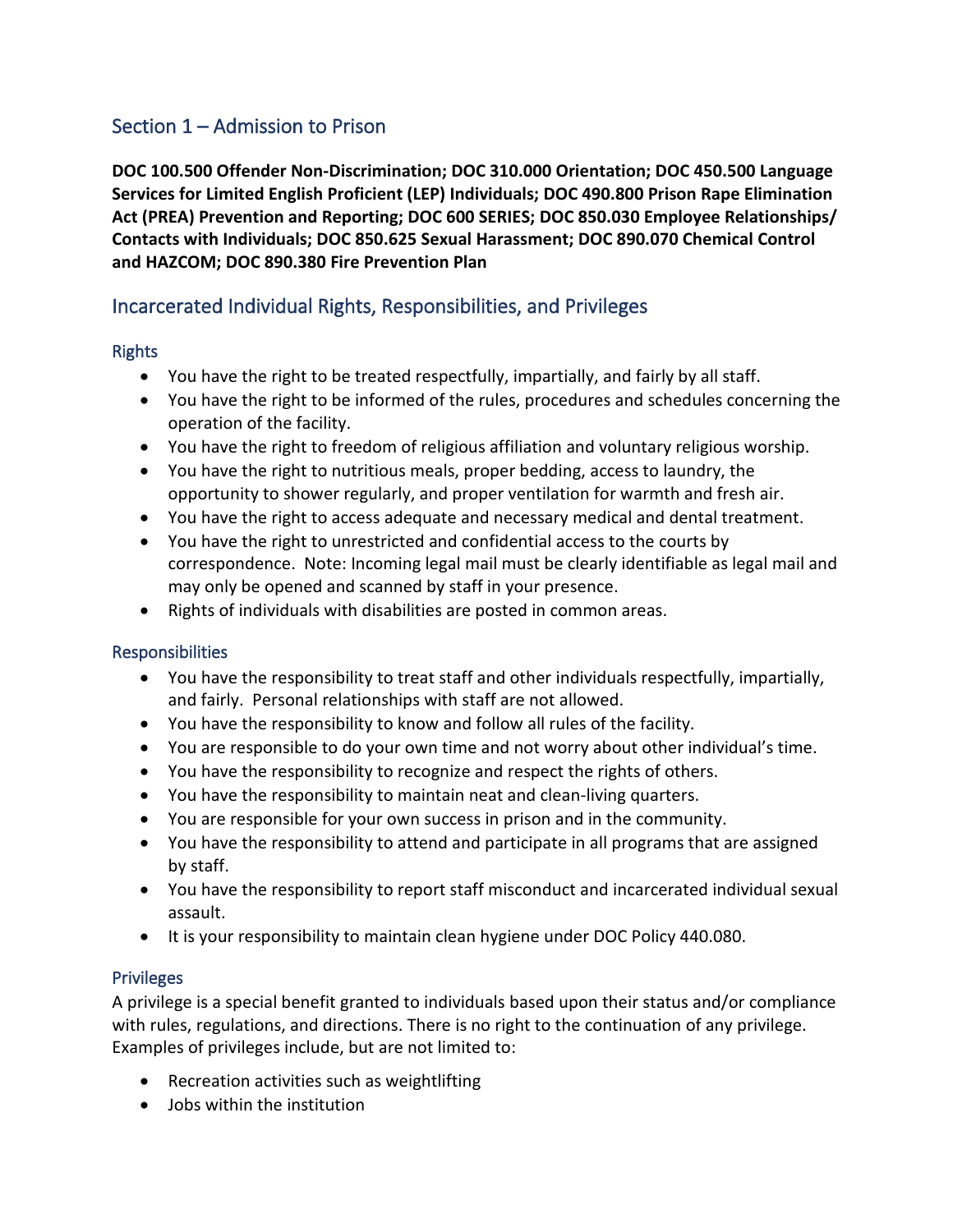- Jobs in Correctional Industries
- Family-friendly programs
- Extended Family Visits
- Community work crews
- Visits with family members and friends

# <span id="page-13-0"></span>Limited English Proficiency (LEP)

## <span id="page-13-1"></span>**Orientation**

If you do not speak English as your primary language and have a limited ability to read, write, speak, or understand English, please inform orientation staff as best as you can. If possible and if necessary, please also indicate the language you do speak by pronouncing it slowly or writing it legibly.

Spanish interpreters are available to assist you in understanding staff presentations during orientation, and most orientation handouts are also available in Spanish.

If your primary language is a language other than English or Spanish, in-person interpreter services for orientation can be made available to you, and where necessary, translated written orientation materials. This may occur at a later time. Please be patient with corrections staff while they access language services for you.

## <span id="page-13-2"></span>Language Services

Every reasonable effort will be made to provide you with effective interpretation service for:

- Disciplinary hearings
- Classification
- Assessment interviews, and any interviews in which the crime of conviction might be discussed
- Resolution Program
- Polygraph tests
- Access to medical, dental, and mental health services
- Prison Rape Elimination Act
- Administrative Segregation
- Correspondence to or from employees/contract staff
- Unit Rules, searches, other formal meetings, or hearings
- Fire evacuation procedures

Kites, appeals, and resolutions can be translated from your language into English.

#### <span id="page-13-3"></span>Interpretation Services (deaf/hard of hearing)

Deaf and hard of hearing individuals are eligible for an American Sign Language (ASL) interpreter and for disciplinary hearings; medical, dental, and mental health appointments; classification; resolutions; education; and other mandatory programming. Interpreting services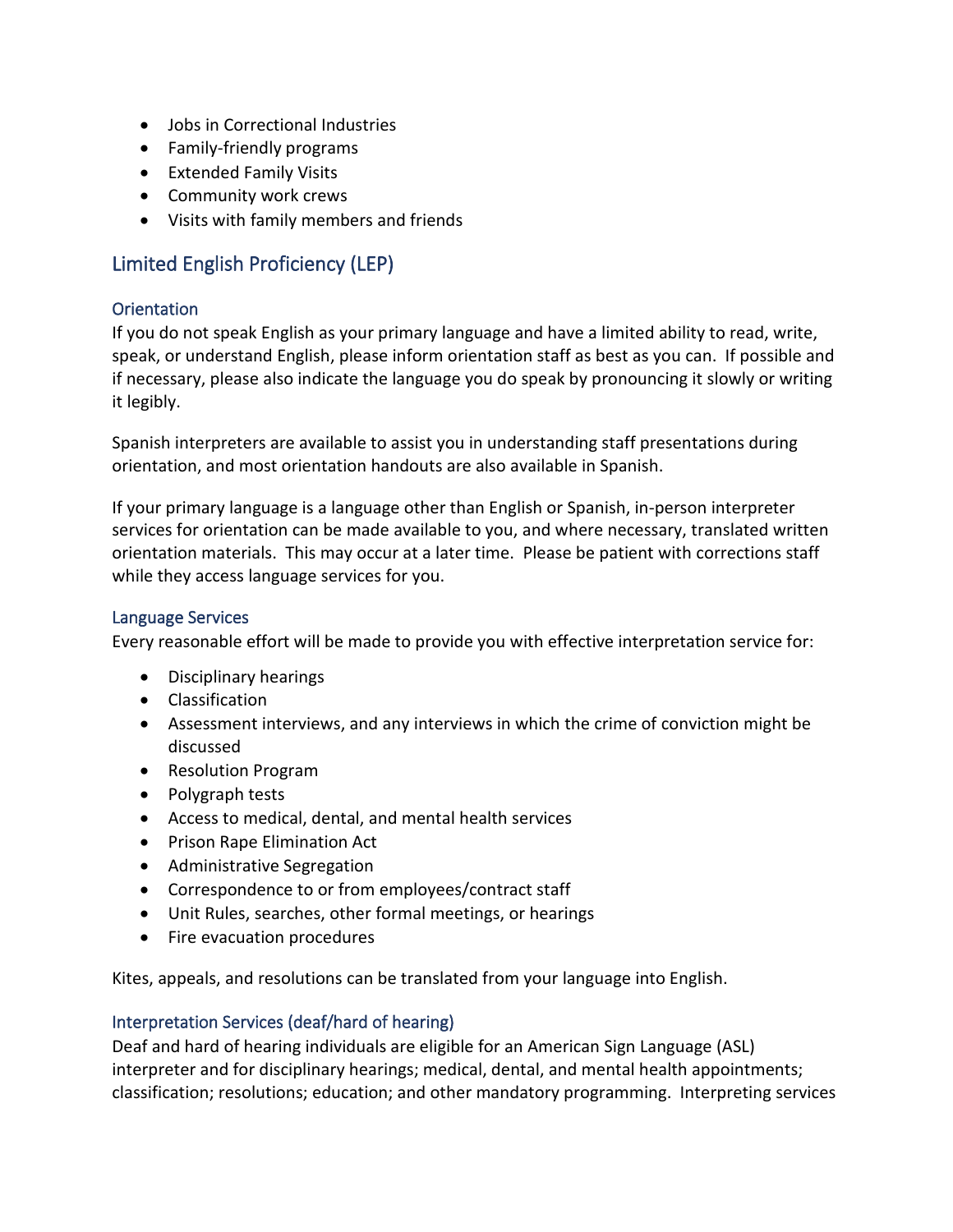will be available for non-mandatory programming as resources allow. Let staff know you would like an interpreter when you are enrolled in a program or sign-up to be seen in health services.

If you feel you were denied a reasonable accommodation or were discriminated against by Department staff because of your disability, please work with staff to resolve your concerns.

# <span id="page-14-0"></span>Americans with Disabilities Act (ADA)

## <span id="page-14-1"></span>The Right to Reasonable Accommodations

Individuals with a disability have the right to receive reasonable accommodations in order to access programs, services, and activities. DOC will:

- Make reasonable accommodations in policies, practices, and procedures
- Remove barriers to access
- Provide support aids and services

If you have a disability and need accommodations to access programs, activities, or other services, please advise your facility ADA Coordinator, assigned counselor, or medical provider.

# <span id="page-14-2"></span>Equal Opportunity Rights

## <span id="page-14-3"></span>Non-discrimination

Individuals are not to be discriminated against based on race, religion, national origin, gender, sexual orientation, disability, or political views.

If you feel you have been discriminated against by Department staff because of your race, religion, national origin, gender, sexual orientation, disability, or political views, please work with staff to resolve your concerns.

# <span id="page-14-4"></span>Communicating with Staff

For information and to resolve concerns within the living unit or program areas, please speak with unit or program staff. KIOSKs, when available, should be your primary communication with staff. A Kite (DOC 21-473) is a means of communicating with staff outside of the living unit or program areas.

## <span id="page-14-5"></span>KIOSK/Kites

These messages must contain your name (printed), DOC number, and your unit/cell assignment. Send questions and requests for information via KIOSK or kite to a specific person or department such as Records, Property, Medical, Counselor, Incarcerated Individual Banking, etc. To receive timely and appropriate service, clearly state your need or question. Do not write in the area designated for the response. Incomplete kites will be returned to you unanswered. Any kites submitted with profanity or threatening statements (unless they are a direct quote) may result in an infraction for a 506 violation.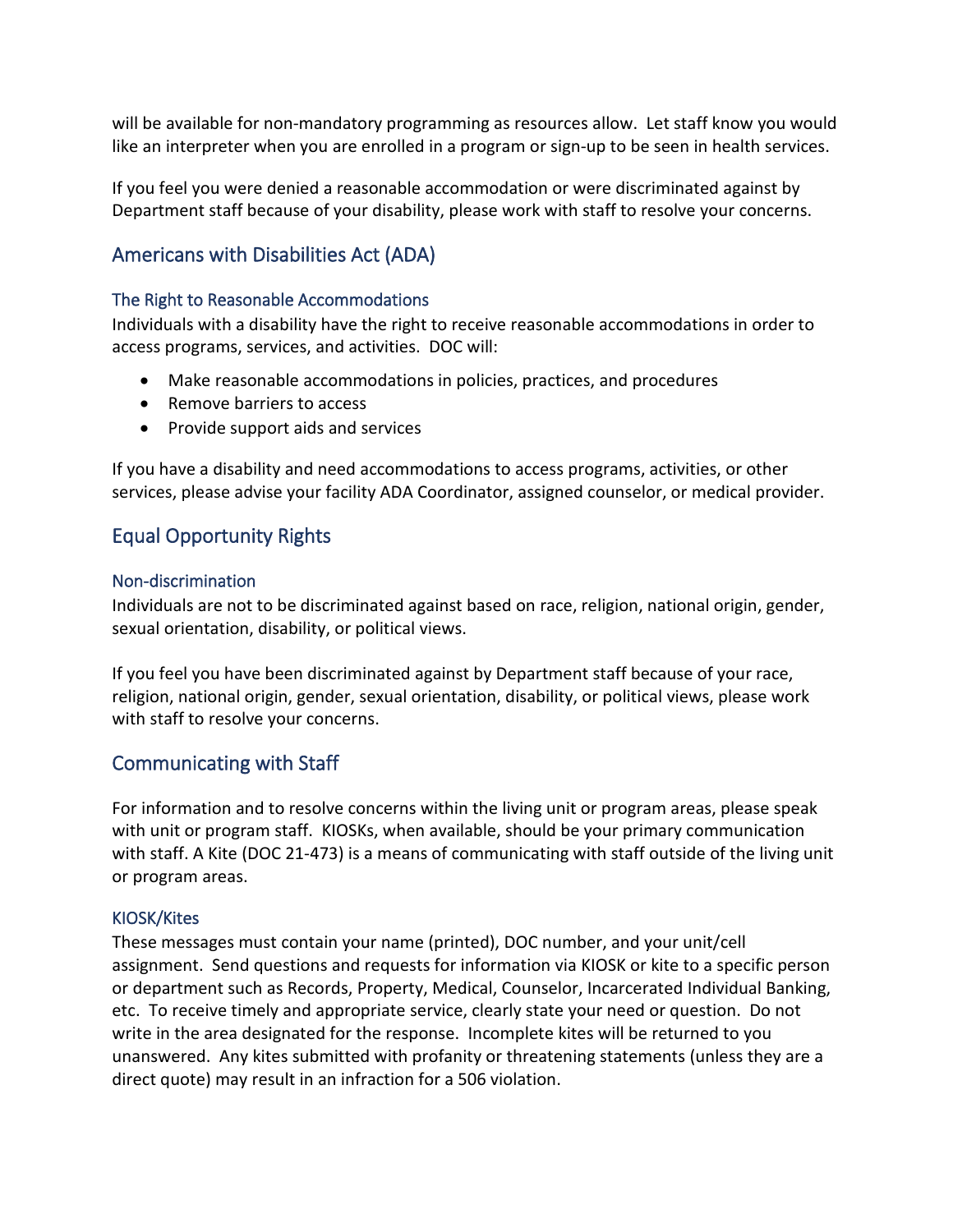# <span id="page-15-0"></span>Relationships with Staff and/or Other Incarcerated Individuals

You are responsible to treat all individuals with dignity and respect. You are expected to conduct yourself in a manner consistent with state law and Department policies.

#### <span id="page-15-1"></span>Inappropriate Relations

Staff are prohibited from having personal or unofficial business relationships with incarcerated individuals or with the families of these individuals. Examples of prohibited contact include:

- Physical contact or communication of a sexual nature.
- Staff may not give or accept gifts or favors, nor have any financial dealings with incarcerated individuals or their families.
- Staff may not deliver messages, mail, or property to an incarcerated individual or their family on behalf of an incarcerated individual, except in their official capacity.
- Staff may not assist, advice, or counsel incarcerated individuals in legal matters. If requested, staff will provide references to the appropriate legal service agency or person.
- Staff may not serve as the release contact or sponsor for an incarcerated individual.

Incarcerated individuals who ask staff to participate in any prohibited activity are subject to an infraction and appropriate sanctions.

## <span id="page-15-2"></span>Preventing Inappropriate Relationships

- All individuals should be aware that anyone offering favors, lending you things, or providing you protection may be planning an assault (setting you up for an assault, targeting you as a potential victim).
- Do not gamble, borrow items, or accept gifts that could create a debt to another person.
- Be aware of situations that make you feel uncomfortable. Trust your instincts. If it feels wrong, leave, or call out for a staff member. It's your right to say "No", "Stop It" or "Do not touch me".
- If you or someone else is being pressured for sex, tell a staff member immediately. You don't need to wait for an assault to happen to ask for help. There is no such thing as consensual sexual relations in prison, with the exception of approved conjugal visits.
- Be aware of areas where it may be hard to be seen or where you would have trouble getting help if you needed it.
- Stay out of the cells of other individuals and keep them out of yours. Have respect for personal space, privacy, and belongings of other incarcerated individuals.
- Treat others with dignity, respect, and avoid conflict.
- Do your own time. Get involved in programs and structured activities offered at this facility. The more you are involved in bettering yourself, the less likely you will be involved with idleness and other problems.
- Think about whom you associate with and how you carry yourself. Pay attention to your surroundings and the behavior of others.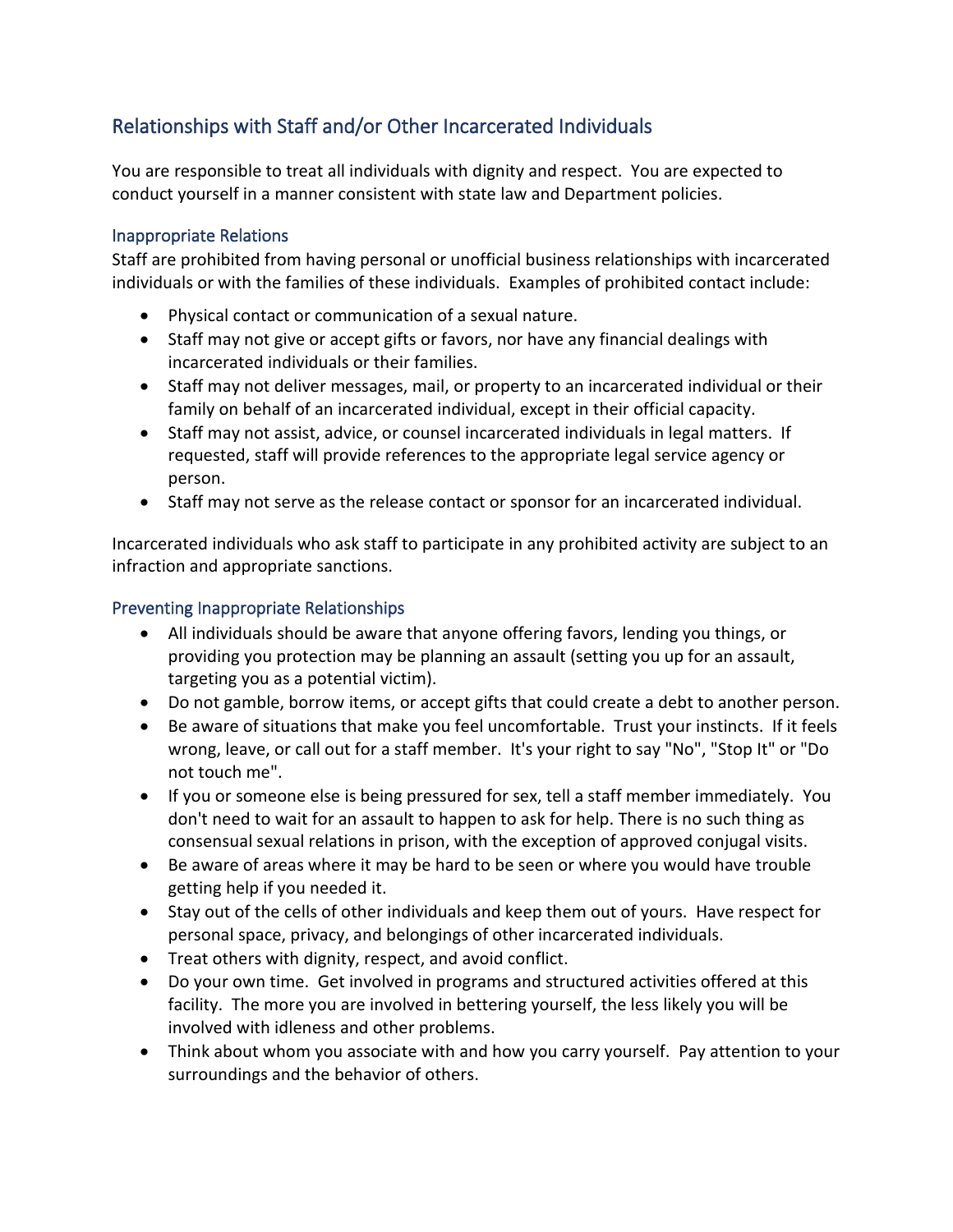# <span id="page-16-0"></span>Sexual Harassment

Sexual harassment is defined as, " (1) Repeated and unwelcome sexual advances, requests for sexual favors, verbal comments, gestures, or actions of a derogatory or offensive sexual nature by one individual directed toward another; or (2) deliberate and repeated comments or gestures of a sexual nature to an individual by staff, including demeaning references to gender, sexually suggestive or derogatory comments about body or clothing, or obscene language or gestures to include (a) Comments made by staff about an individual's body intended to abuse, humiliate, degrade, or arouse any person; (b) Demeaning or sexually orientated statements/ gestures made by staff in the presence of an individual."

Staff will ensure an environment free of unsolicited, unwelcome, and inappropriate sexual behavior. Sexual harassment toward anyone to include staff, the public (vendors or visitors) will not be tolerated.

Catcalls, body motions, and other sexually suggestive actions are prohibited. Any acts of sexual harassment will be subject to disciplinary action. Pictures from magazines, drawings, and paintings that are sexually explicit are not allowed. Any items found in your possession, except for authorized magazine and newspaper articles/clippings, which are altered or defaced, will be confiscated and disposed of as contraband.

# <span id="page-16-1"></span>Prison Rape Elimination Act (PREA)

The Prison Rape Elimination Act is a federal law against sexual assault, abuse, and harassment inside correctional systems. This law covers all individuals in prisons and work releases. State law and agency policy also addresses all individuals on community supervision.

The Department addresses PREA in the following policies:

- DOC 490.800 Prison Rape Elimination Act (PREA) Prevention and Reporting
- DOC 490.820 Prison Rape Elimination Act (PREA) Risk Assessment and Assignments
- DOC 490.850 Prison Rape Elimination Act (PREA) Response
- DOC 490.860 Prison Rape Elimination Act (PREA) Investigation

These policies talk about sexual misconduct within DOC and include:

- Incarcerated individual-on-incarcerated individual sexual assault, abuse, and harassment.
- Staff sexual misconduct and staff sexual harassment to include acts by employees, contractors, and/or volunteers against incarcerated individuals.

DOC is committed to keeping all individuals safe. Sexual misconduct threatens everyone's safety. You have the right to serve your sentence with dignity and free from sexual misconduct as well as retaliation for reporting misconduct. The Department has a zero tolerance toward sexual misconduct of any form, which means: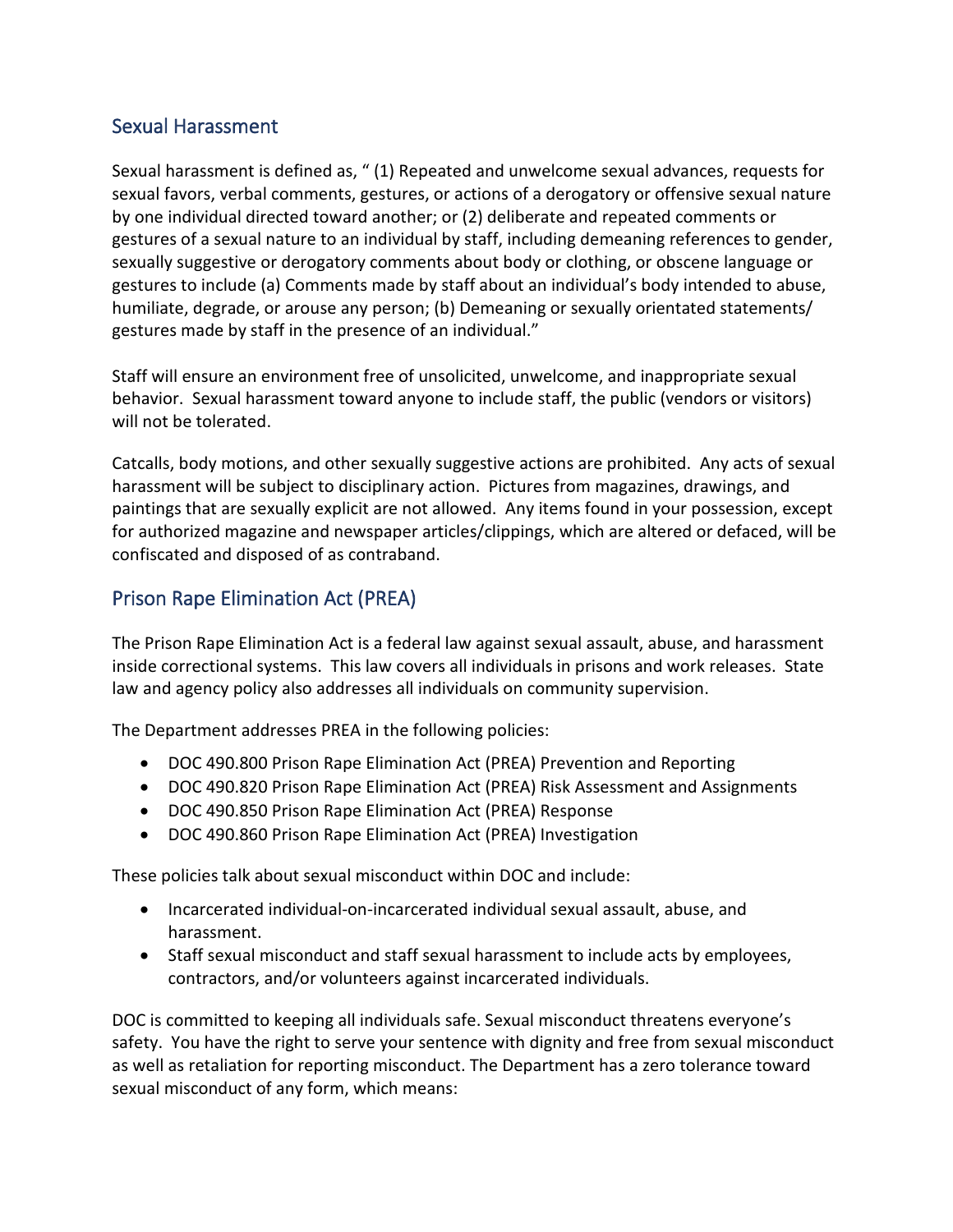- All allegations of sexual misconduct WILL be taken seriously and investigated.
- Allegations of sexual misconduct WILL be referred to local law enforcement when appropriate.
- The Department WILL impose disciplinary sanctions for sexual misconduct.
- The Department PROHIBITS retaliation against any person for reporting or participating in the investigation of a complaint.

NOTE: Consensual, non-coerced sexual activity between incarcerated individuals is prohibited by Department rules and policies and may result in an infraction, but it is not defined as a violation of PREA policies or law.

While you are incarcerated you will be assigned to various housing units and will interact with various staff, custody, and non-custody. Staff members who do not identify with the facility's gender designation are required to announce themselves whenever entering your unit. This announcement is generally made using the doorbell system in each prison facility. Doorbells are set to a standardized tone and light, so they are the same in all facilities. For this reason, you should conduct yourself accordingly and remain clothed even while you are in your cell/living area.

## <span id="page-17-0"></span>Sexual Misconduct

You should review the definitions in policy DOC 490.800 for complete information about what acts are addressed in each category. This is a summary of those acts:

- Aggravated Sexual Assault: This includes sexual acts by either another incarcerated individual or by a staff member that occurred within the previous 120 hours and involves penetration or exchange of body fluids.
- Incarcerated individual-on-incarcerated individual Sexual Assault: An incident in which sexual activity occurs between 2 or more incarcerated individuals without consent or when an individual is unable to consent. It includes vaginal, anal, and oral sex. It also includes threats to sexually assault another individual as well as sexual acts that occur because of threat, coercion, or force. Coerced sexual activity is usually in response to pressuring, payment for protection or payment of debt.
- Incarcerated individual-on-incarcerated individual Sexual Abuse: This includes unwanted intentional touching, either directly or through the clothing, of the genitalia, anus, groin, breast, inner thigh, or buttocks of another individual. This does not include kicking, grabbing, or punching genitals when the intent is to harm or debilitate rather than to sexually exploit.
- Staff Sexual Misconduct: These are sexual acts performed by staff toward an individual who is incarcerated or on community supervision and include sexual intercourse, intentional sexual touching, compelling an individual to engage in sex with or sexually touch staff, kissing, exposing sexual body parts, helping another person to engage in sexual misconduct, or discouraging or preventing someone from making good faith reports of sexual misconduct.
- Sexual Harassment: As defined above.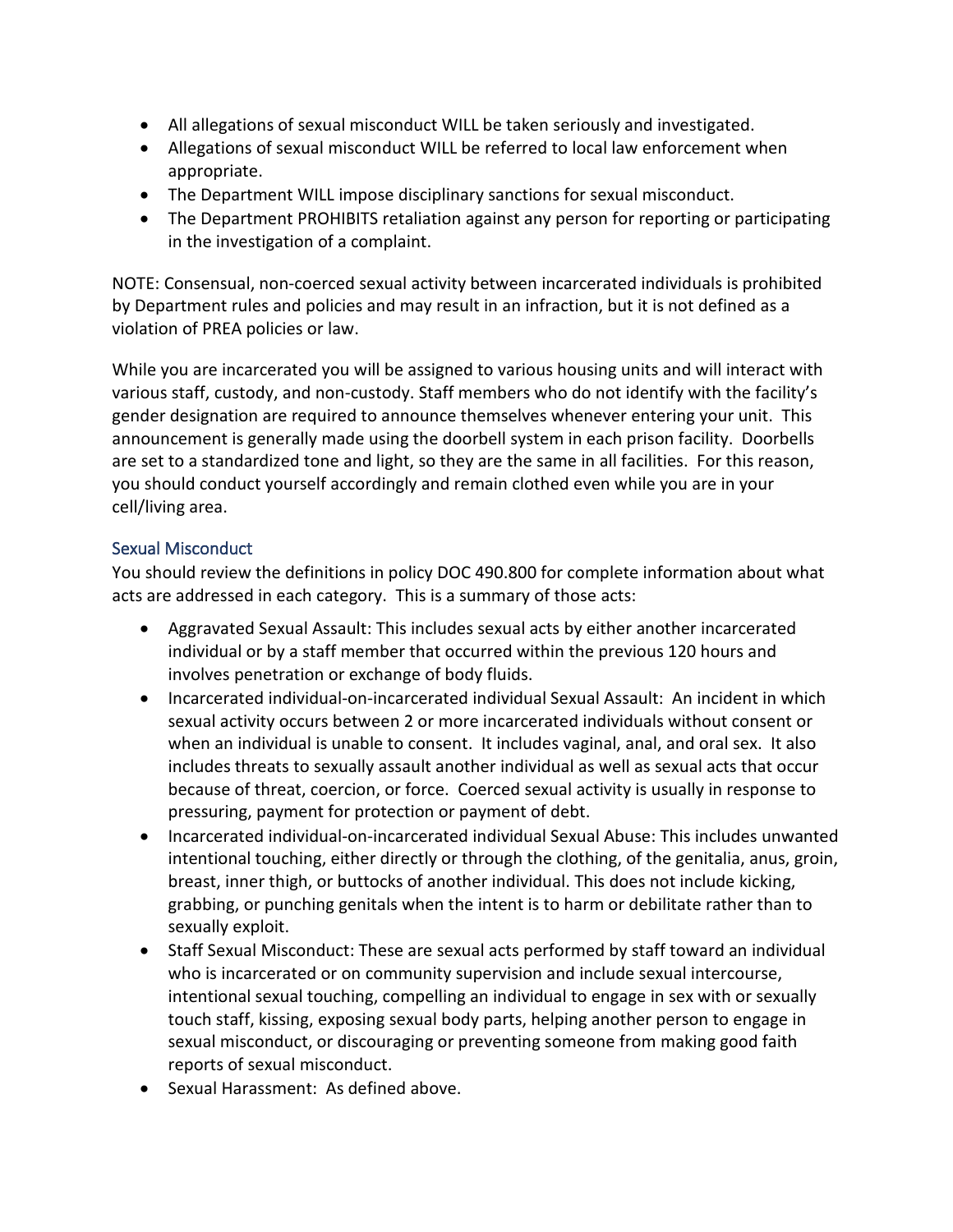## <span id="page-18-0"></span>Reporting Allegations

Incarcerated individuals, individuals on community supervision, visitors, family members and friends, and other community members can report any allegations of sexual misconduct, retaliation for reporting sexual misconduct, and staff actions or neglect that may have contributed to an incident of sexual misconduct. All reporters may remain anonymous. Options for reports are:

- Report verbally to any staff member, including contractors and volunteers.
- Send a kite or a written note or statement to any staff person.
- Send a KIOSK message.
- Call the PREA hotline 0-800-586-9431 in prisons or 1-800-586-9431 in work releases or in the community. All calls to the line are free and do not require your IPIN. Calls are recorded at headquarters and are not monitored or recorded at the facility. Headquarters staff will check messages each regular workday. If you are deaf/ hard of hearing and use the Video Relay Service or the TTY, you may still call the PREA hotline to report an allegation without the call being monitored.
- Write a letter to the Department PREA Coordinator, the State Attorney General, or the Office of the Governor. You can use legal mail to send these letters.
- Submit a resolution request. PREA allegations are not subject to informal resolution process requirements and there is no time limitation for reporting a PREA incident through the resolution process. Resolution requests alleging sexual misconduct will be forwarded immediately to the Shift Commander and then reviewed by the PREA Coordinator/designee. PREA allegations will be investigated under PREA procedures rather than the resolution program. If the information provided does not include allegations that fall within the definitions of prohibited behavior per the PREA policy, you will be notified and can then submit a new resolution request outlining your concern. You will be notified of the outcome of the review of any resolution request submitted.
- Send a Report of Prison Rape Elimination Act (PREA) Allegation form (DOC 21-379). The forms are available in the living units and library with available pre-addressed envelopes and can be dropped in the resolution box for mailing. You can remain anonymous by not identifying yourself on the form.
- If you are blind/ low vision and unable to write or, you are unable to write due to illiteracy, please contact your facility PREA Coordinator who can provide access to a tape recorder.

Visitors, incarcerated individual family members/associates and other community members can also call the hotline, write a letter to the PREA Coordinator, or send an email to DOCPREA@doc.wa.gov.

All PREA allegations are investigated, no matter how the information is received (verbally or in writing) or who reports the information (the alleged victim, a witness or some other third party). You don't have to leave your name as information that is received anonymously is also investigated.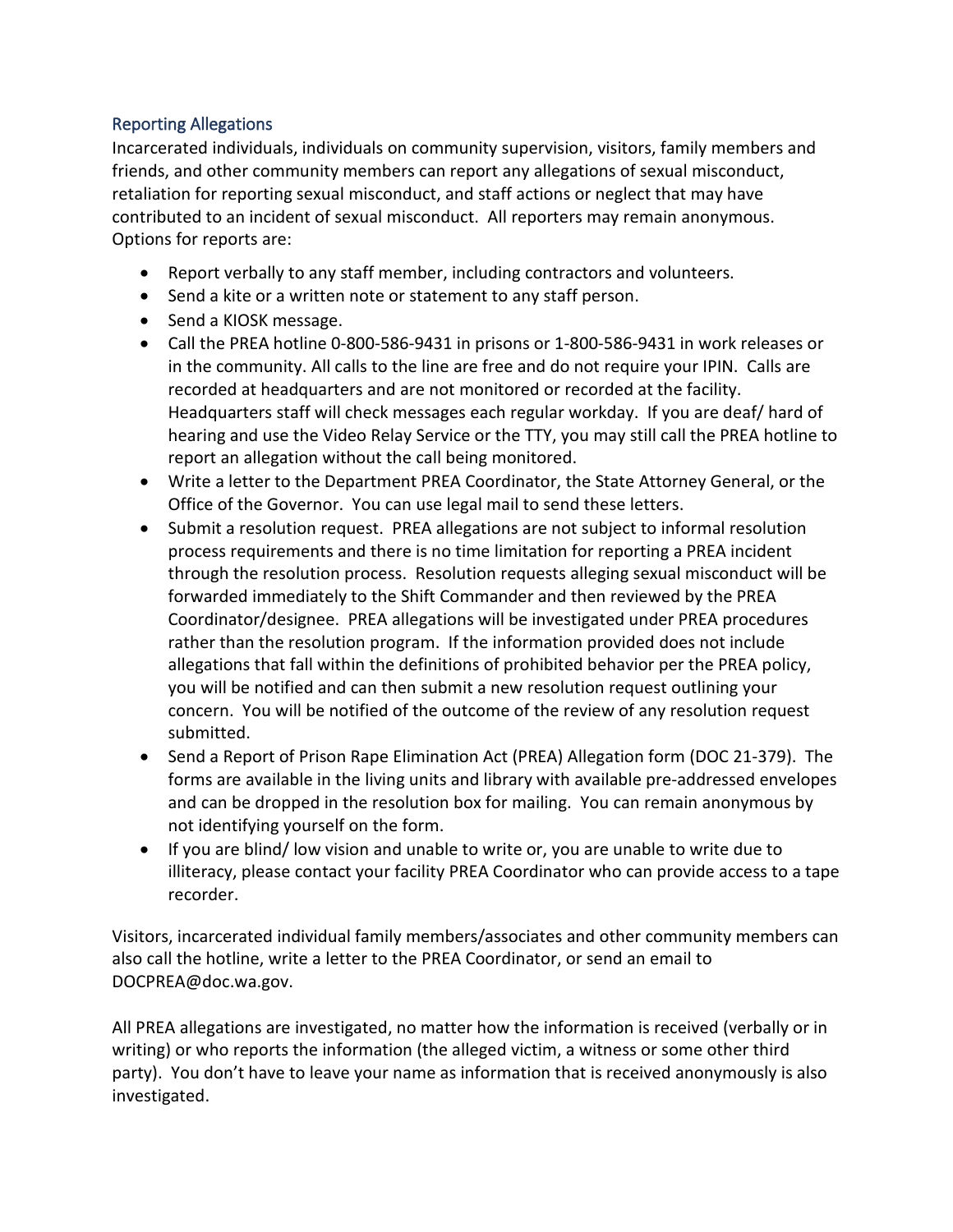Any information about a PREA allegation that staff receive is forwarded confidentially, immediately, and directly to the Shift Commander in a prison and to the Work Release Administrator in work/ training releases. Staff are required to report any behavior that may indicate some form of sexual misconduct. When an individual discloses information about or displays signs of sexual misconduct to a medical or mental health provider, the provider is also required to report the information. A release of information is only required when the individual discloses sexual abuse or assault that didn't happen while incarcerated or under supervision. Staff is required to maintain confidentiality and follow the directions of the Shift Commander or Work Release Administrator regarding questioning individuals, identifying witnesses, or securing statements.

The Department will respond to allegations of sexual misconduct in a manner to support and provide assistance to the alleged victim, to safeguard the security of all individuals, and to maximize the ability to obtain evidence to use in investigations and criminal prosecutions where applicable.

Individuals with disabilities or who are limited English proficient will be provided with services to ensure they can effectively report information and participate in investigations using accommodations and interpreters.

#### <span id="page-19-0"></span>After an Allegation has been made

After an allegation is made, DOC will work with you to keep you safe. Staff will ensure that the alleged victim, accused, and possible witnesses are separated. Any possible crime scene will be secured, and evidence will be collected.

- First responders will request that the alleged victim not destroy physical evidence on their body. This means that even though you may want to, don't use the bathroom, brush your teeth, shower, or change your cloths unless directed by medical and custody staff. Save your sheets and any clothing that were involved in the incident.
- A medical exam will be offered. This may include a forensic medical examination if the allegation was aggravated sexual assault.
- A mental health referral will be made to ensure the alleged victim has access to support services.
- Victims will receive immediate emergency and ongoing medical, mental health and support services as needed.
- DOC investigators are prohibited from the use of polygraphs in PREA investigations.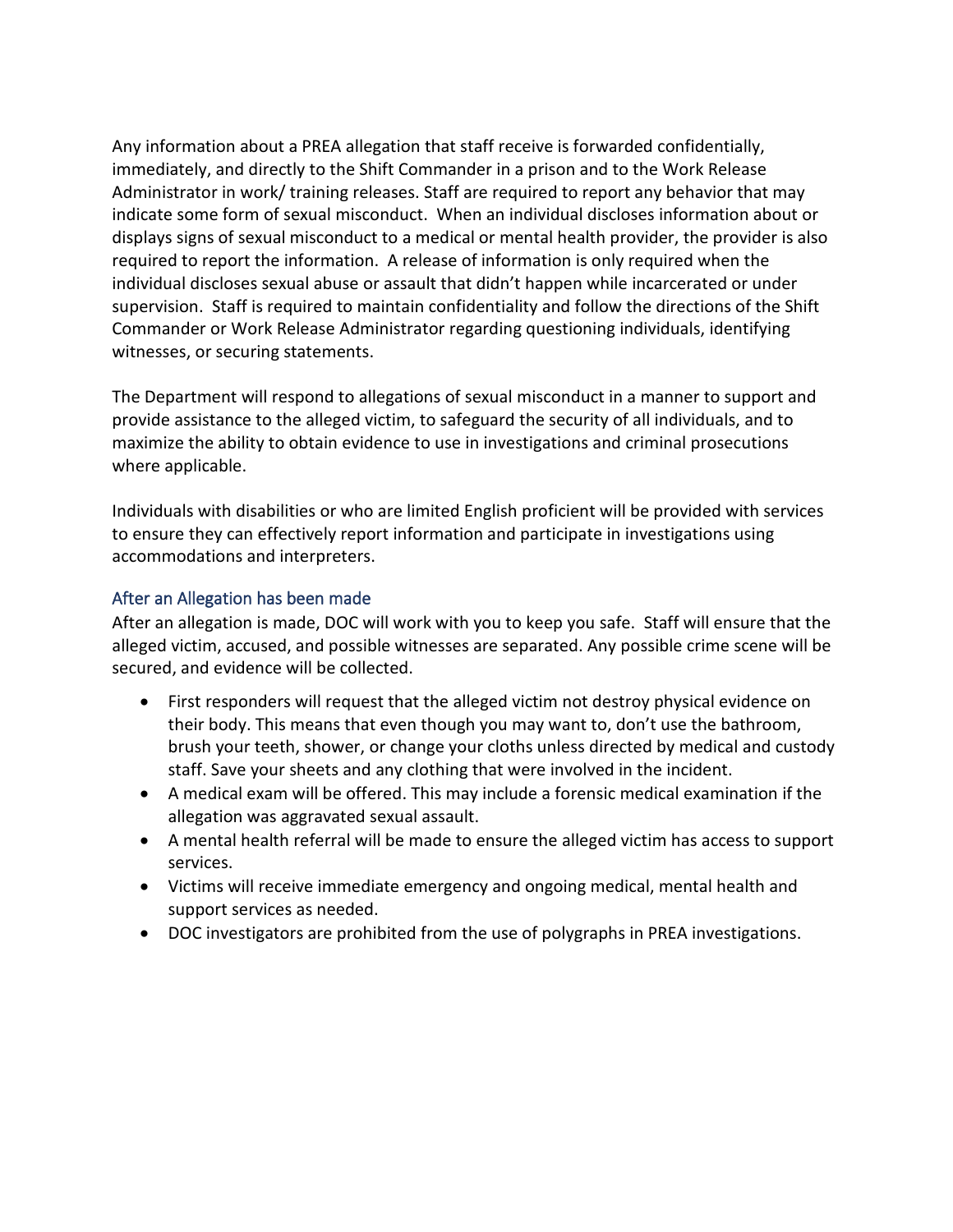#### <span id="page-20-0"></span>What Should you do?

If you've been the victim of sexual misconduct, you should:

- Get to a safe place.
- Don't use the bathroom, brush your teeth, shower, change your clothes or eat.
- Report to a staff person you trust. You don't have to have evidence to report sexual misconduct. You can report right after it happens or many weeks after.
- Work with mental health staff and the victim advocate for support.

People specially trained in investigations of sexual assault, abuse, and harassment investigate every PREA allegation. All perpetrators will be held accountable and referred to outside law enforcement for prosecution if applicable. Victims will be notified of the results of the investigation. You will also be notified if the perpetrator is indicted for or convicted of acts related to sexual misconduct.

Once an investigation is started, anyone who reported an allegation of abuse, sexual assault, or staff sexual misconduct and those who are named as victims in one of these allegations will be monitored for any signs of retaliation. This includes checking in with you at least every 30 days for a minimum of 90 days to identify any issues about retaliation. You can also report retaliation issues to the Superintendent or Work Release Administrator who will address these issues.

Providing false or misleading information during any stage of a PREA investigation may result in disciplinary action being taken against the individual.

#### <span id="page-20-1"></span>Medical and Mental Health Care

Incarcerated Individuals will not be charged for any immediate or ongoing medical and mental health care related to a PREA allegation. Medical care will address any injuries that happened as the result of abuse or assault and may also include emergency contraception and tests for and/or treatment of sexual transmitted infections. Mental health providers will help you address trauma, stress, and other issues you may experience as a result of sexual misconduct.

#### <span id="page-20-2"></span>Support Services and Information Line

Incarcerated Individuals can receive support services from mental health staff by submitting a health services kite.

You can also contact an outside victim advocacy service. The Office of Crime Victim Advocacy (OCVA) provides a toll-free telephone line for you to access if you, or someone you know, has been the victim of sexual assault or abuse at any time in your life. This line provides access to confidential support services and is not a reporting line. Calls are free, are not recorded or monitored, and do not require an IPIN.

A victim advocate is available Monday through Friday from 8:00 a.m. to 5:00 p.m. by calling 1- 855-210-2087.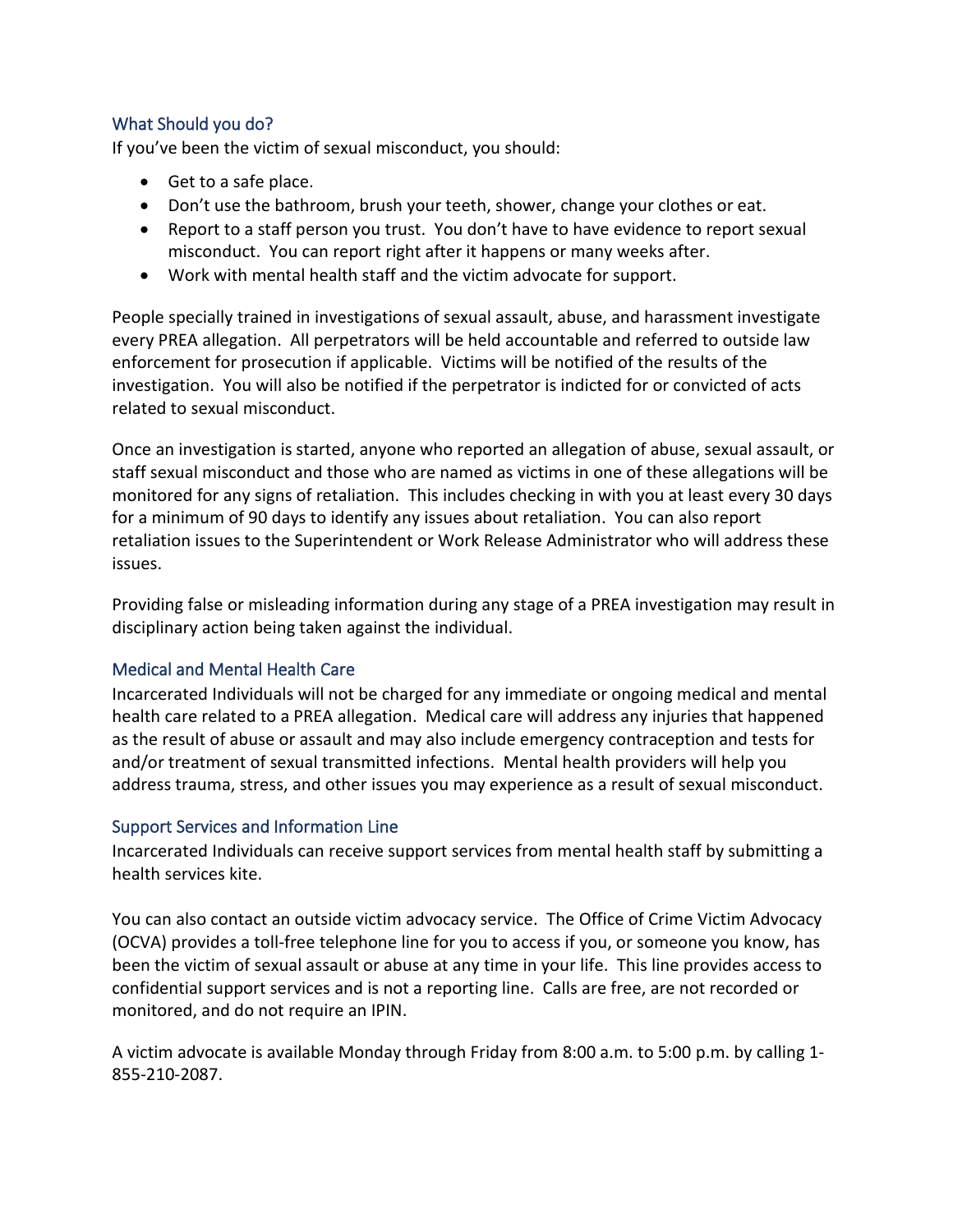An advocate's role is to listen to your story and provide support. They will keep your information confidential unless the information is likely to result in a clear risk of serious physical injury or death to you or another person [RCW 5.60.060(7)(b)].

An advocate can provide over-the-phone crisis intervention, talk to you about safety, explain PREA reporting options, discuss law enforcement reporting options, teach you coping skills, explain the investigation process, and support you during interviews related to the investigation. An advocate will also provide support to a victim during a forensic examination at a community hospital. An advocate will NOT provide legal advice, make decisions for you, tell you whether or not to report, conduct an investigation, be your friend or provide therapy.

Please use this line for issues related to sexual assault and/or sexual abuse. Anyone who repeatedly misuses the line or threatens or harasses the Support Specialist or an advocate may be disciplined.

#### <span id="page-21-0"></span>Housing and Job Assignments

All individuals will receive an assessment within three (3) days of arrival at WCC or WCCW and a reassessment within approximately 30 days of admission. These assessments will also occur whenever you are transferred to a new facility. You will be asked a series of questions intended to assess risk for victimization and for victimizing others. This will also include information about your own perceptions of risk. This information will be used to decide who you should be housed with and how you are assigned to jobs and other programs. Individuals identified as being at risk will also work with their assigned counselor to develop monitoring plans and issues. You may also be offered a meeting with mental health staff as a result of the information in your assessment.

Within 24 hours of your arrival to a new facility and at every classification meeting resulting in a Custody Facility Plan, you will be asked if you know any individuals currently incarcerated with the department who would be a safety/security risk to yourself or others; or if you committed a crime against them or their family/friends/significant other. This is also a good time to discuss any separations in your Judgment and Sentencing document (J&S) or any separations you had during previous incarcerations. These questions are designed to determine the safest living situation possible for you and others.

The programming and housing assignments for all transgender, intersex and gender nonconforming individuals will be reviewed when you identify your status to staff. This is done by a multidisciplinary team who reviews things like adjustment, medical care, prior victimization, and your perception of safety as part of this process. This review is also conducted approximately every six months while you are incarcerated. You will be provided the opportunity to express your preferences regarding pronoun use and who conducts searches and will be given the opportunity to receive certain clothing items that have been approved for issue. Policy 490.700, Transgender, Intersex, and/or Gender Non-Conforming Housing and Supervision outlines these processes.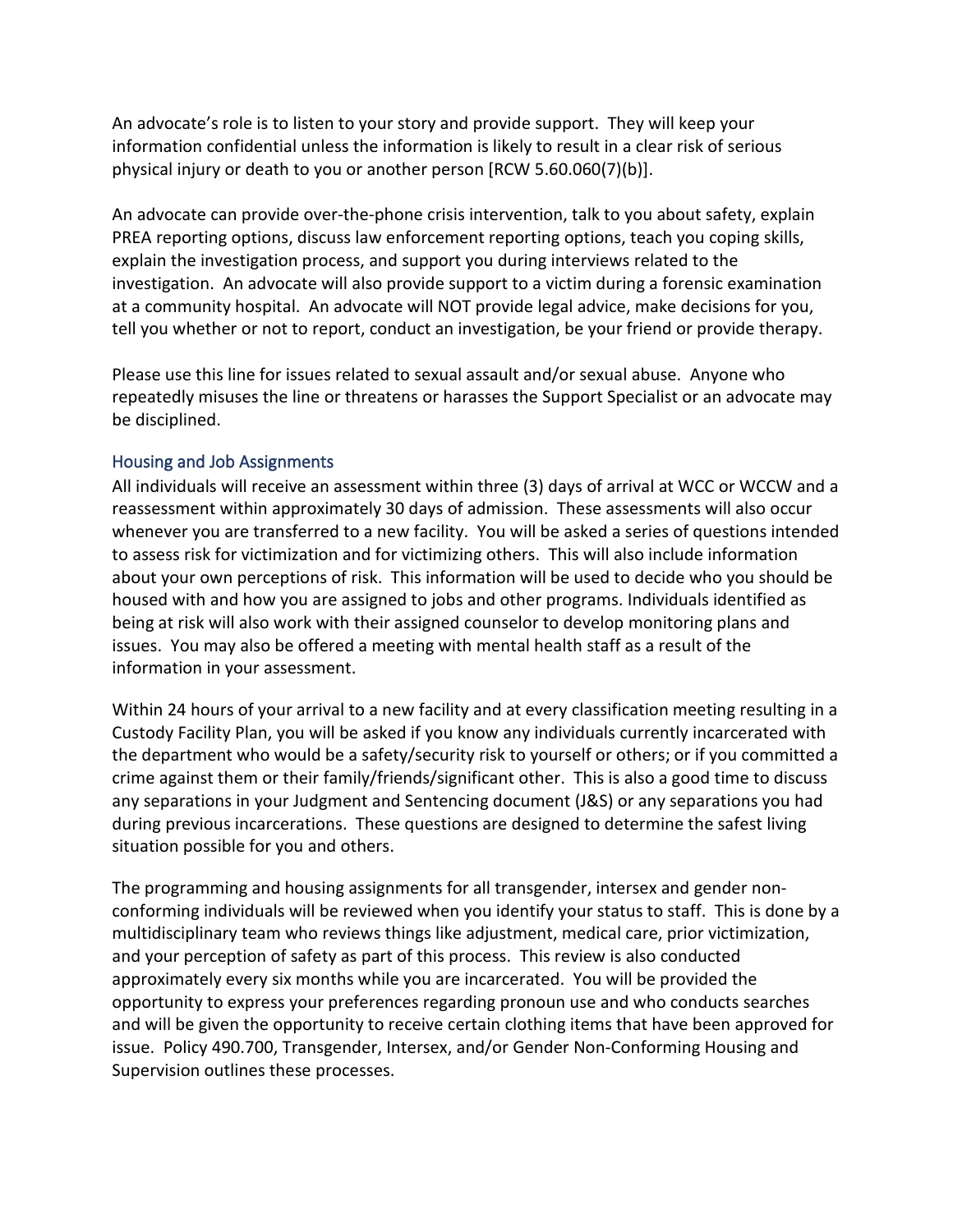# <span id="page-22-0"></span>Safety and Emergency Information

## <span id="page-22-1"></span>Safety Rules

Staff and incarcerated individuals are expected to keep their areas clean, orderly, and safe. You are responsible for knowing and following general DOC safety rules, policies, and procedures. Examples include:

- Do not participate in practical jokes, scuffling, and horseplay.
- Ask for help in lifting bulky or heavy objects.
- Report hazardous conditions to staff.
- Report accidents to staff.

Note: For pregnant individuals, be aware when lifting or moving items that could have awkward positioning. Also be vigilant for slip or trip hazards.

## <span id="page-22-2"></span>Blood-borne Pathogens

Blood-borne pathogens are disease causing microorganisms that are present in human blood. These pathogens include, but are not limited to Hepatitis C Virus, Hepatitis B Virus (HBV) and Human Immunodeficiency Virus (HIV).

#### <span id="page-22-3"></span>Hazardous Materials Communications (HAZCOM)

Incarcerated workers shall be informed about chemical hazards. The Department's Chemical Hazard Communication (HAZCOM) manual is located at each facility. Safety Data Sheets (SDS) are available to provide information on the correct use of chemicals, as well as medical information in case of exposure. You are responsible to review the HAZCOM information in your unit. You are responsible to report any hazards or unsafe conditions to staff.

#### <span id="page-22-4"></span>Industrial Safety

If you are hired for an individual work program, you will receive training or instruction for the safety requirements and duties of the position. You will also receive safety training relevant to the job.

#### <span id="page-22-5"></span>Fire Prevention

To prevent the risk of fire and to prevent fire hazards:

- Immediately notify a staff member of any potential fire hazard.
- Ensure that the electrical equipment you are using is safe.
- Properly store flammable liquids in designated areas.
- Keep your living area clean.
- Do not alter your electrical equipment or use electrical outlets inappropriately.

#### <span id="page-22-6"></span>Fire Alarm, Drill, and Evacuation Procedures

You are required to attend and participate in all fire and emergency drills. During a fire or emergency drill, facility staff will provide specific directions. Evacuation plans are located in all buildings.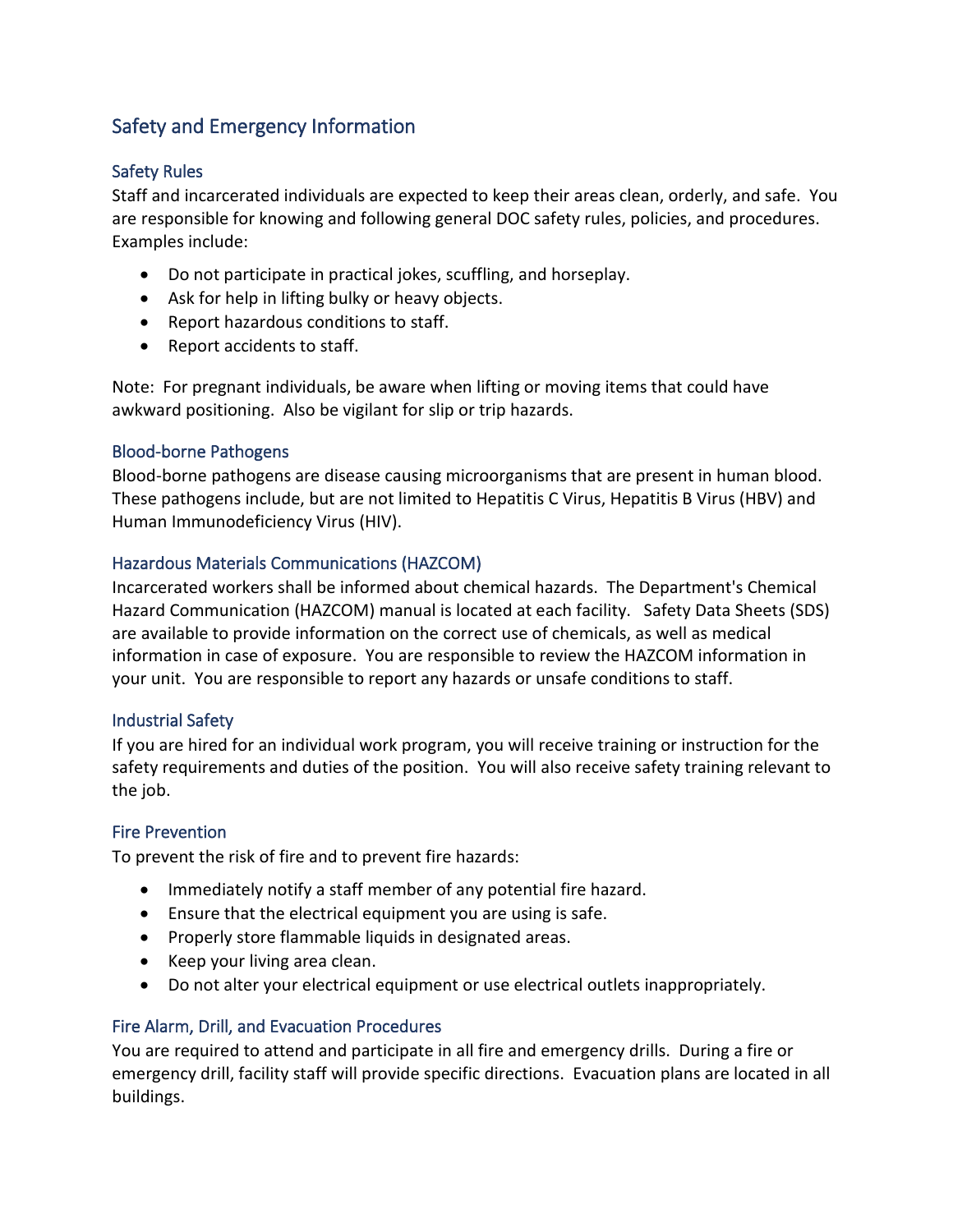# <span id="page-23-0"></span>In Case of an Earthquake

If an earthquake occurs stay calm, Drop-Cover-Hold, and follow staff directives.

## <span id="page-23-1"></span>Aircraft

Individuals are expected to stay away from an aircraft landing at facilities whether inside or outside the facility. Immediately move away from the area and follow the directions of staff.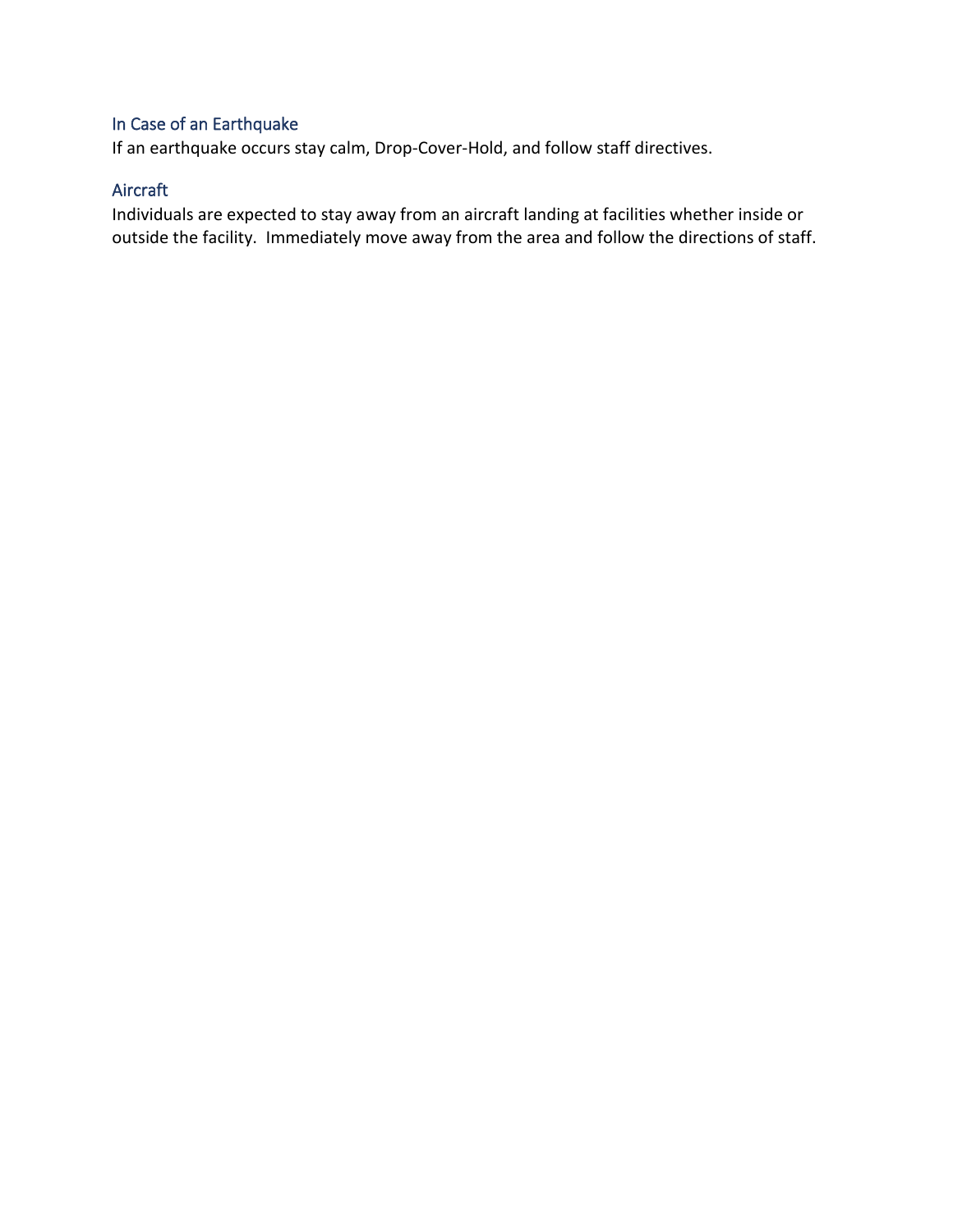# <span id="page-24-0"></span>Section II – Prison Operations

**DOC 320.200 Administrative Segregation; DOC 400.025 Identification Cards; DOC 420.310 Searches of Offenders; DOC 420.320 Searches of Facilities; DOC 420.380 Drug/Alcohol Testing; DOC 420.155 Offender Movement; DOC 460.000 Disciplinary Process for Prisons; DOC 460.050 Disciplinary Sanctions.** 

# <span id="page-24-1"></span>**Security**

## <span id="page-24-2"></span>Identification Requirements (ID)

Your ID card is to be kept with you at all times. ID cards are to be worn on your outermost garment; upper left chest area with picture facing out.

- You are required to wear your Department ID card, so it is visible at all times anytime you are outside of your assigned cell/bunk.
- Do not alter, place stickers, pins, or other objects on your ID card.
- If your appearance changes significantly, you will be required to obtain a new ID card.
- At no time is it permissible for you to be in possession of any ID card other than your own.
- If your ID card is lost, damaged, or destroyed due to your negligence, a new one will be issued, and your account will be charged \$3.00.
- If an individual voluntarily changes their diet preference, s/he will be required to pay \$3.00 to update their ID Card.
- Failure to comply with ID card requirements will result in an infraction.

You may request any of the following notices to be printed on your ID card:

- Deaf or hard of hearing
- Sight impaired
- Limited English

## <span id="page-24-3"></span>**Counts**

Counts are critical to ensure your safety and the security of the facility. Counts are conducted on a formal and informal basis several times a day. The following types of counts may apply:

- Formal in place count, announced count, and standing count
- Informal unscheduled counts, and
- Picture formal count physically matching ID to incarcerated individual.

The physical presence of incarcerated individuals will be observed by the staff conducting the formal or informal count. Your skin must be seen, and staff must be able to determine that you are alive and well. If a picture count is required, you will be required to present your ID to the staff conducting count and state your name and DOC number. Standing count is required daily. Individuals will physically present themselves to staff and will not be lying on the bunk unless a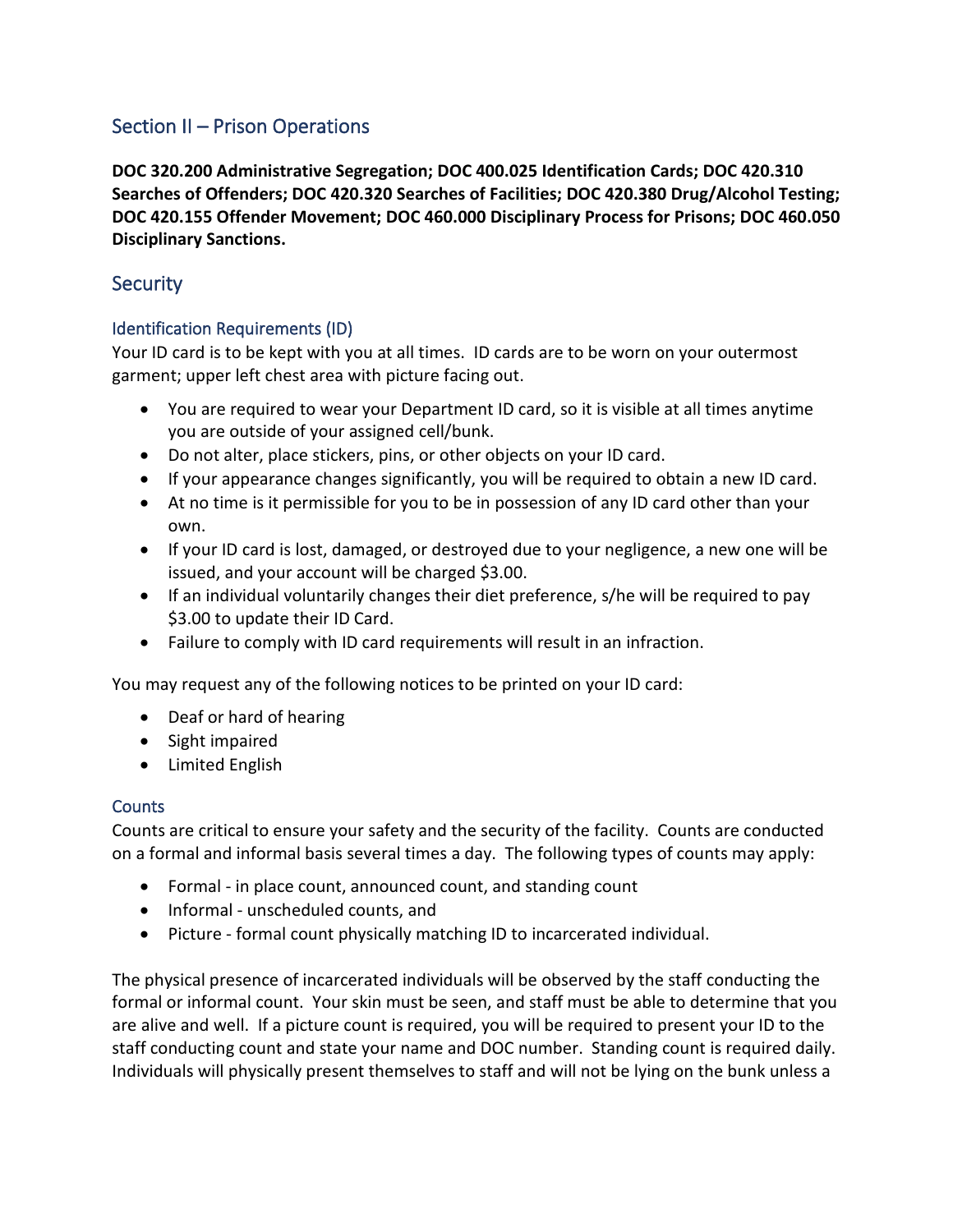medical condition prevents you to stand in your cell, walk or sit upright. If you interfere with count, you may be subject to disciplinary action.

## <span id="page-25-0"></span>**Boundaries**

Be mindful of "out of bounds" signs near any perimeter fence and/or other area as marked.

## <span id="page-25-1"></span>**Emergencies**

During an emergency (e.g., fire, disturbance, earthquake, incarcerated individual fight, etc.), you are expected to do the following:

- Follow staff instructions without hesitation.
- Absent any staff instructions, move away from the emergency.
- Follow established evacuation routes if it is safe to do so. If the primary evacuation route is dangerous, follow directions from staff in the area.
- If in an emergency, staff directs you to "stop" or "cease", immediately stop or cease and wait for more direction.
- If in an emergency, staff directs you to "get down" or "lie down", immediately lie down on the ground and wait for more direction.
- Failure to disperse during an emergency according to staff directives will result in disciplinary action.

## <span id="page-25-2"></span>Escapes

Escapes and attempted escapes are prohibited. If you do escape, Department staff will actively pursue you until you are recaptured. Escapes and attempted escapes will be addressed through disciplinary action and may result in a new felony.

## <span id="page-25-3"></span>Use of Force

Staff is authorized when necessary to use force to prevent escapes, potential loss of life, great bodily harm, and/or to protect state property.

If you fail to follow directives or staff during any of these scenarios, force will be used to gain your compliance.

## <span id="page-25-4"></span>Movement

All institutions utilize a controlled movement system. An individual must be on the callout to move from one point to another in the facility. The callout and movement schedule are posted in living units to identify periods of time that you are authorized to move from one location to another. Individuals moving during non-movement periods without proper authorization will be considered out-of-bounds.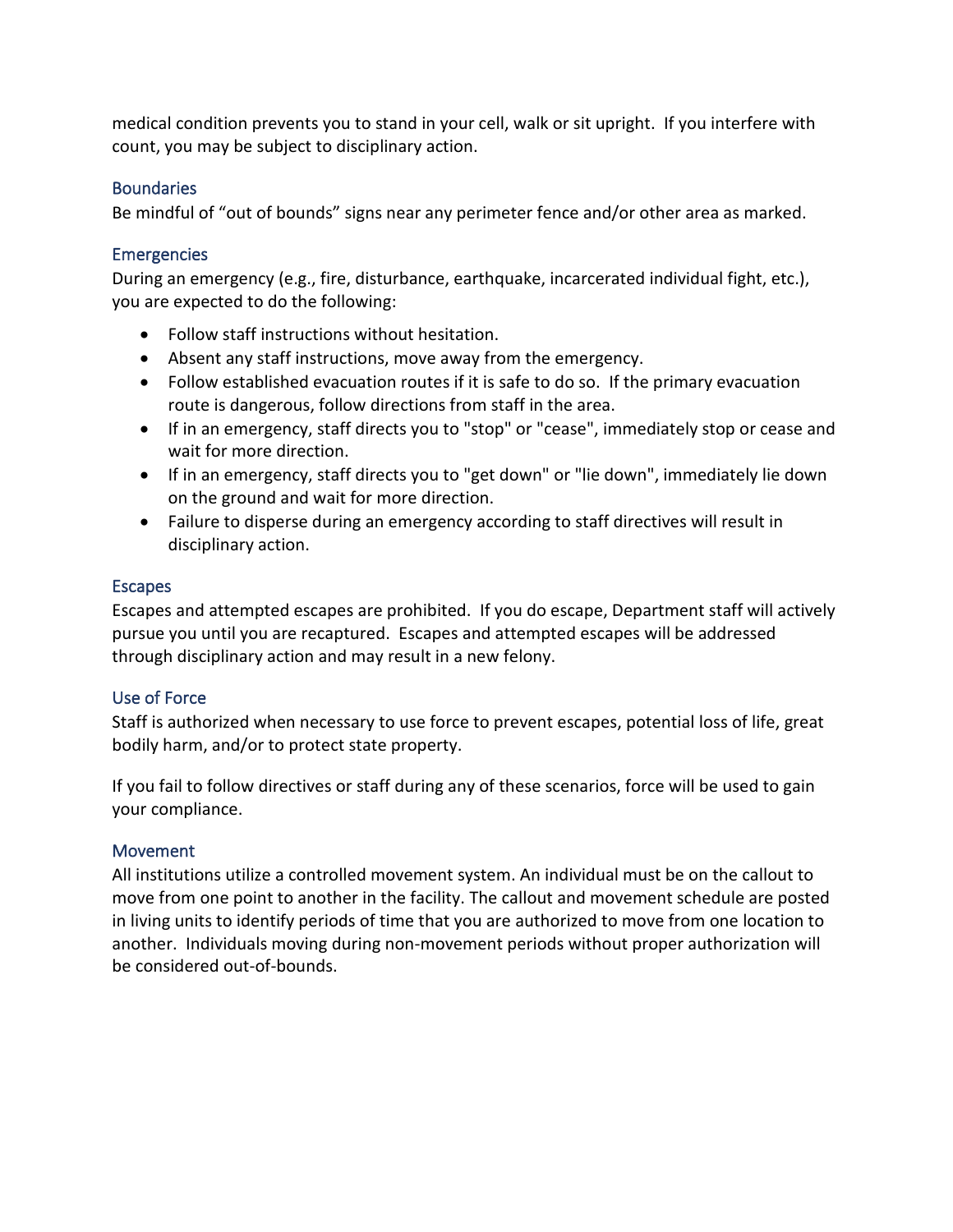# <span id="page-26-0"></span>Searches of Incarcerated Individuals

Searches are not done for the purpose of harassment, intimidation, or punishment. All searches will be conducted in a professional manner and for the purpose of discovering contraband and to reduce and control the amount of contraband. All individuals and their personal effects are subject to search/visual inspection at the direction of staff. Refusing a search will result in disciplinary action. Pat and strip searches are conducted on an unscheduled basis, typically by custody staff; however, any DOC staff person may instruct you to stand for a search. When directed to stand for a pat search or to be strip searched, follow the staff member's instructions.

If an individual identifies as transgender, intersex, and/or gender non-conforming, DOC 02-420 Preferences Request will be completed by the case manager. This form will be utilized to record the incarcerated individual's preference of staff gender conducting these duties. Searches will be conducted in accordance with the stated preference unless circumstances do not allow for the preference to be implemented during a pat or strip search.

Strip searches will be conducted by employees, in a private area. Strip searches will be completed with one employee observing the other employee as the searching employee conducts the search process. After assignment and delivery to a permanent housing placement, strip searches of incarcerated transgender individuals will ordinarily be conducted by male staff in facilities that are generally designated to house males, and by female staff in facilities that are generally designated to house females. An incarcerated individual may request approval via the Multi-Disciplinary Team (MDT) via the housing protocol, DOC 02-420 Preferences Request to have strip searches conducted by custody staff/staff of the other gender.

Urinalysis Testing will occur primarily by means of the oral fluid test. If more extensive testing is required, employees will conduct a urine test and the incarcerated individual will be permitted to sit during the collection process.

#### <span id="page-26-1"></span>Cell searches and area searches

The cell search is an intensive search of your assigned living areas. Cells/rooms will be routinely searched. Cell/room searches are conducted to minimize the introduction or flow of contraband into the facility. All searches will be conducted professionally and thoroughly.

Because the amount of property that you can have is limited, you are encouraged to send out legal paperwork that you are not currently working on to family or friends.

Staff may open your Sacred Items Box so it can be visually inspected. If a more thorough search is required and you are not available due to a job assignment or other reason, staff will wait to search the box until such time as you are available unless there is reason to believe there is an immediate security threat to the facility. Authorization by the Shift Supervisor or CUS is required to search the Sacred Items Box without you being present.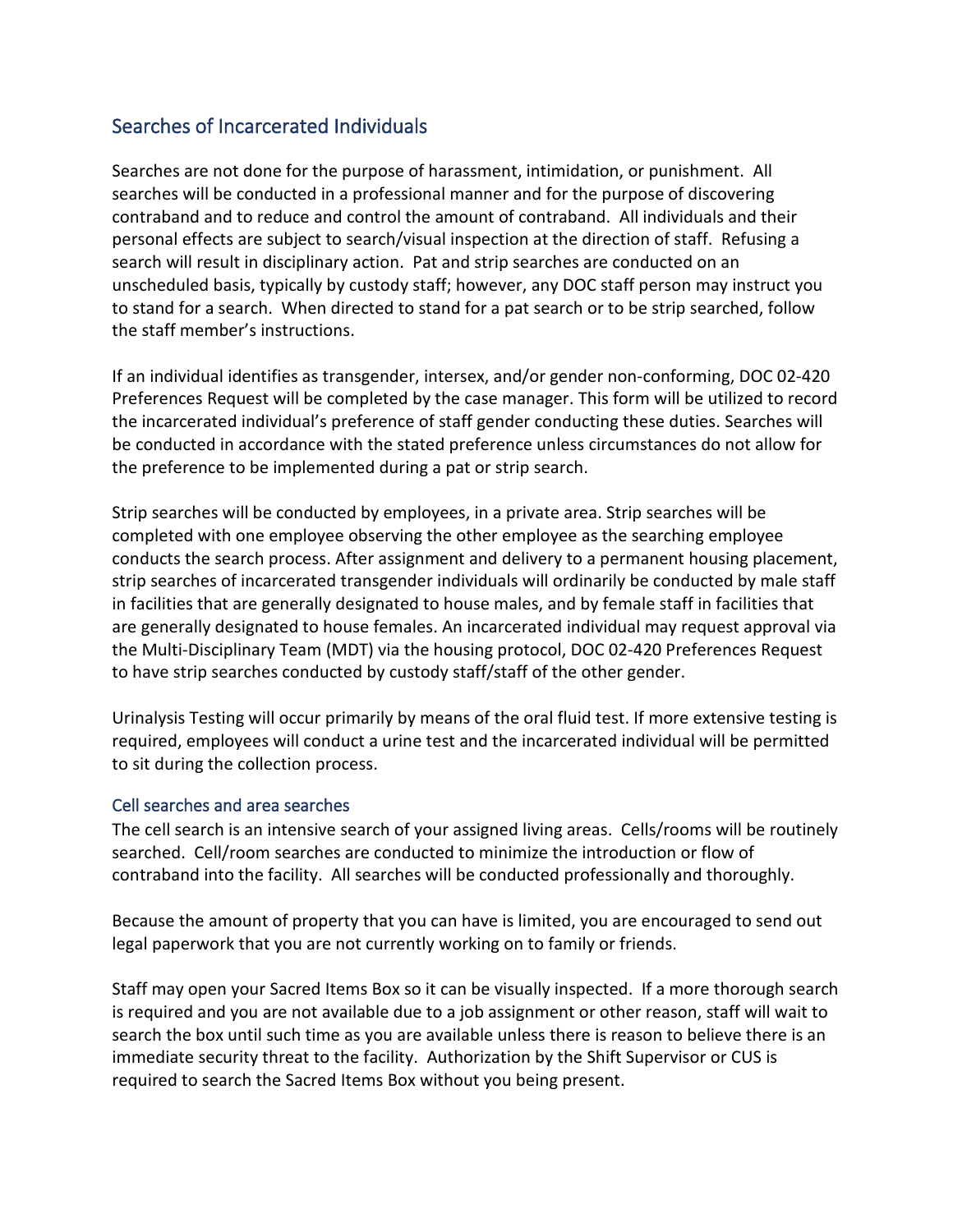## <span id="page-27-0"></span>Contraband

Property not required for evidence but declared contraband and removed during a search, will be discarded. You will receive a property disposition form which provides you the choice to send it out to a friend/family member, dispose of the item(s) or donate the item to charity. If you receive medical durable equipment from Health Services based on a Health Status Report (HSR) you are responsible to maintain and present the HSR to ensure staff are aware of items authorized by Health Services to be retained in your cell. When assigned to a new cell, inspect for any contraband, and report any discrepancies to unit staff. It is your responsibility to report immediately, or you may be infracted.

#### <span id="page-27-1"></span>Drug and Alcohol Testing

You are required to submit to drug and alcohol testing when directed. If you refuse or fail to comply with testing, you will be infracted.

#### <span id="page-27-2"></span>DNA Sample Collection

You are required to submit to collection of DNA when directed. If you refuse or fail to comply with sample collection, you will be infracted.

## <span id="page-27-3"></span>Disciplinary System and Procedures

## **Washington Administrative Codes (WAC 137-28, Prisons – Discipline and WAC 137-25 Serious Violations).**

The disciplinary process within WA DOC is Administrative and incarcerated individuals are accorded limited due process rights. It is important that you become familiar with the WAC rules as they provide a system to identify misconduct and, so that you can remain infraction free. Guilty findings as a result of infractions may impact your classification and housing placement. You will be provided a copy of the WAC violations at the Reception Diagnostic Center. The WACs are also available for reading in the Law Library at major facilities; for camps/minimum security facilities, send correspondence to your counselor for assistance.

#### <span id="page-27-4"></span>Behavior Observations

Behavior Observation Entries, or BOE's, are an important tool in your electronic file for staff and volunteers to document and share observed positive, negative, and neutral behaviors. BOE's are intended to inform your case manager about the behavior so that they can discuss the specific behavior with you.

A BOE may be entered to acknowledge and recognize positive, pro-social behavior you have exhibited. In other cases, a negative BOE may be entered following an Onsite Adjustment. Onsite Adjustments are informal, low level responses to correct minor rule violations that are not a threat to security, safety, or facility operations. A neutral BOE may be entered for behavior that is neither positive or negative, but is off baseline, or unusual, and considered worth following up on in the event the you require further support (i.e. medical, mental health, chaplain). You will be notified of the behavior being documented prior to any BOE being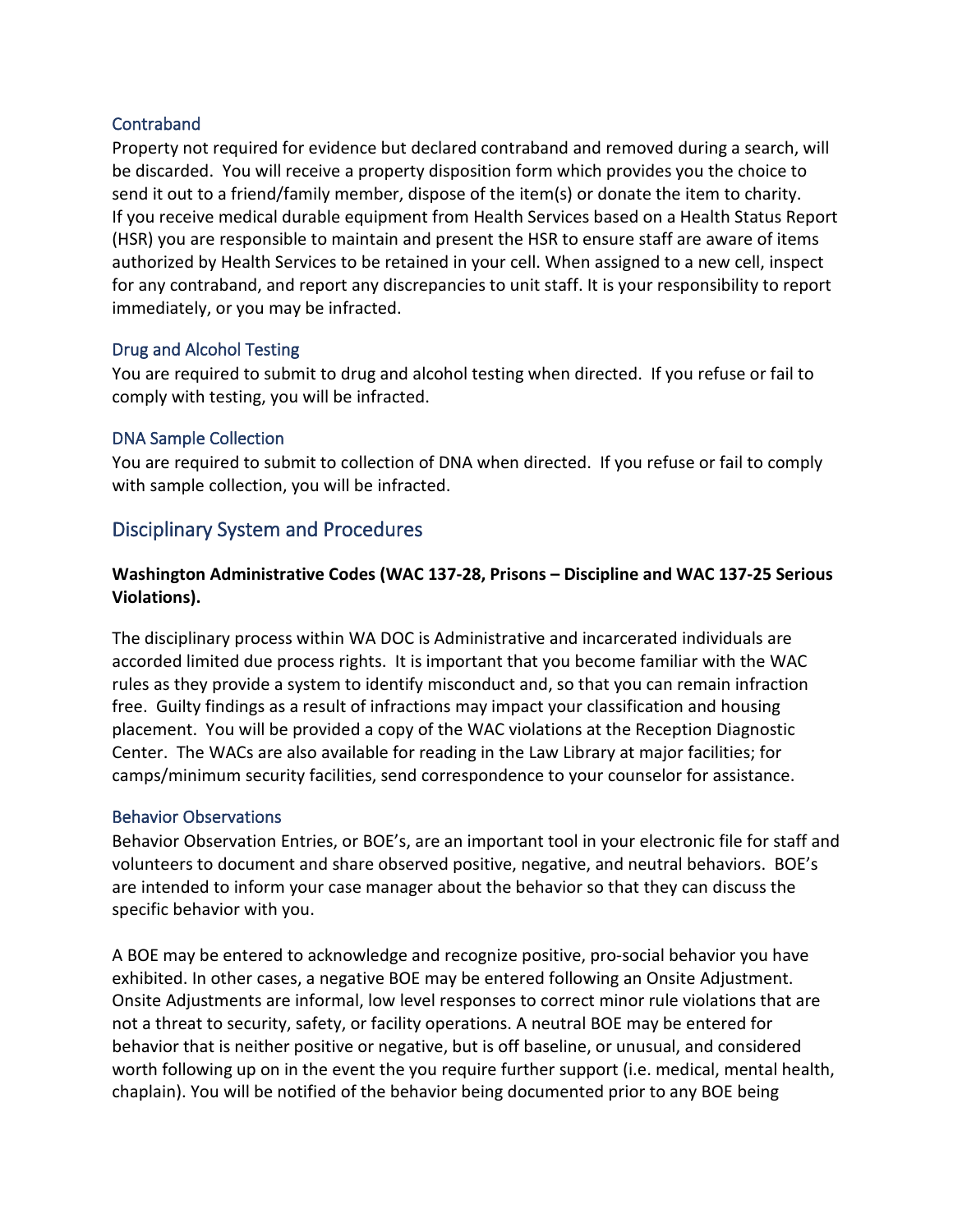entered and will receive a written copy of the BOE within 48 hours of notification if incarcerated, or at the next planned contact if you are supervised in the community. For further information, including challenging the content of a BOE, see policy DOC 300.010 Behavior Observations.

## <span id="page-28-0"></span>General (minor) Infractions

General infractions are issued for a breach of rules that, in most cases, do not present a threat to security, safety or facility operations. These are issued in written format and four (4) generals within a specific time frame will generate a serious infraction which can impact your classification custody points and housing placement.

## <span id="page-28-1"></span>Serious (major) Infractions

Serious infractions are major rule violations that represent a threat to security, safety, and the orderly operations of the facility. These are issued in written format and can have immediate impact on your classification custody and housing placement.

If you receive an infraction, you will be afforded a hearing for both serious and general infractions.

#### <span id="page-28-2"></span>**Hearings**

When you receive an infraction, you will be afforded a hearing.

You will be served a Notice of Hearing/Appearance Waiver advising you of your rights at least 24 hours in advance of the scheduled hearing. You will also receive a copy of the infraction, including a description of the incident and the alleged rule violations, with (non-confidential) supporting documents. This is the time to request witness statements. If you fail to appear for your hearing, the hearing will be held without you.

#### <span id="page-28-3"></span>Evidence

The standard of evidence for a guilty finding is "Some Evidence", and you will be provided a summary of evidence. Evidence is held until the hearing and appeal process have been completed. Disposal will occur per Policy, Operational Memorandums, and applicable WACs and RCWs.

#### <span id="page-28-4"></span>Sanctions

Upon a guilty finding, sanctions may be imposed to include loss of privileges, loss of earned time/good time and disciplinary segregation time.

#### <span id="page-28-5"></span>Administrative Segregation

You may be voluntarily or involuntarily placed in Segregation if you are:

- Determined to be a threat to yourself or to others.
- Determined to be a threat to the safety, security or to the orderly operation of the facility.
- In danger from other incarcerated individuals; and/or pending investigation.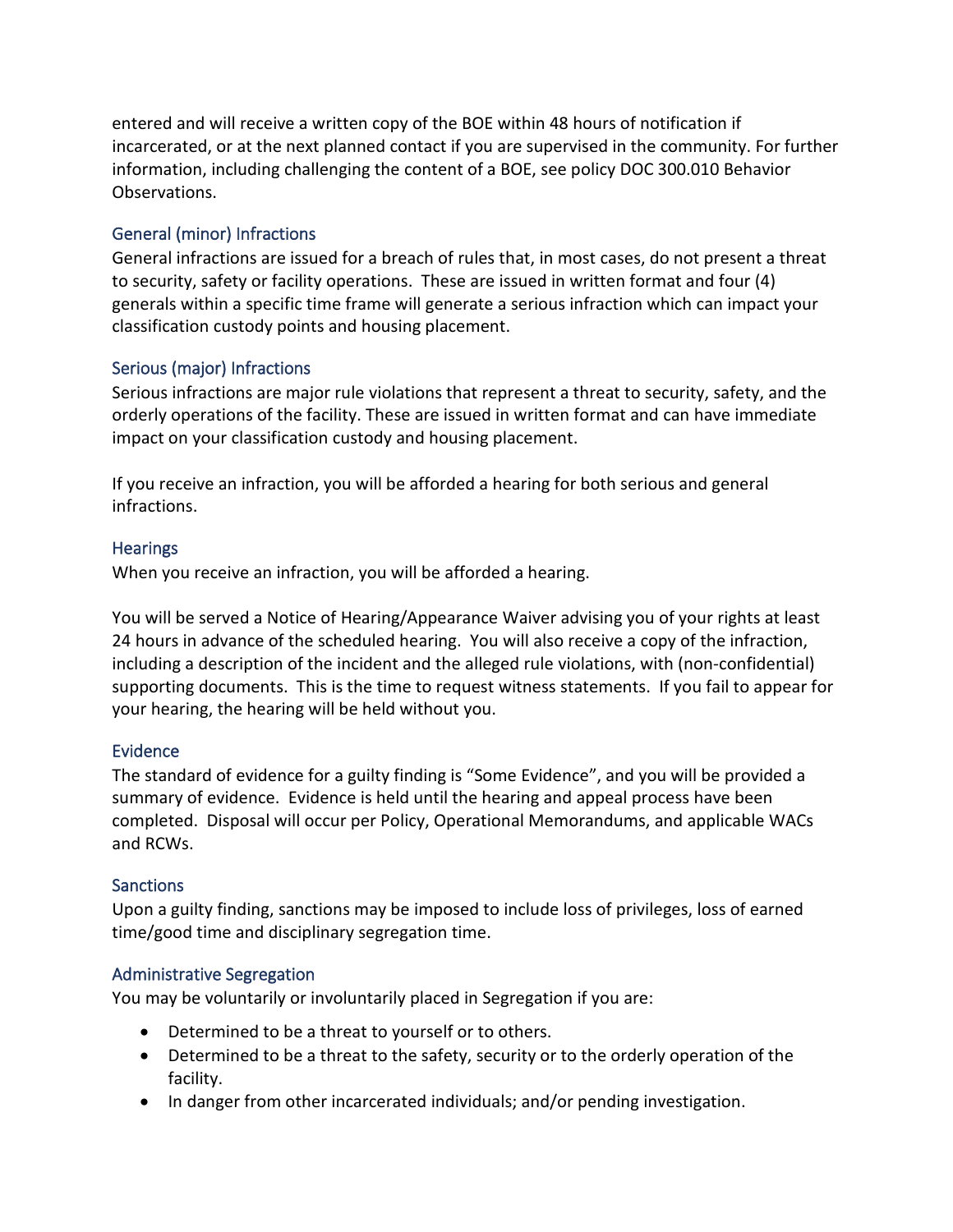• Voluntary placement in segregation (secured housing) requires you to provide a written request for protective custody which explains why you feel threatened. If you are involuntarily placed in segregation, you will be informed in writing of the reason for placement.

Following your placement in segregation, a hearing will be held to determine if there is enough evidence to warrant retaining you on segregation placement.

## <span id="page-29-0"></span>Disciplinary Appeal Process

If you disagree with the hearing decision or sanction(s), you have the right to an appeal. You must file your own appeal in writing, clearly stating what and why you are appealing, as well as your desired relief. The appeal process will be explained to you at the hearing.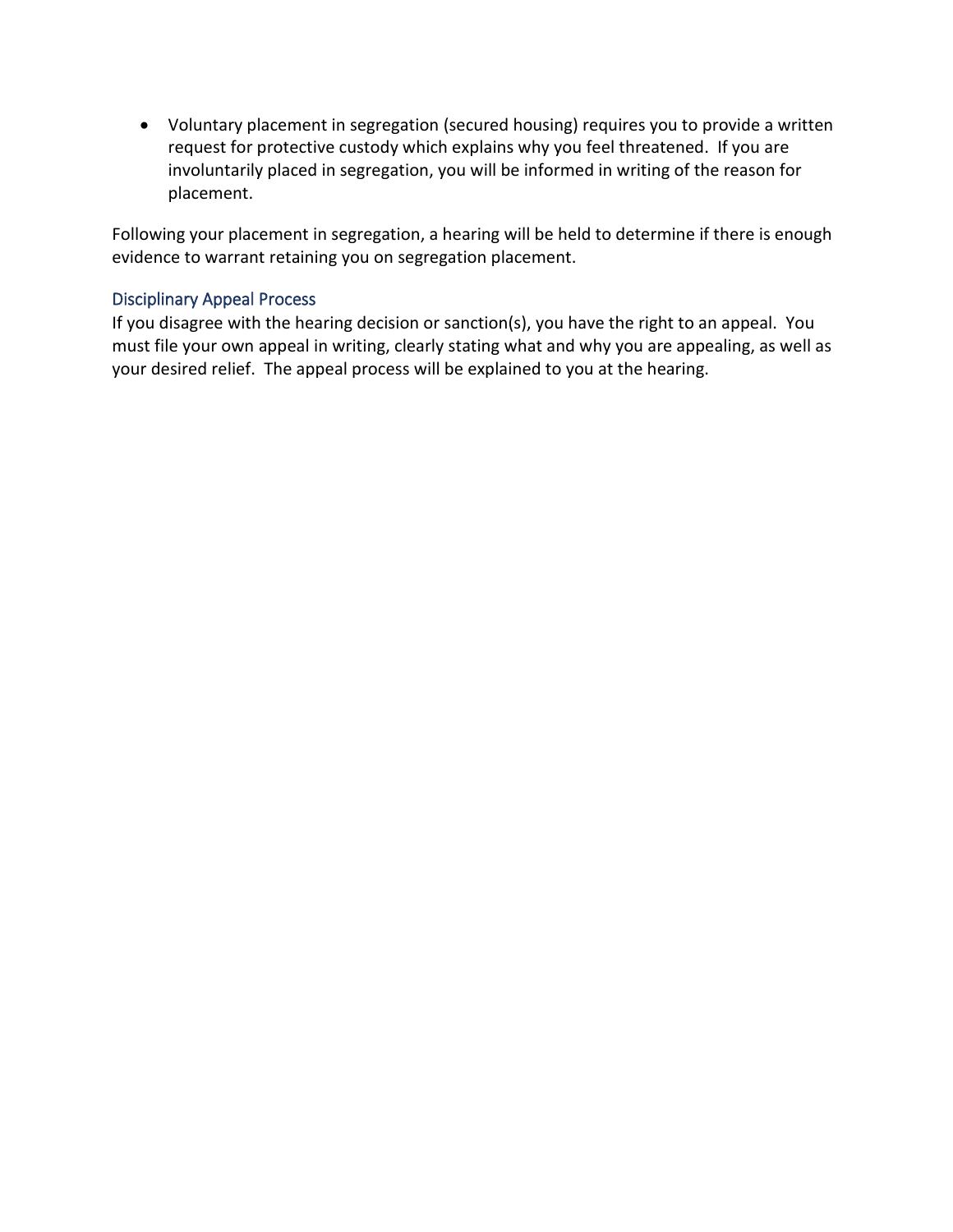# <span id="page-30-0"></span>Section III – Prison Life

**DOC 200.000 Trust Accounts for Incarcerated Individuals; DOC 200.210 Prison Commissary; DOC 240.100 Food Services Program; DOC 440.000 Personal Property for Inmates; DOC 440.080 Hygiene and Grooming for Inmates; DOC 450.100 Mail for Individuals in Prison; DOC 450.120 Packages for Inmate; DOC 450.200 Telephone Use by Incarcerated Individuals; DOC 450.300 Visits for Incarcerated Individuals; DOC 500 SERIES; DOC 700.100 Class III Work Programs; DOC 710.400 Correctional Industries Class II Work Programs.** 

# <span id="page-30-1"></span>Meals and Dining

The menus served are based on Guidelines for Mainline Meals (DOC 240.100 Attachment 1) and aim to align with Executive Order 13-06 and the Dietary Guidelines for Americans established by the United States Department of Agriculture (USDA) and Department of Health and Human Services.

When receiving meals, you are required to present your ID card to employees for scanning to ensure you receive the appropriate meal according to religious preference, special diets etc.

## <span id="page-30-2"></span>Modified Diets

Medical diet orders are entered into the Offender Management Network Information (OMNI) computer system. When the medical diet order is entered into OMNI, the diet automatically populates the Diet List Report that Food Services utilizes daily to prepare the diet. Religious diets are also entered into OMNI and will populate the Diet List Report the same as medical diets.

Dining rooms throughout the department employ the use of the Mainline Barcode Scanning System (MBSS) in OMNI, which scans your ID and automatically notates your diet type. This system ensures proper delivery of the meal you are to receive. If you perceive an error with your diet type, you must contact either the Religious Coordinator (religious diets) or your Health Care Provider (medical diets).

## <span id="page-30-3"></span>Religious Diets

Individuals will have the opportunity to select an initial religious diet during orientation which will be entered upon receipt. Subsequent religious diet change requests may be submitted at any time; however, changes only occur twice per year on May 1st and November 1st. Requests must be submitted no later than 15 days prior to effective date (15th of April and October). The recognized religious diets include Religious Mainline Alternative, Kosher, Halal, and Milk Mainline Alternative.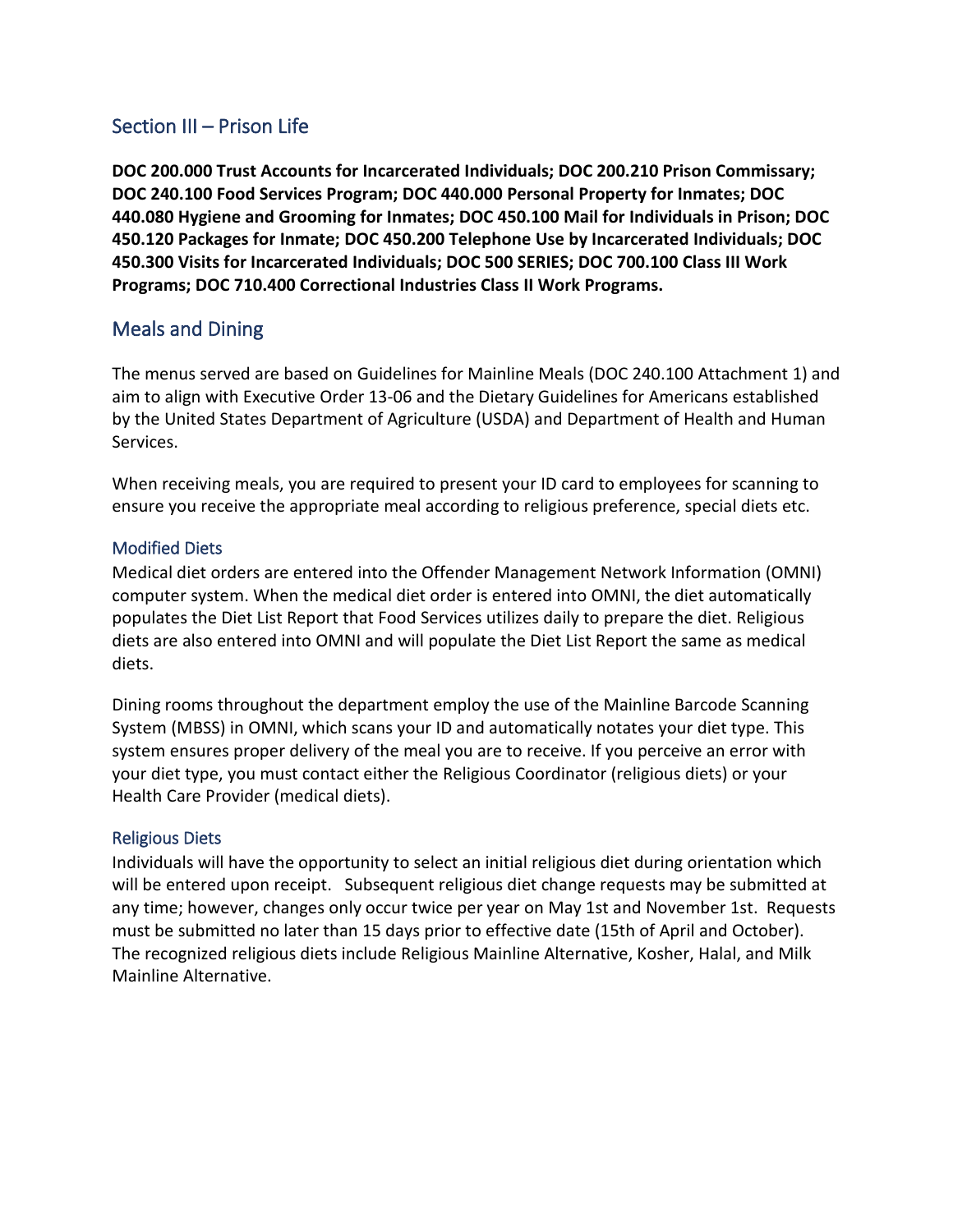# <span id="page-31-0"></span>Visiting

#### <span id="page-31-1"></span>General Guidelines

Visiting is a privilege. It is the facility's duty to maintain a secure and safe environment for staff, visitors, and incarcerated individuals. There are security measures that must be taken prior to allowing your visit to occur. It is your responsibility to be familiar with and to abide by the rules. All laws and visiting rules are to be followed while your visitors are on the premises.

It is a violation of state law to introduce any alcohol, illegal drugs, tobacco and tobacco paraphernalia, firearms, explosives, or dangerous weapons into the facility. Any person knowingly possessing a deadly weapon, narcotic drug, or controlled substance while on facility grounds may be found guilty of a felony and referred for prosecution.

You are not permitted to receive items from visitors other than food items provided in the facility vending machines. Items other than food will be considered contraband and you will be subject to the disciplinary hearings process for exchange of unauthorized items for failing to comply.

Note: Visitation may be impacted during an emergency situation and could be subject to temporary closure.

#### <span id="page-31-2"></span>Personal Visits

All visitors must be approved before they are permitted to visit. If you are transferred between facilities, visitors do not need to submit a new visit application, their status as a visitor remains in place unless they are terminated from visit privileges, or you release to community or escape.

The prospective visitor must submit a Visitor's Application through the electronic visit application form at www.doc.wa.gov (http:doc.wa.gov/ docs/visitor-application).

Any restrictions stated in your Judgment and Sentence, such as a no contact order, apply to your visits. 450.300 Visits for Incarcerated Individuals, outlines details and additional requirements.

Each facility has designated visit schedules which are based on rotation of living units. Visit schedules are posted on the unit bulletin boards. If the visit schedule is not posted, speak with your unit staff for more information. Visitors may also view www.doc.wa.gov for information on facility visit schedules.

Visiting information, including visit rules and regulations, and facility specific visiting schedules can be obtained from your unit and visit room staff. This information is also available in the legal library.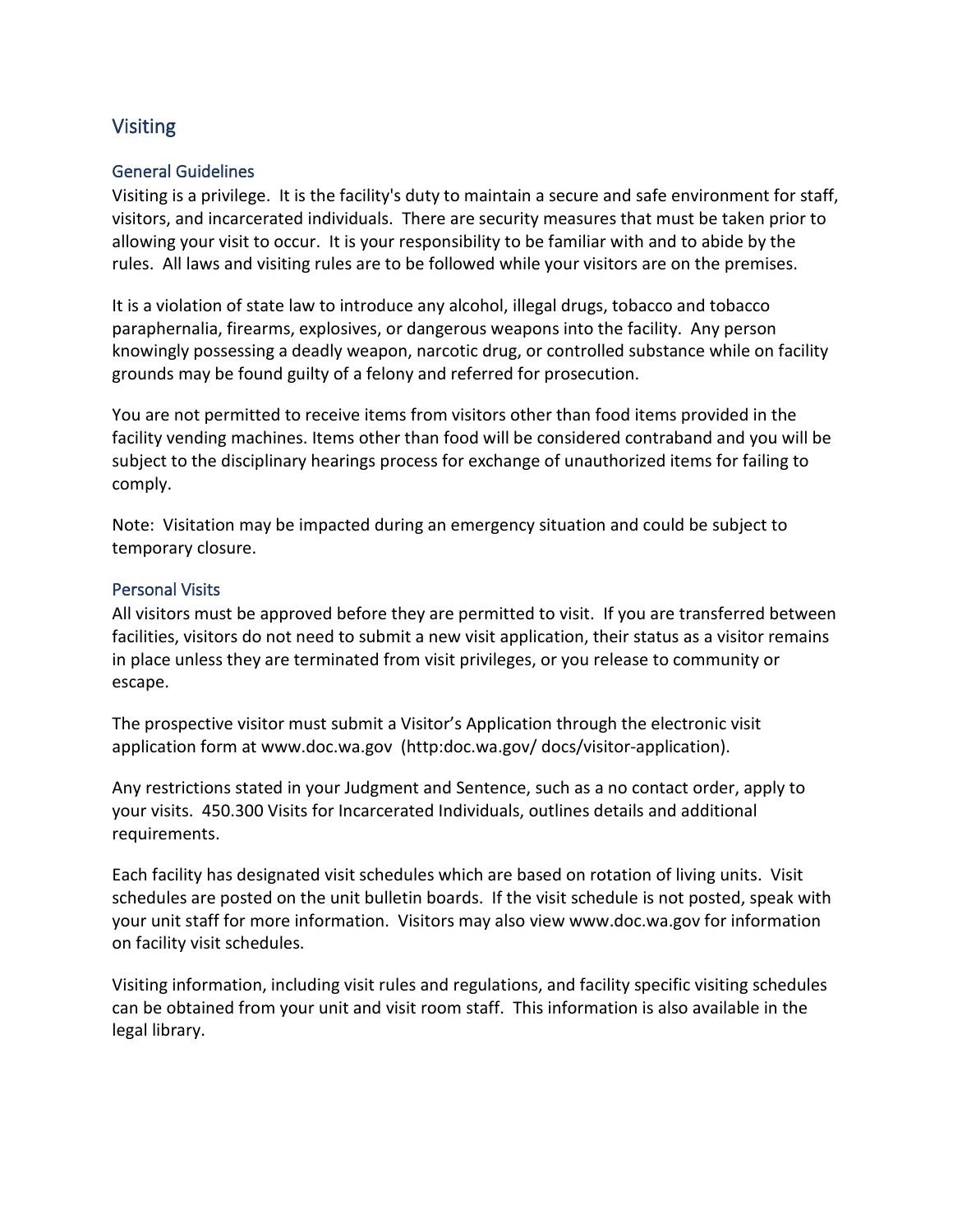All visitors must submit their applications electronically through doc.wa.gov. Visitors must accept terms of agreement when they submit their visit applications. They should be reminded to thoroughly review policy, guidelines, expectations, and other rules.

You may also direct your visitors to visit the DOC website at www.doc.wa.gov or call the main phone number to your current facility for more information related to visiting, including directions to your current facility. Information on available transportation services are also available at www.doc.wa.gov. Visitors may also email dochqvisitunit@doc1.wa.gov.

All visitors over the age of 18 must present official legal photo identification. Visitors under the age of 18 must be accompanied by a non-incarcerated parent/guardian or a designated escort as approved by the Superintendent/designee according to DOC 450.300 Visits for Incarcerated Individuals.

#### <span id="page-32-0"></span>Searches of Visitors

You are responsible for informing your visitors that all persons and vehicles entering facility grounds are subject to search. All visitors are subject to an electronic and/or pat search prior to entering the Visit Room to maintain safety and security. Persons who refuse to be searched will be denied visiting privileges. Contraband items are strictly prohibited. Visitors and/or individuals found to be conspiring to introduce contraband into facility visit rooms are subject to arrest and prosecution according to RCW 9.94.040, 9.94.041, and 9.94.045.

#### <span id="page-32-1"></span>Video Visits

Video visits are through a vendor, the visitor must provide their own equipment that can allow video visits to occur. All participants in video visits (including children) must be approved for regular visit privileges.

Video visit expectations are available online at doc.wa.gov for your visitors to review. If you are unable to locate them, please ask unit staff. Conduct during video visits is expected to be the same type of interaction that would occur in the visit room. Failure to comply with video visit expectations can lead to visitor suspensions/termination.

#### <span id="page-32-2"></span>Visit Conduct

During visits, you are required to be appropriately dressed according to facility standards. Clothing is to be clean and presentable. Dress standards for visitors are included in the Visit Packet sent to visitors and are expected to be followed. Visitors who do not follow the dress standard rules may be denied visiting privileges. This includes visits that take place through video visiting.

For Contact Visits, you and your visitor may briefly hug and kiss at the beginning and end of your visit. You may hold hands above the table during your visit. The visit rooms are family friendly environments, any inappropriate conduct will immediately be addressed by staff. You may not engage in conversation with other incarcerated individuals or visitors while in the Visit Room.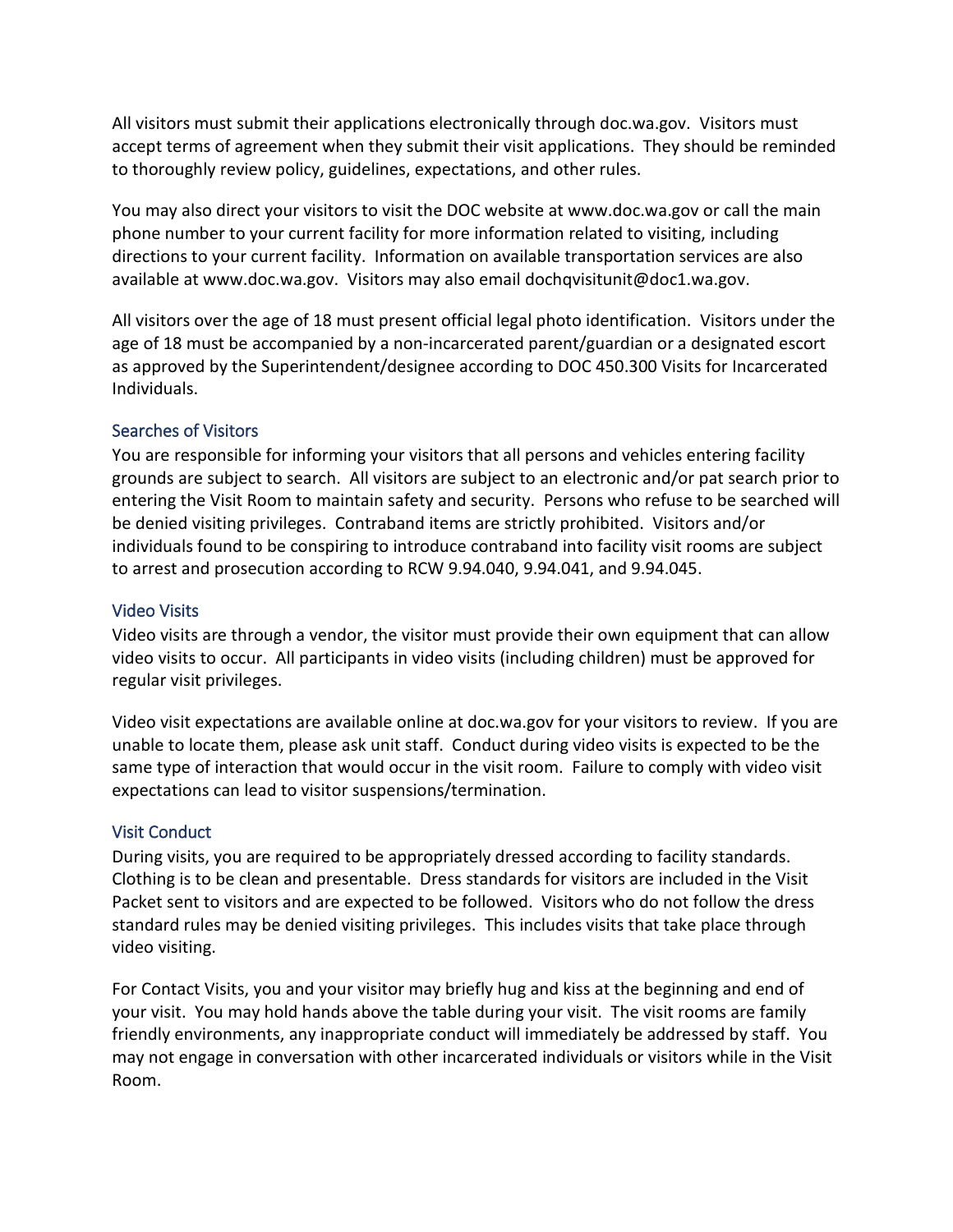Children visiting you are to be under your supervision and guidance and/or that of the adult that accompanies them.

Visit Room rules are subject to change. Changes will be posted in your living unit and in the Visit Room. It is your responsibility to let your visitors know about any changes that may affect them.

At a minimum, the following types of behavior are prohibited in the Visit Room:

- Abusive or profane language.
- Loud, boisterous, or inflammatory behavior.
- Sexually provocative language, notes, excessive body contacts, or similar behaviors. These behaviors will result in the termination of your visit.
- Sitting on the floor or placing your feet on the walls or furniture.

## <span id="page-33-0"></span>Refusal/Termination/Suspension of Visits

You may lose your visiting privileges if you or your visitors do not follow the visiting rules. Visiting rules can be found at the DOC website www.doc.wa.gov.

If your visiting privileges have been suspended or canceled, your visitor has the right to appeal. Your visitor will be notified of the appeal process. The suspended visitor is the only one who can appeal a denial, suspension, or termination of their visit privileges.

## <span id="page-33-1"></span>Special Visits

If you have a family emergency or have family coming from out of state, you may be eligible for a special visit. Special visit request forms are available at doc.wa.gov for your visitor to fill out and submit. You will be responsible for filling out the form, including all information asked about your visitors, and submitting it to your counselor for review. If you meet the criteria and your special visit is approved, you will be notified by your counselor. Special visits may be permitted for:

- Visitors who travel a long distance (i.e., at least 300 miles one way),
- Visitors who travel from out of country,
- Individuals who utilize Department facilitated special transportation services, (i.e., Matthew House or Prisoners for Christ),
- Appointed members of local and/or statewide family council groups who have missed visits due to participation in council meetings,
- Incarcerated Individuals who are in disciplinary statuses or are hospitalized, and
- Professional visits between individuals and their attorneys, clergy, social service agency representatives, etc.

Except for professional visitors, special visits will only be approved for individuals who are on the incarcerated individual approved list.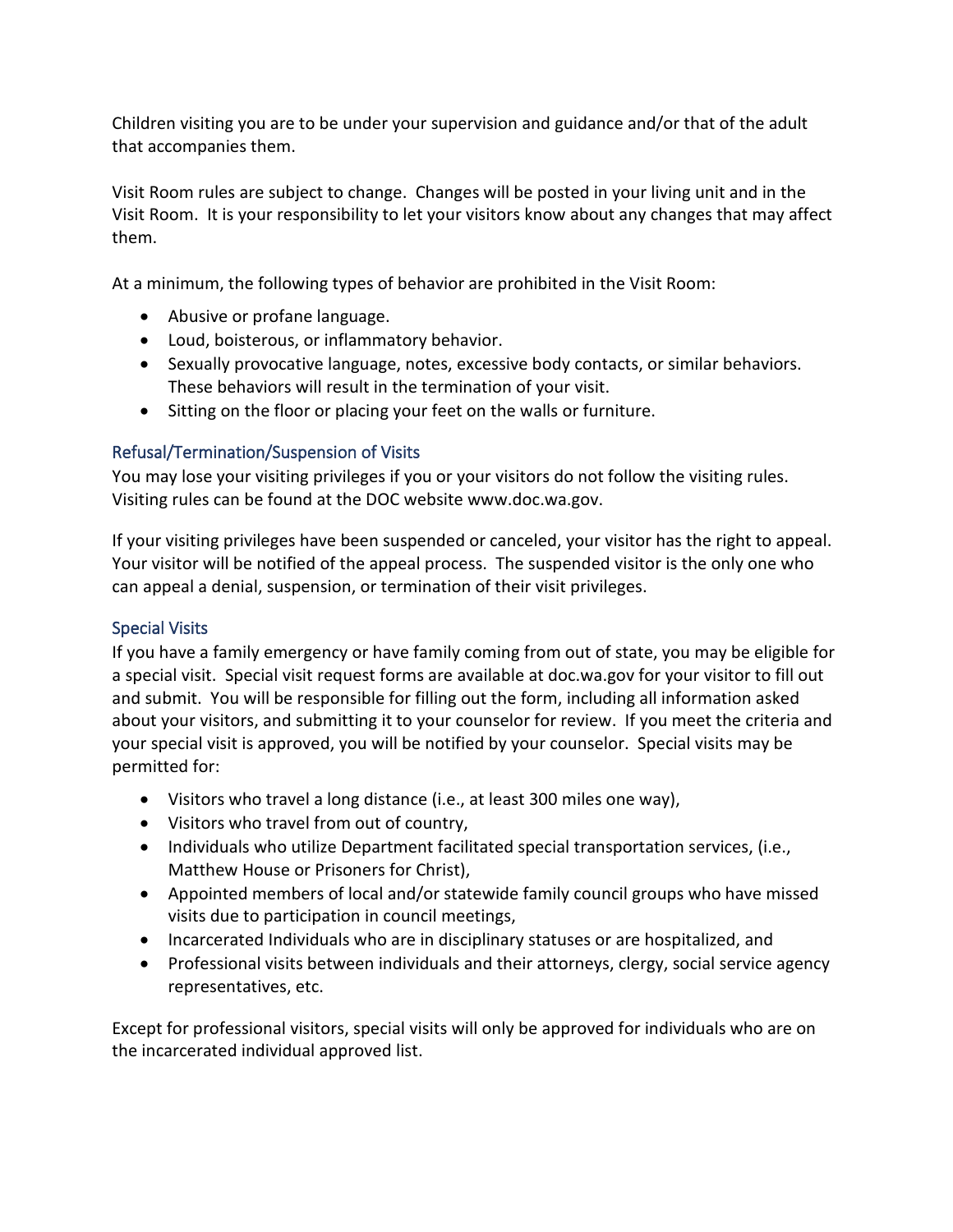#### <span id="page-34-0"></span>Deathbed and Funeral Escorted Leave

If you are notified that a family member is dying or that a funeral will be held for a family member who has died, you may be eligible for a deathbed and/or funeral visit. Requests for funeral or deathbed visits can be done through your counselor. If you meet the criteria and your request for a deathbed and/or funeral visit is approved, you will be notified by your counselor, you will only be permitted to attend one or the other not both.

Your family will be responsible for the costs associated with any approved deathbed and/or funeral visit, however, requests for deathbed and funeral escorts will not be denied based on the ability to pay. Costs Include:

- Mileage
- Meals
- Overnight lodging, and
- Staff Salary for the normal supervision requirements of the individual's custody classification.

The requesting family member will complete DOC 05-673 Escorted Leave Reimbursement Request and submit it to your counselor.

Staff will provide the individual and family member with instructions for payment via the individual's trust account and/or a money order or certified check. Payment should be made prior to the scheduled departure.

The duration of the deathbed visits or funeral trips will not exceed 48 hours, including travel, unless approved by the Superintendent/designee.

Deathbed visits and funeral trips in a private residence require Superintendent/designee approval. Incarcerated individual classified M13 or higher require Assistant Secretary of Prisons approval to attend deathbed visits/funeral trips in a private residence.

Staff will immediately notify the Victim Services Program per DOC 390.300 Victim Services when a victim/witness eligible individual is granted an escorted leave.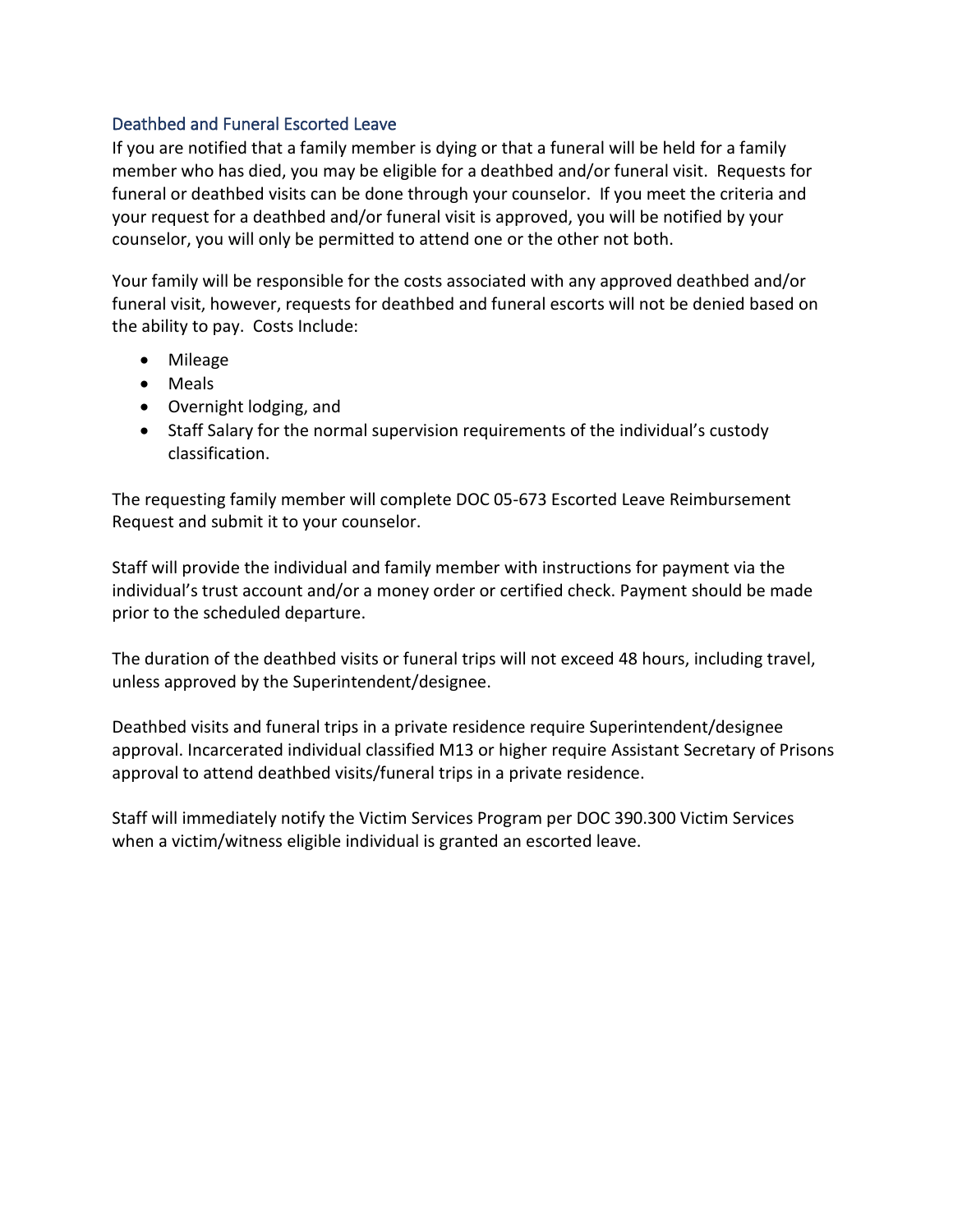# <span id="page-35-0"></span>Incarcerated Individual Banking

Note: Incarcerated Individual Banking does not respond to kites or KIOSK messages regarding commissary issues. See commissary section below.

#### <span id="page-35-1"></span>Deposit and Receipt of Funds

JPay money online, over the phone, or in person:

- Funds sent via JPay may be deposited into an individual's spendable, postage, education, or medical sub-accounts. Individuals may also receive Escorted Leave Funds (Funeral/Deathbed visits) via JPay.
- When sending money through JPay, friends or family may go online, call customer service at (800) 574-5729 or go in person to any MoneyGram location nationwide.
- Any questions or concerns regarding JPay transfers should be directed to JPay, not the Washington State Department of Corrections.
- JPay is not available for incarcerated individuals in the Reception Center.
- Incarcerated individuals will not receive a notice or receipt from JPay or the mailroom when a deposit is made, but the deposit will show on the KIOSK and on the Trust Account Statement.

You may not receive money from individuals who are incarcerated or on active supervision. The facility business office may reject funds received by multiple incarcerated individuals from the same sender without prior Superintendent/designee approval.

All money must be received in U.S. Dollars either by mail (money orders, cashier checks, and government checks only), JPay, or Western Union. All incoming funds must have your full name, DOC number, and the complete name and address of the sender. If this information is incomplete, the funds will be returned to the sender by the mailroom at your expense.

Funds received via Western Union will only be deposited in your spendable sub-account and deductions will be taken as listed in Deduction Matrix attached to DOC 200.000 Trust Accounts for Incarcerated Individuals as Other Deposit.

Exempt deposits include, but are not limited to, deposits designated for the education, postage and medical sub-accounts; transfer checks within DOC facilities; vendor refunds; and personal property tort claim settlements.

Partially Exempt deposits due to Federal Statute include Protected Tribal Funds, VA/SSA Disability Benefits, and 42 U.S.C. 1983 Lawsuit Settlements.

All non-exempt deposits to your account may be subject to mandatory deductions. Nonexempt deposits include gratuities, Work Training Release (WTR) paychecks, Lawsuit Settlements other than civil rights violations, Non-exempt Tribal Funds, Worker's Compensation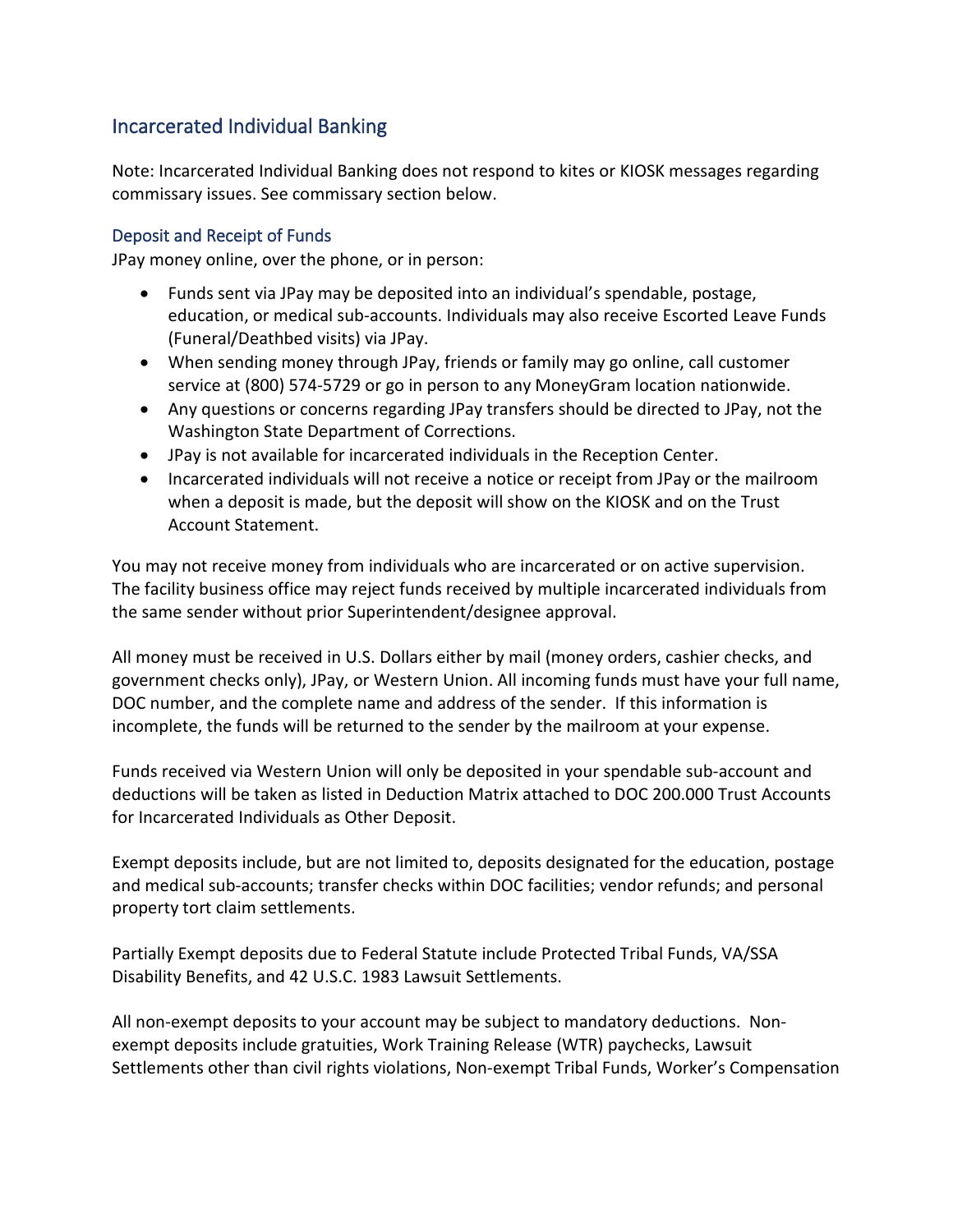Benefits, Retirement Benefits, Inheritances, Jail or other State's Prison Funds, and Family/Friend Deposits.

All questions regarding your payroll should be discussed with your work supervisor and/or assigned counselor. Your work supervisor is the only staff person who can correct your pay.

### What is a Legal Financial Obligation (LFO)?

A court ordered LFO is a sum of money that is ordered by a superior court of the state of Washington at your time of sentencing. LFO is an obligation to the county of your commitment and may include restitution, crime victims compensation fees, court costs, a county or interlocal drug fund, court appointed attorney fees and cost of defense, fines and any other legal financial obligations that are ordered as a result of your felony conviction. For more information see DOC 200.000 Trust Accounts for Incarcerated Individuals, and RCW 72.11.010 through RCW 72.11.040.

LFOs are deducted from qualifying deposits at the time money is deposited to your account and are forwarded to your county(s) of commitment on a bi-monthly basis. Deductions taken the 1st through the 15th are forwarded to the counties no later than the end of the month, and deductions taken the 16th through the end of the month are forwarded to the counties no later than the 15th of the following month. The counties then follow their own process for applying the payments to outstanding causes ordered on your Judgment and Sentencing (J&S) paperwork. For these reasons, it may take up to a month before the LFO balance is reduced by the deductions DOC has taken. Deposits subject to LFO include but are not limited to money sent in from family, friends, county jails, Class 2 gratuity, non-exempt tribal funds, and retirement pensions. DOC will provide you with a quarterly statement listing the payment amounts and the cause(s) the county(s) reported as having a balance. In the event of an overcollection, you must wait for the semi-monthly process to finish or for the county to refund any funds already sent. For balance questions, you must contact the county of conviction. The county will provide a payment history on request; however, some may charge a fee for this service.

### What is a Cost of Supervision (COS) Felony or Misdemeanor Debt?

Cost of Supervision fee debt will be collected if you have previously been under the supervision of a Community Corrections Officer and failed to pay your assessed supervision fees in full.

### What is an Indigent Incarcerated Individual?

Indigence is defined as an individual who has less than a \$25.00 balance of disposable income in his or her institutional account on the day a request is made to utilize funds and during the thirty days before the request. The Trust Accounting System (TAS) automatically tracks indigent levels based on your spendable balance that exists at any DOC facility you have been housed in. No other sub-account is considered when determining indigency. If you have recently transferred and still have a spendable balance greater than \$25.00 at the sending facility you will not be indigent at the new facility. It is not necessary for an individual to be flagged as indigent in the system to obtain indigent hygiene supplies. Your name will be added to the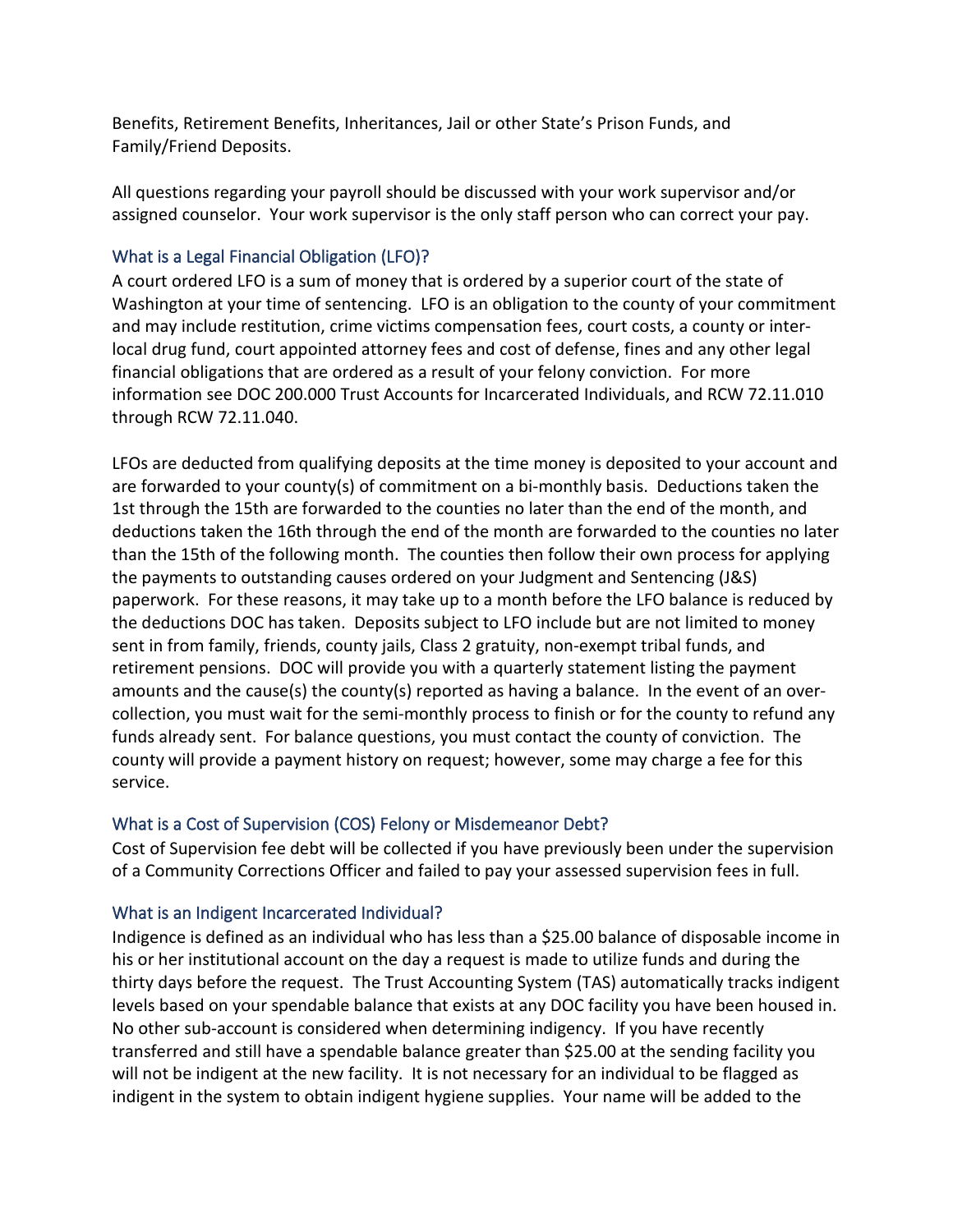indigent report list automatically by the system if the balance of your account reaches indigent levels and remains there for 30 days or more. New admissions are automatically flagged as indigent in TAS.

### How does an Individual obtain a Certification of Indigency for court proceedings?

The Certificate of Indigency form can be obtained from the Law Library at major facilities. Camp incarcerated individuals make requests through their assigned counselor. If the courts also require a banking statement, send a kite/KIOSK to the facility business office stating you need a Prison Litigation Reform Act (PLRA) report, which is a six-month averaged statement of your banking activity for court purposes. A statement will be provided to you at no charge. Your court documents will be sent out as long as you provide a self-addressed stamped envelope or a postage transfer request form. If you do not provide the envelope or postage transfer request form, the materials requested will be forwarded back to you to send out. If the materials are sent back to you for mailing out, your action to the courts may be delayed.

### What Is a Spendable Balance?

Your spendable balance is the amount in your trust account available for you to spend and the balance that is used to determine your indigent status. Your account is your responsibility. You should track your account activity by using the monthly statements, receipts, and check requests. If you have questions regarding your account, that can't be answered by your assigned unit counselor, contact the facility business office.

### What is a Mandatory Deduction?

A mandatory deduction is one that is assigned to all individuals and that has no balance owing associated with it. The "Deduction Matrix" attached to DOC 200.000 Trust Accounts for Incarcerated Individuals is a list of deposit types subject to deductions, and the deduction percentages assigned to those deposit types. Percentages vary for the same mandatory deduction type dependent on the type of deposit posted to your account, refer to the Deduction Matrix attached to Policy 200.000 for the percentages. The deductions are as follows:

- Crime Victim Compensation (CVC/CVCS). This deduction is forwarded to the Washington State Crime Victims' Fund. CVC/CVCS is not associated with your LFO.
- Savings (SAV). This deduction is held in your savings sub-account in TAS. This is not a separate bank account.
- Cost of Incarceration (COI/COIS). This deduction is forwarded to Correctional Industries and contributes to funding incarcerated individual work programs.

In addition to the above mandatory deductions, the following deductions may be taken dependent on the individual's circumstance:

- Legal Financial Obligations (LFO) forwarded to the county of commitment
- Division of Child Services (DCS) forwarded to DCS for payment of child support ordered by DCS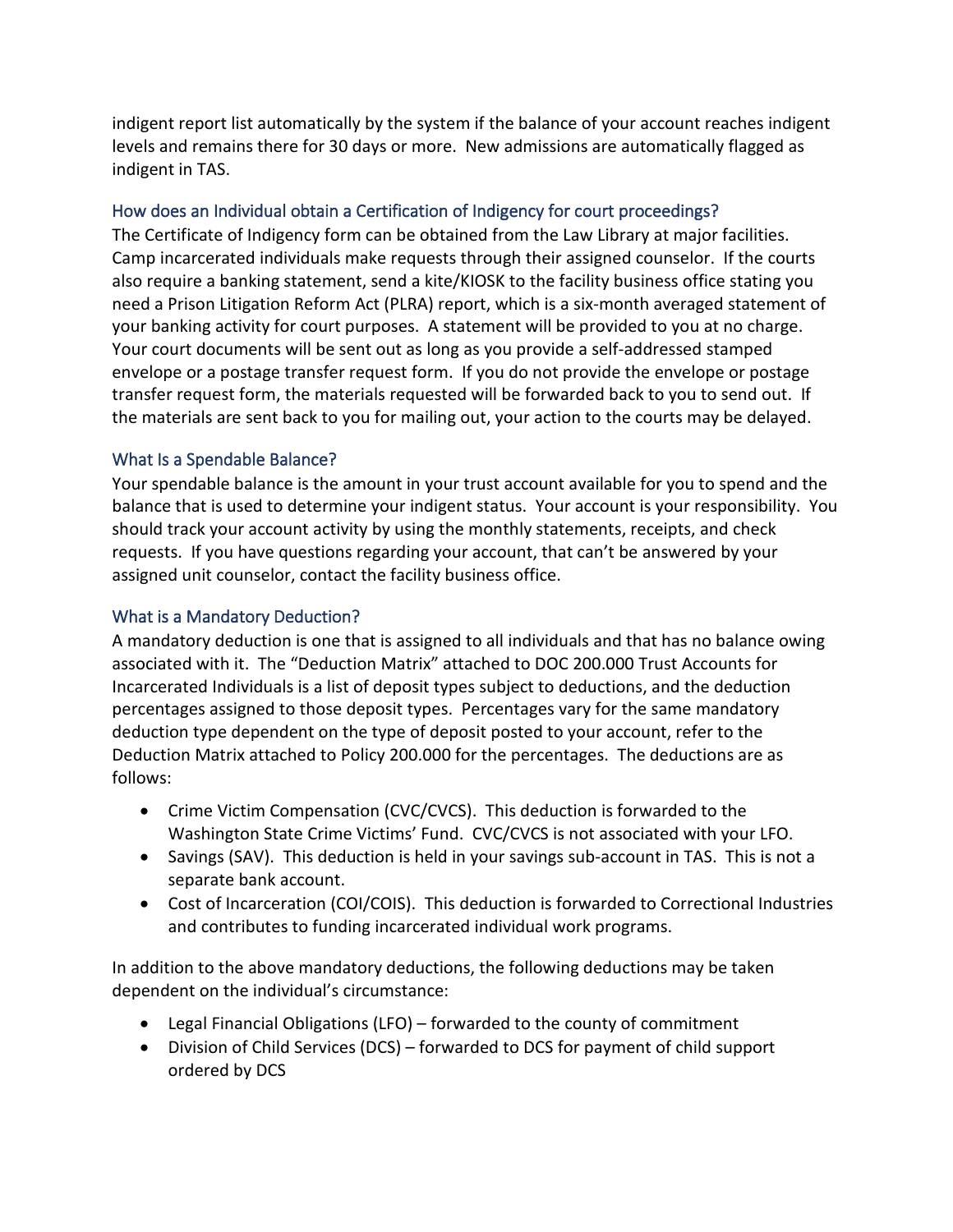- Prison Litigation Reform Act (PLRA) Filing fees owed to a US District Court when approved to proceed with litigation under the PLRA. Each PLRA obligation outstanding deducts simultaneously at 20%.
- Civil Judgments for Assault (CIVJDG) Monetary damages awarded to a correctional officer or department employee entered by a court of competent jurisdiction against an incarcerated individual that is based on, or arises from, injury to the correctional officer or department employee caused by the incarcerated individual while the correctional officer or department employee was acting in the course and scope of his or her employment.
- Department Debt Debt owed to the Department for services/supplies provided when the individual's account lacks sufficient funds to pay at the time the service/supply is provided; includes, but is not limited to medical/dental/mental health co-pays, postage, hygiene supplies, legal mail, legal copies, etc.
- Unpaid debt will remain on your trust account until it is paid. If you are released before it is repaid and are re-incarcerated at a later time, you will be required to continue paying your debts. Any unpaid debt created while housed in a DOC facility will be collected at 20% of each deposit.
- Money put into your savings account is only available to you at your release or with the specific authorization of the Department for an emergent need. Refer to DOC 200.000 Trust Accounts for Incarcerated Individuals. Specifically, attachment 1 Access to Mandatory Savings for Reentry/Emergency expenses and Subaccounts attachment 5.
- Mandatory deductions apply to all individuals committed to the custody of the Department including, but not limited to, persons residing in a correctional facility and persons released on furlough, work training release or community custody, and persons received from another state, state agency, county or federal jurisdiction.

# What Types of Accounts are Exempt from Mandatory Deductions?

The Community Service Revolving Fund (CSRF), Education, Postage and Medical sub-accounts are exempt from mandatory deductions at the time the deposit is posted to the incarcerated individual account. Balances that remain in the Postage and Medical sub-accounts at the time of release are subject to mandatory deductions at release.

### Community Services Revolving Fund (CSRF) Sub-Account

If you are approved and sent to work release, your Work Release Supervisor may request a loan of up to \$300.00 to assist you in seeking employment. You will be required to sign DOC 06-073 Offender Banking System Request for Advance and Promissory Note before the loan is completed. You will be required to pay back this loan.

Deposits to your CSRF account will not be subject to the mandatory deductions. Your Work Release supervisor may request money from this account for you through DOC 06-074 Offender Banking System Check Request. You will only be allowed to withdraw as much money as you have in the account. A debt to the account to withdraw money from it will not be allowed.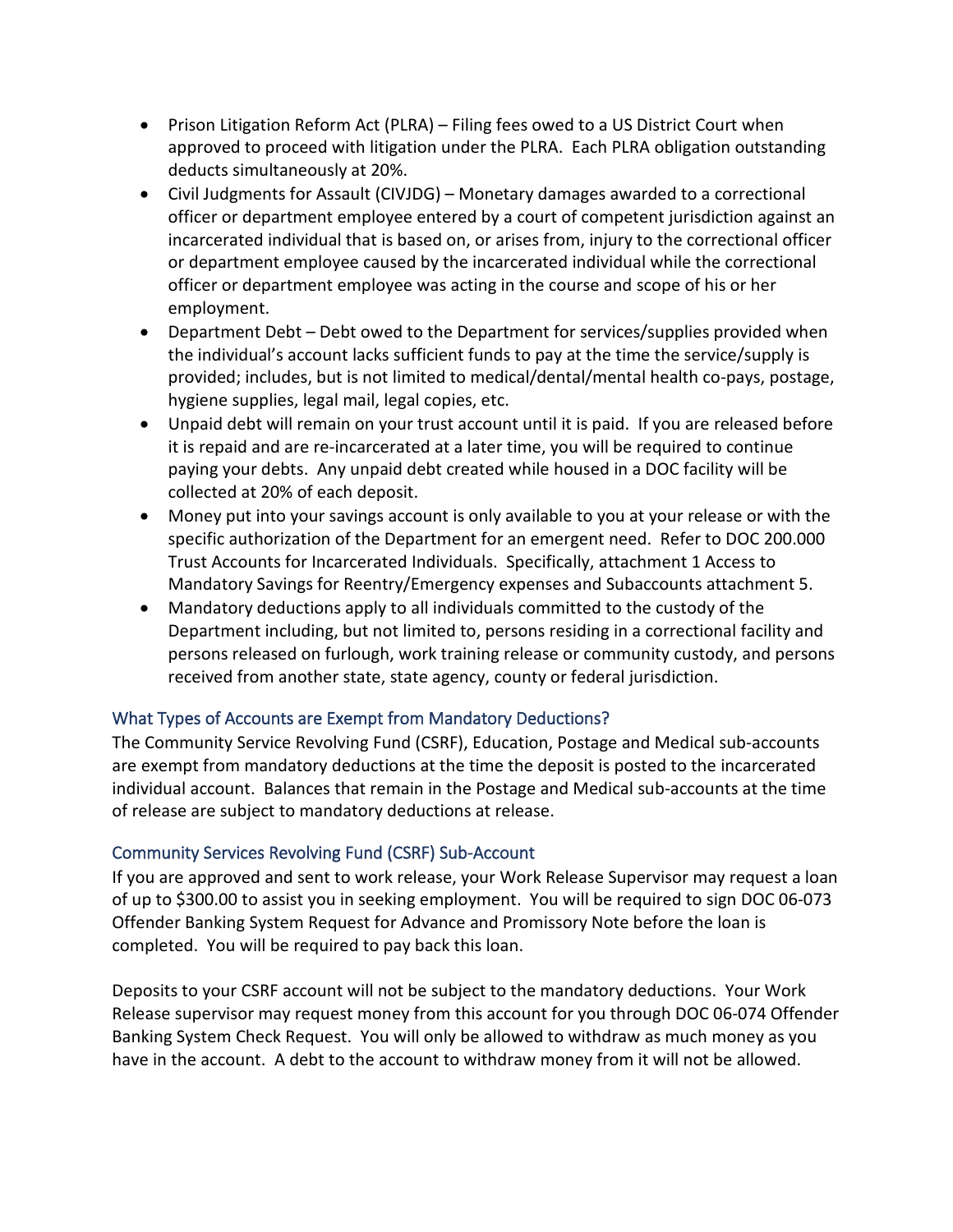When you are released from a work release or prison facility, the money in your CSRF account will be applied to your CSRF loan or any debt that you may owe on your account.

#### Education Sub-Account

You must follow the procedures established in DOC 500.100 Correspondence Education for Offenders to establish an education account. Money will be deposited to your education account only if it is noted on the money order or cashier's check "for education account". These funds are exempt from the mandatory deductions. The funds in this account may be used for education purposes only. (You cannot receive funds designated for your education account via Western Union, but you can receive funds designated for your education account via JPay.)

When you are released from the facility, all sub-accounts, with the exception of your savings and work release savings sub accounts, are subject to debt collection.

#### Postage Sub-Account

Funds will be deposited to your postage sub-account only if it is stated on the money order or cashier's check "for postage account". These funds are exempt from the mandatory deductions. The money in this account may be used only for postage costs. (You cannot receive funds designated for your postage account via Western Union.)

All costs for postage, personal property shipping and mail requests for a private mail courier will be deducted from your postage account as long as you check the postage account box or write "use postage account" in the comment section of your postage request form.

Your postage account is subject to Office of Support Enforcement (OSE) and Orders to Withhold and Deliver deductions (OWD), in full or in part depending on how much you owe for child support. When you are released from the facility, your postage account will be subject to the mandatory deductions and debt collection.

### Work Release Savings Sub-account

If you are approved for Work Release, a Work Release Savings Account will be set up for you. There will be a 12% deduction taken from each deposit to your work release savings account. You will not be allowed to make voluntary deposits into your Work Release Savings Account.

If you are released from the work release facility, the Work Release savings subaccount is not subject to debt collection. If you are returned to a prison facility from a work release facility prior to being released, the money in your Work Release savings subaccount will be subject to work release debt collection.

### What are Exempt Deposits?

Exempt deposits are deposits of money into your account that are not subject to mandatory deductions. Money sent from the county jail is not considered an exempt deposit.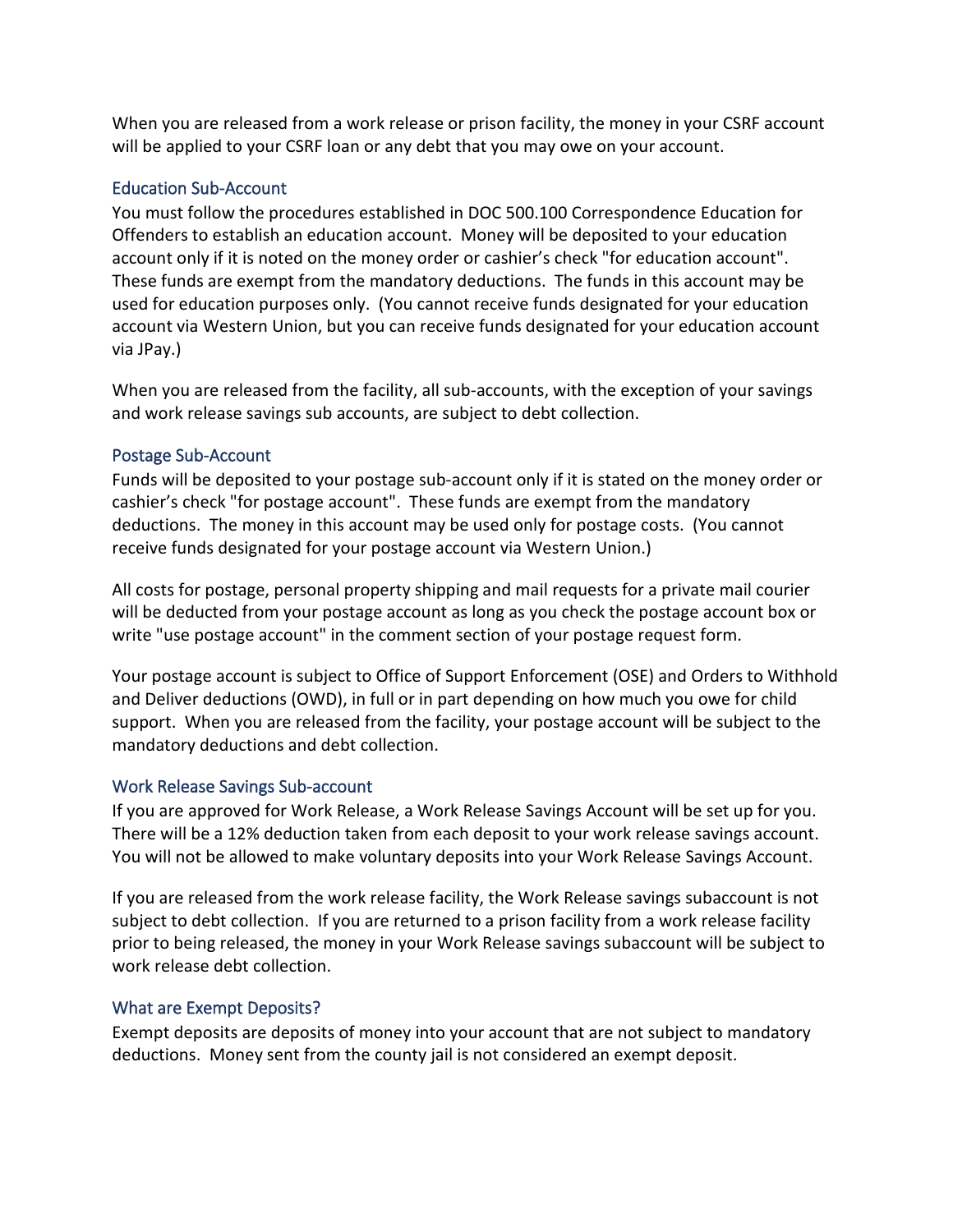#### What is a Tribal Fund Deposit?

If you expect to receive money from an Indian tribe, you are required to provide the benefactor with a "Request for Information Regarding Offender Receipt of Funds" form obtained from the Law Library. The benefactor must attach a completed copy of the form to each check sent to you. The tribe money protected by federal law or court order is exempt from all deductions. The benefactor may reference the law or identify the source of funds on the check stub. If you receive the check stub or the form in the mail, forward both to the facility business office as soon as possible.

#### How do you Send Funds Outside of the Facility?

To send funds outside the facility, you must obtain DOC 06-075 Offender Request to Transfer Funds form from a unit officer. The form must be filled out completely and forwarded to your assigned unit Counselor for approval.

Once you are transferred out of the Reception Diagnostic Center, monies may be sent out for gifts and family support. In addition, monies may be sent out to purchase allowable items from approved vendors. Requests to purchase goods from an outside vendor must be forwarded to your facility's property office instead of the unit Counselor for approval.

#### When are Received Funds put on your Account?

You are not allowed to directly or indirectly transfer money between your and other incarcerated individual 's accounts or exchange money or items of value with staff, other incarcerated individual s, volunteers, or sponsors; or receive money from another person who is also incarcerated in any correctional system. All forms of money orders and cashier's checks will be accepted for deposit to your account. Personal checks are not allowed. It is your responsibility to notify all persons who are or will be sending in money for deposit to your trust account of the types of money that are accepted. The only exceptions are allowable city, state and federal government checks, tribal checks, and vendor refunds.

Money received for you will be posted within 24 hours of the date on the receipt, unless it is a weekend, holiday, or the last business day of the month, in which case the money will be posted on the next working business day. If your money is not posted within the times described above, contact your Counselor and she/he will contact the facility business office. In the event the money is lost or destroyed, contact the sender and request that they have a trace put on the funds by the issuing company.

Unclaimed money is transferred to the CSRF as unclaimed property. If you had money on your books that was not mailed out at the time of your release, you may request funds held as unclaimed property be returned by completing DOC 09-012 Request for Unclaimed Property within five (5) years of deposit to the CSRF. You can obtain DOC 09-012 Request for Unclaimed Property form from the Law Library at major facilities; DOC minimum security facilities forward requests through assigned counselor. After completing the incarcerated individual portion, forward the form to the facility business office for processing.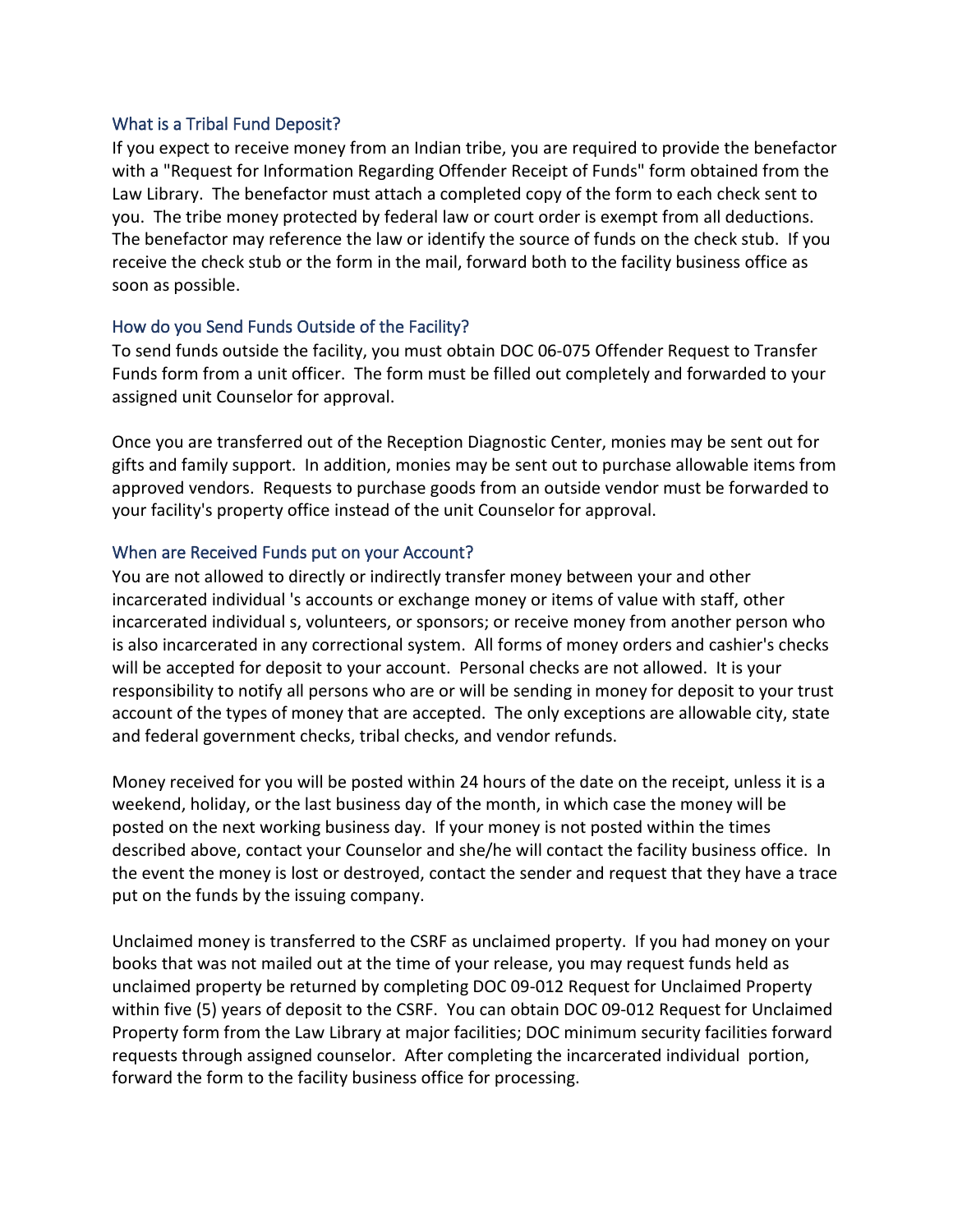#### Office of Support Enforcement (OSE), Order to Withhold and Deliver (OWD)

An OWD is typically issued by the Office of Support Enforcement for the collection of child support. The OWD does not require on-going compliance. It is a one-time order but may be reissued at the issuing party's discretion. Your spendable account balance, including savings, and postage sub-accounts are subject to collection by OSE.

Child support collection is required by RCW 72.09.111 and 72.09.480. Fifteen percent (15%) of Class 2, 3, and 4 gratuities and 20% of deposits from outside sources, not protected by federal statue, will be collected and sent to DSHS Division of Child Support (DCS) on a monthly basis.

The Division of Child Support (DCS) determines who will pay child support, not DOC. If you are required to pay child support, DCS will provide you with a child support letter. Refunds due to you from DCS will be sent to DOC Headquarters in Olympia. DOC Headquarters will deposit the money to your account and transfer the money to your current location.

OSE will allow, and encourages, you to set up monthly payments for Child Support you are ordered to pay. If you set up a monthly payment system, OSE will most likely not deduct a large one-time amount from your account.

Complaints by incarcerated individual s about child support collections must include the assigned case number and be addressed to DCS. You need to contact DCS in writing at the following address:

State of Washington Department of Social and Health Services Division of Child Support (DCS) P.O. Box 11520 Tacoma, WA 98411-5520

#### How do you Track your Balance?

Make sure that you save every receipt (store, deposit, etc.).

Begin your balancing with the amount listed on your account statement, adding any deposits made and subtracting any withdrawals taken from your account since the ending date of your account statement. (HINT: The ending date is the last day captured in the report, not the day that the report was printed. Generally, reports are printed between the 1st and 10th day of the month; however, the reporting period ends on the last day of the previous month.)

Don't forget to subtract the deductions from all your deposits. Use the Deduction Matrix to match the deposit types to the associated deductions.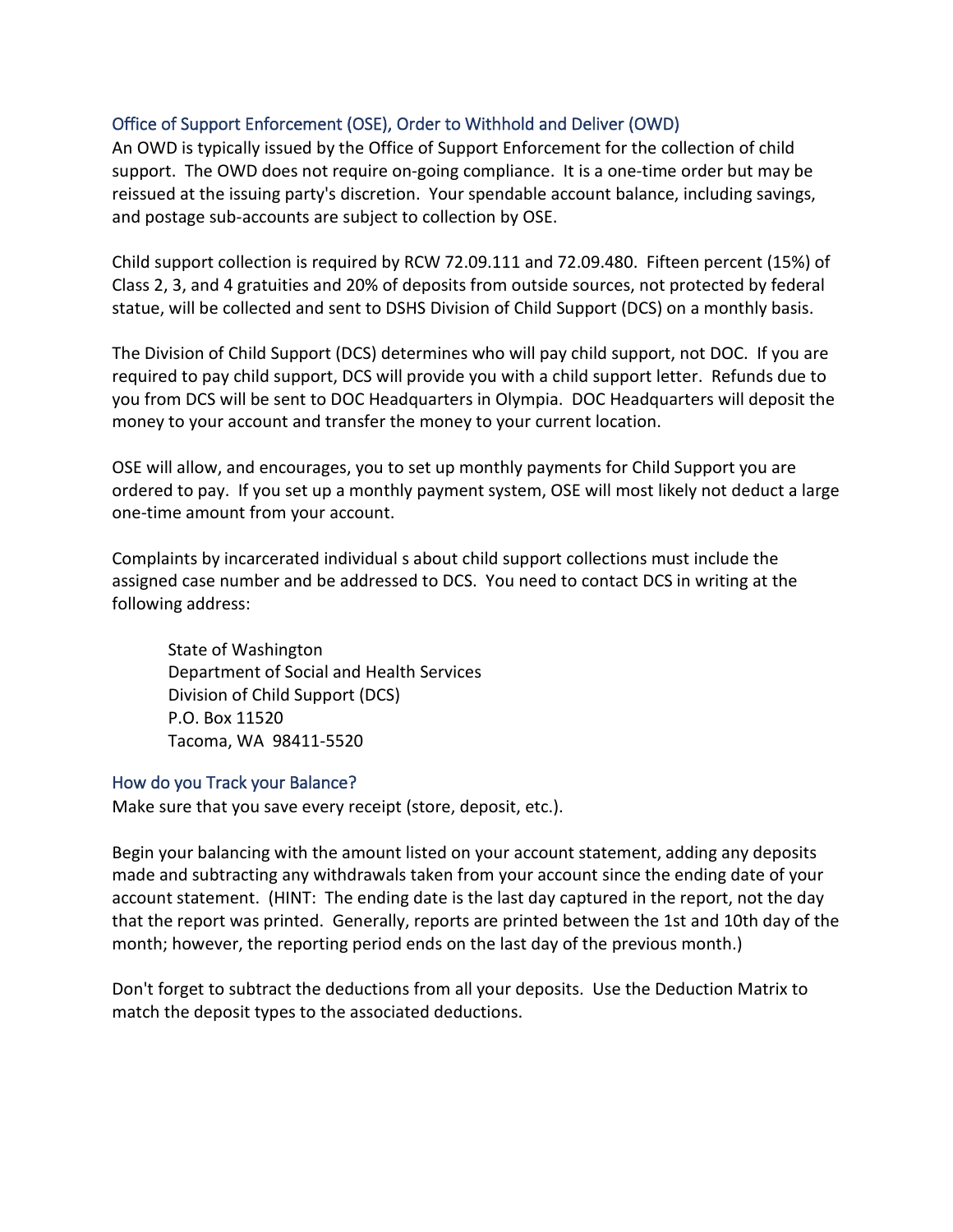# Incarcerated Individual Commissary

### Purchases

To order commissary items, you must fill out the appropriate store order form completely if you are housed in an area without access to order commissary via telephone. You must include your name, DOC number, housing assignment, cell/bed number, date, and signature. Personal hygiene items will be filled first. You will receive each item according to the item number, not the description. The maximum order for the week may vary from facility to facility. To order via telephone you will dial #42 and follow the prompts provided.

### Rejections

Your order will be rejected for any of the following reasons:

- Unreadable or incomplete order form
- Non-sufficient funds (NSF)
- Two orders received from you in the same delivery period
- If you are in a special housing unit, other rules may apply
- New arrival to the facility, and your bank funds have not yet arrived

### Receipts

Keep your receipt for 30 days or until your Commissary items are gone. Items may be confiscated if you cannot prove they belong to you. Keep your receipt for special Commissary items (i.e., radio, television, etc.) for as long as you own the items.

### Returns and Credits

Commissary items may not be returned for credit unless:

- You are transferred to another facility before your order is distributed.
- You discover an error on your Commissary order; you refuse the item, and have it noted on the receipt by issuing staff. It will then only be credited to your account if it was verified to be provided in error, otherwise if found through investigation that the item was ordered the item will not be credited and donated.
- You discover that the product is received damaged; you refuse the item and have issuing staff note it on the receipt. It will then be credited to your account.
- If you have a change in your custody level or housing assignment that affects your store privileges, the item will be returned, and a credit will be made to your account.

### **Questions**

You may kite the Correctional Industries Commissary at Airway Heights Correction Center or at the Monroe Correctional Complex if you have any questions pertaining to your order. Local Correctional Industries staff cannot answer questions concerning Commissary products or Commissary operations.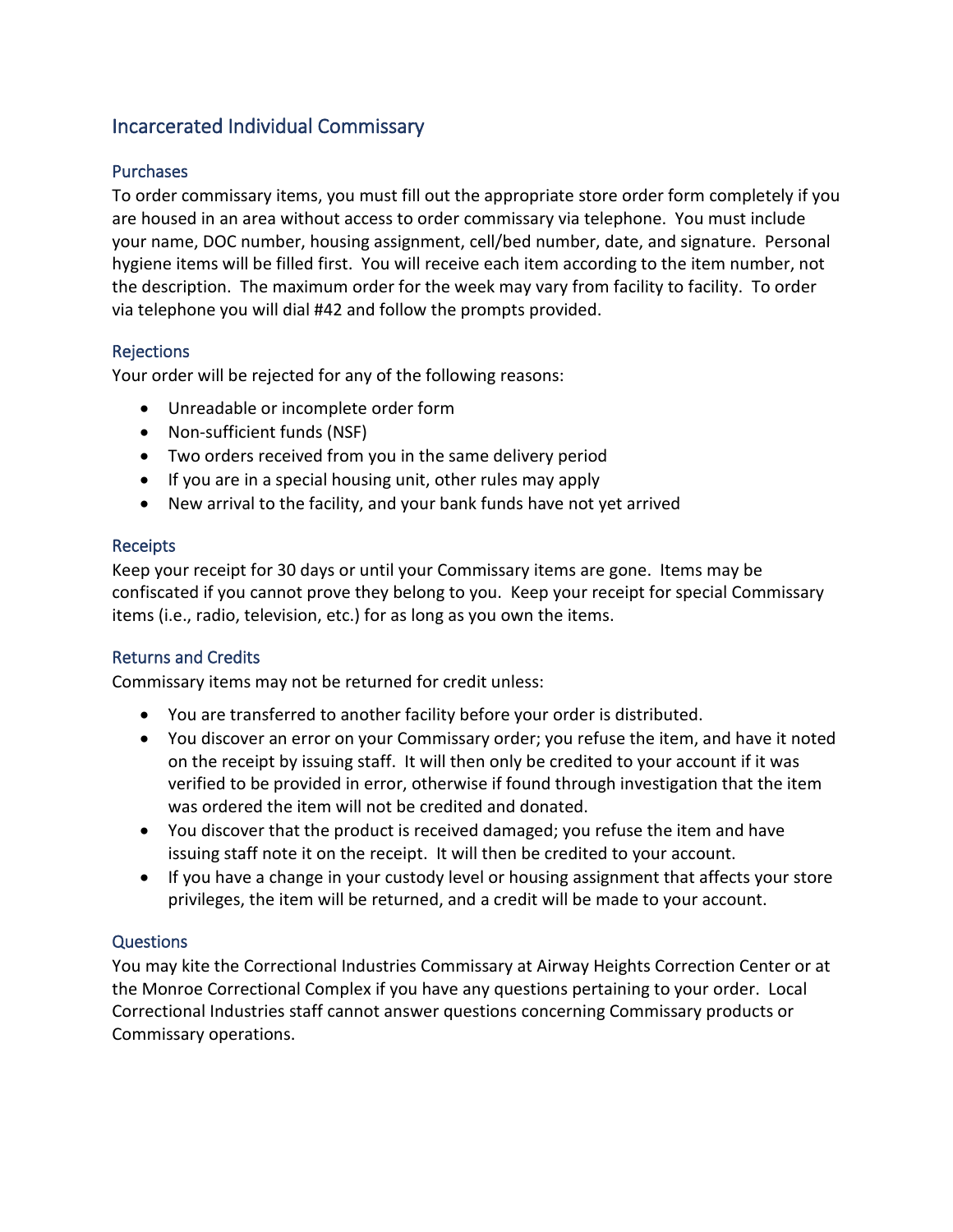# Property

There are two kinds of property: Personal property and state issued property. You can get personal property and other items from the commissary, approved vendors, monthly packages, and educational or religious programs, depending upon your custody level. There is a property matrix attached to DOC 440.000 Personal Property for Offenders that will tell you what you can have. Requirements for transferring, storing, sending, and disposing of personal property are outlined in DOC 440.000 Personal Property for Offenders. All your personal property that is kept with and/or for you throughout your incarceration will be listed on DOC 05-062 Record of Offender Property.

Warranty items such as televisions and radios may be returned to the manufacturer for credit or replacement. The original sales receipt must be returned with the item. Keep your receipt for special property items (i.e. radio, television, etc.) for as long as you own the items.

State issued property includes items such as bedding and clothes and is issued to you by staff. State issued property belongs to the state of Washington. If you damage your state issued property, you will be charged for the cost of the item that is damaged prior to your release to the community, all state issued clothing will be returned except for individuals with no personal clothing who will be issued one set of suitable clothing for release.

# Telephones

DOC has contracted with Global Tel-Link (GTL) to provide phone services to all individuals at DOC facilities throughout the state of Washington. GTL will provide collect and prepay options to incarcerated individuals, family, and their friends.

RATES ARE SUBJECT TO CHANGE. For the current rates contact the unit staff:

| <b>Collect Calls within Washington</b>                                                     | \$3.04 for a 20 minute call.                                                                       |
|--------------------------------------------------------------------------------------------|----------------------------------------------------------------------------------------------------|
| Pre-Paid Calls within Washington (V-Direct or<br>Advance Pay accounts must be established) | \$2.80 for a 20 minute call.                                                                       |
| Collect Calls Out-of-State                                                                 | \$.25 per minute                                                                                   |
| Pre-Paid Out-of-State calls                                                                | \$.21 per minute. (V-Direct or Advance Pay<br>accounts must be established)                        |
| International Calls                                                                        | Rates vary by Country. Calls will be<br>connected ONLY if a prepay account has<br>been established |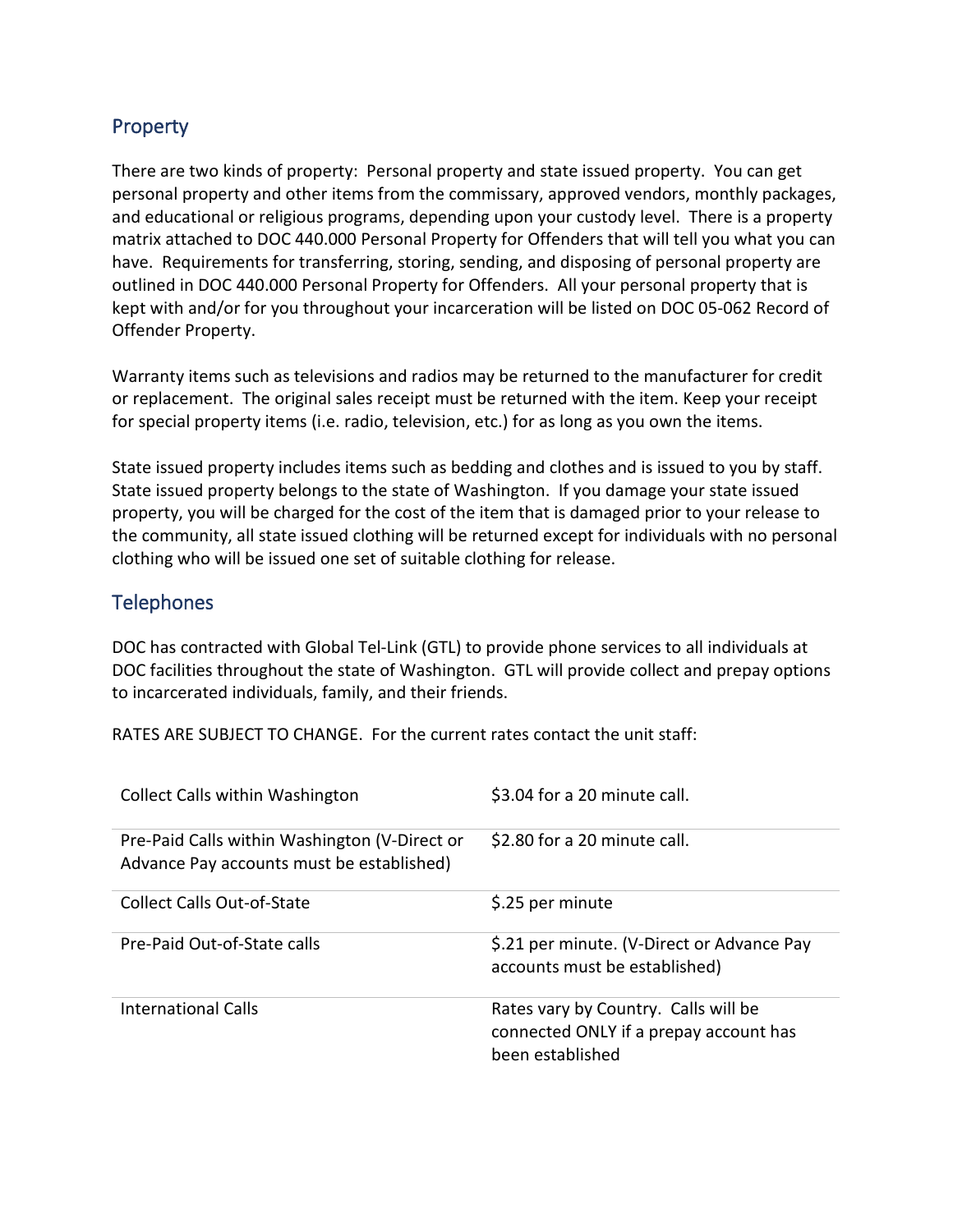These public telephones are subject to limitations and restrictions. The incarcerated individual telephone system requires individuals to use an Inmate Personal Identification Number (IPIN) when placing phone calls, to provide a means of identifying the individual who initiated a call in the event of a security concern or a complaint from the public, as well as to allow the person receiving the call to know who and where the call is coming from.

# DOC 21-421 Acknowledgment of Monitoring Telephones and Conversations/Receipt of Inmate Personal Identification Number (IPIN) form

Individuals will be assigned a personal IPIN in English or Spanish and will be shown a training video on how to use the IPIN. Following the video, individuals will sign DOC 21-421 Acknowledgment of Monitoring Telephones and Conversations/Receipt of Inmate Personal Identification Number (IPIN) form. You are responsible for the security of your IPIN and must report lost, stolen or compromised IPINs to facility staff. You may be charged \$3.00 for a replacement IPIN. If your IPIN doesn't work, you should complete DOC 21-754 Telephone Action form and give it to unit staff. Unit staff will initiate the process to have the problem resolved as soon as possible.

Incarcerated individual s who loan, sell, borrow or are in possession of another incarcerated individual 's IPIN may be infracted and lose the privilege of using the telephones and/or loss of "good time".

The Department will monitor conversations on all incarcerated individual -used telephones. All telephone calls are made as collect or prepay calls and are limited to 20 minutes.

TTY/TTD phones are available to deaf or hearing-impaired incarcerated individual s or incarcerated individual s who wish to communicate with a family member or friend who is deaf or hearing impaired.

If you require the use of a TTY/TDD phone, please speak to or submit a kite/KIOSK to unit staff requesting the use of a TTY/TDD phone.

#### Legal Calls

Incarcerated Individuals will use an incarcerated individual telephone to call their attorney. The call will not be recorded if the individual uses the telephone number provided to the Department by the Washington State Bar Association, to prevent the individual from making fraudulent calls. This does not prohibit an individual from calling his/her attorney at another telephone number, but that call may be recorded.

Before you are issued an IPIN to place calls, as stated above, you will be required to sign DOC 21-421 Acknowledgment of Monitoring Telephones and Receipt of Inmate Personal Identification Number (IPIN) indicating that you are aware of the restrictions and will follow the rules that go along with having an IPIN.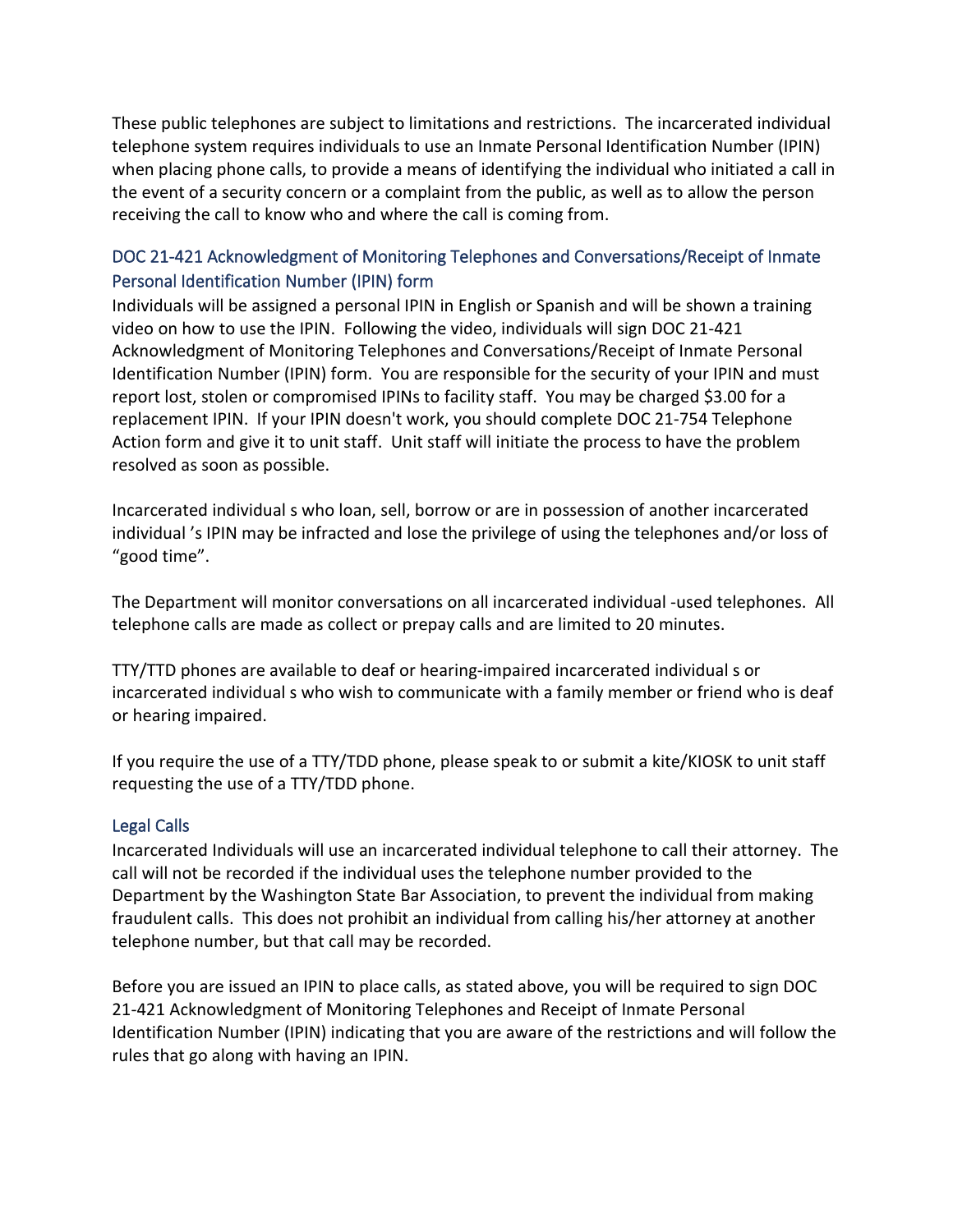# How to Place a Call

To place a collect call, you will dial 0+10 digit phone number. The system will then ask for your 8-digit IPIN number, (i.e., 0-360-444-1234 IPIN# 56784321). To make a debit/pre-paid call, dial 1+10 digit number and then the IPIN. Do not stop or pause while dialing until you have completely dialed your entire sequence of numbers. At the beginning of the call, there will be a pre-recorded message stating that the call is being placed from an incarcerated individual confined at the facility the incarcerated individual is calling from and will state your name.

#### Reporting Problems

Individuals can "self-report" problems regarding calls and phones being broken or not working properly by dialing 0 – (area code) 555-1212, with the appropriate area code.

#### PAN List Changes

Individuals can change or update their Personal Assigned Number (PAN) List every 30 days. Five changes or additions per month will be allowed. There is no limit on the number of deleted numbers. The list will NOT exceed 25 telephone numbers. Dial #57 to request changes. It is the Incarcerated individual's responsibility to know who is on their list. Printed PAN lists will NOT be provided by the Department.

### Recreation

#### Recreation Services

The recreation department supervises a variety of non-fee-based recreation programs, including intramural sports and fitness programs, and fee-based recreation programs, such as weightlifting, music and hobby. Fee based recreation programs differ from facility to facility. Contact your unit or recreation staff for more information and/or review DOC Policy 540.105 (Recreation Program for Offenders).

Recreation schedules are posted on the unit bulletin boards. The rules for each specific recreation area are also posted on the unit bulletin boards. For more information about these programs, check with unit staff or kite/KIOSK recreation staff.

### Incarcerated Individual Regimented Exercise

Unless sanctioned by the facility, unauthorized groups that contain three or more individuals are not permitted to engage in regimented exercise. This includes those doing calisthenics together while instructions are shouted, or cadences are occurring. Groups containing two or less individuals doing calisthenics together are not permitted to shout out instruction so that another group is able to follow. Individuals that are observed participating in this type of behavior will be infracted with a WAC 734.

DOC 540.105 Recreation Programs for Offenders states, the Department will establish guidelines for recreation programs for incarcerated individuals to contribute to a safe and secure environment and reduce idleness by allowing them an opportunity to participate in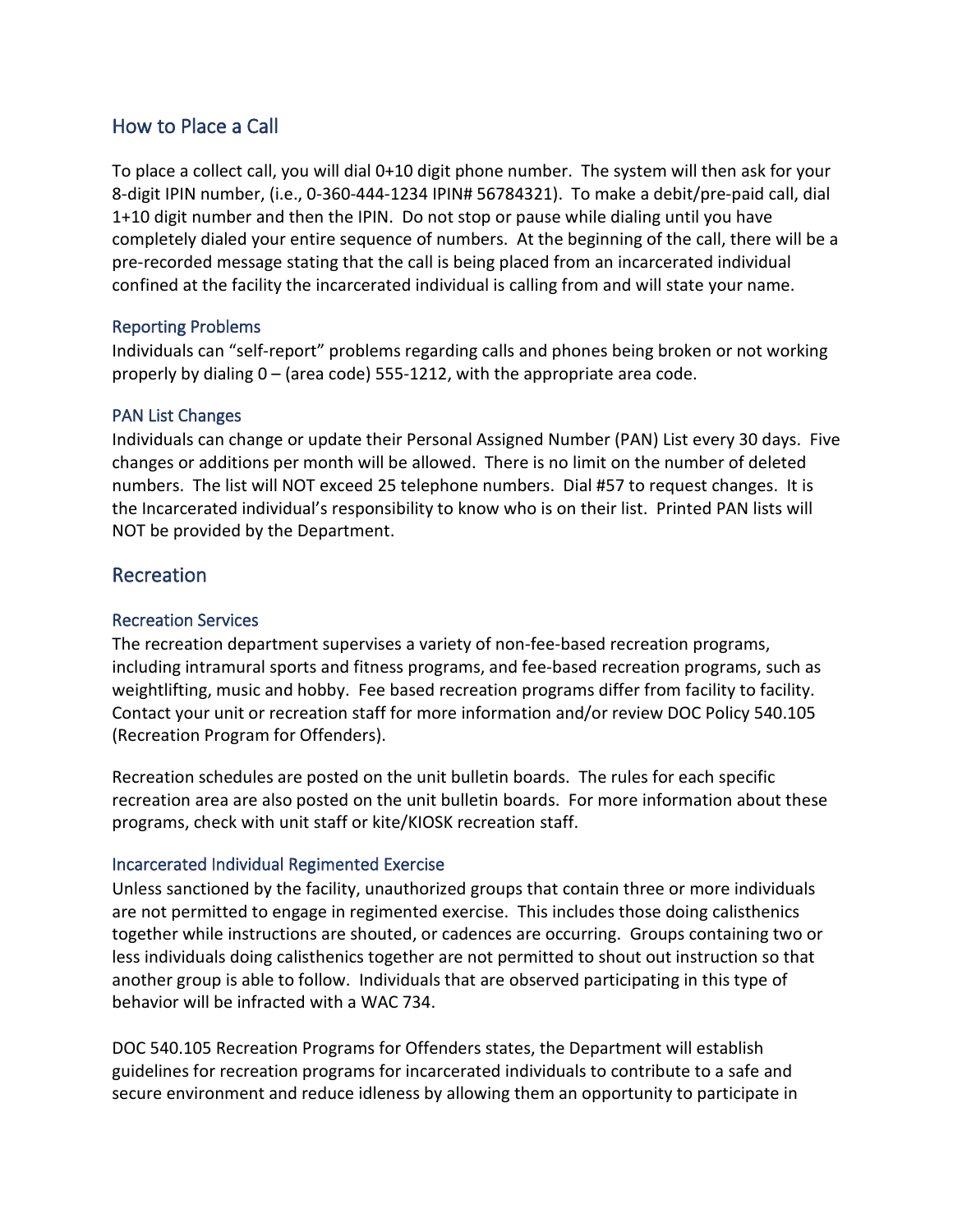supervised and structured physical and pro-social activities. Unauthorized groups can be interpreted as being intimidating, threatening, and antagonizing. As a result, they will not be allowed.

The Department encourages participation in supervised and structured physical activities. Structured fitness programs are allowed when approved by recreational staff members.

#### Library Services

Library services will be provided by the Washington State Library or a facility library. Please check with unit staff for services in your facility.

# Religious Program

### Religious Freedom

Every incarcerated individual has an inherent and constitutionally protected right to believe, express, and exercise the religion of their choice. Expression of one's religious beliefs must be consistent with the security, safety, health, and orderly operations of the facility. Guidelines of Religious Programs can be found under DOC Policy 560.200, Religious Programs.

The DOC facility Religious Coordinators support, within policy, all incarcerated individuals' spiritual needs regardless of their faith. They are responsible for the supervision of all religious activities, including those led and/or sponsored by outside volunteers and contract chaplains. Contract chaplains may be used to meet the needs of minority faith group where a volunteer may not be available.

The rules governing confidentiality during counseling differ from the external community. For a more detailed explanation, see DOC 560.100 Privileged Communication and Religious Coordinator Responsibilities.

#### Religious Property

Authorized religious items are indicated on the Allowable Religious Items list attached to DOC 560.200 Religious Program. Religious items must be stored in a Religious Items Box when not in use.

### Privileged Communication for Clergy

You may send a kite/KIOSK to the Chaplain if you wish to arrange for a personal counseling session with the Chaplain, one of the religious staff, or with one of the outside volunteers.

### Marriages/State Registered Domestic Partnerships

Incarcerated Individuals are permitted to marry or enter into a state registered domestic partnership while they are incarcerated. However, to do so you must be under DOC jurisdiction for at least one year before the process can begin. Your classification counselor will initiate this process for you upon your request. Final approval while in prison comes from the Superintendent.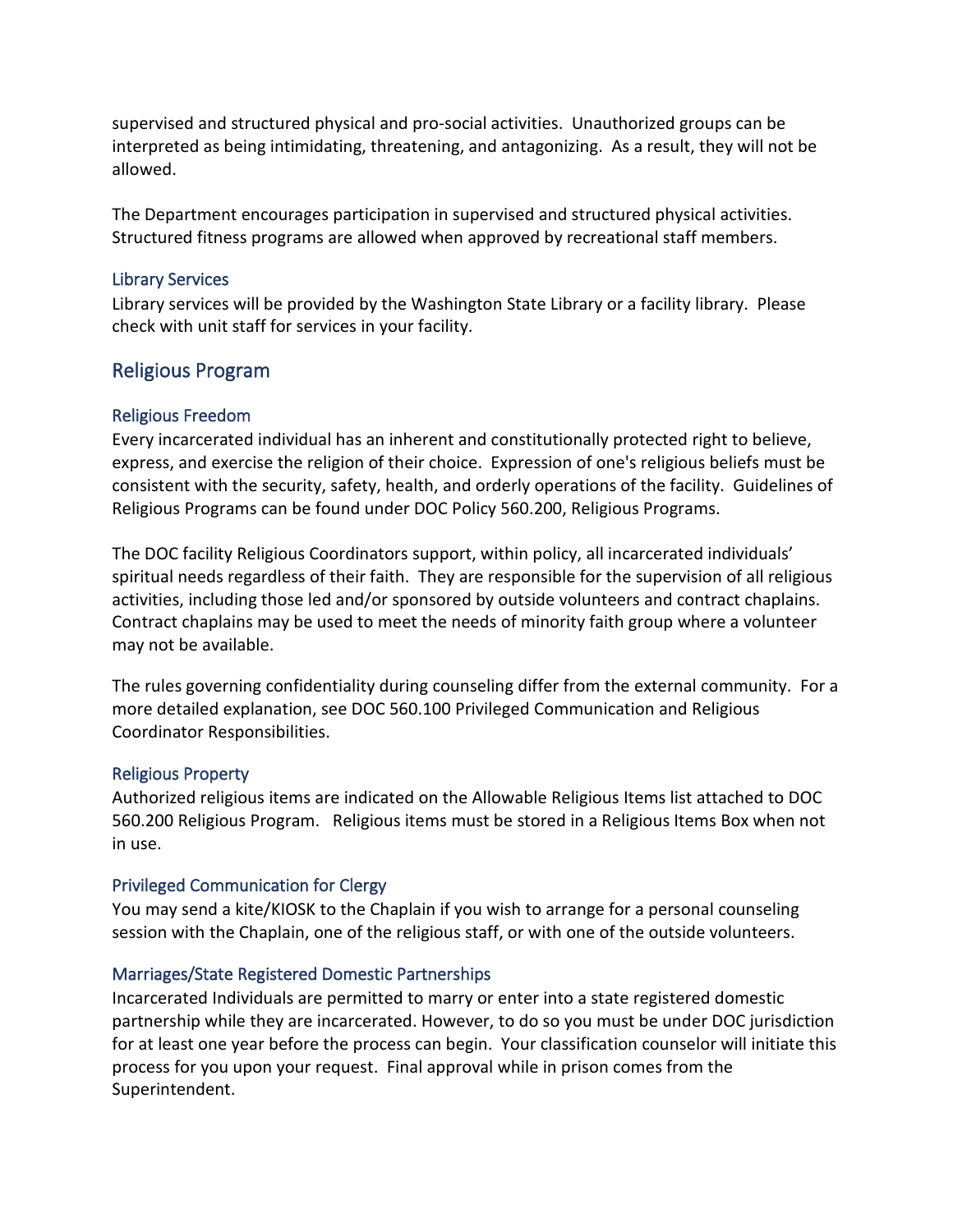# Mail

#### General Guidelines

It is a federal offence to attempt to or use the United States Postal Service (USPS) or private/ commercial carrier to introduce contraband or illegal substances into a correctional facility.

Incoming and outgoing first-class mail, to include legal mail, will be distributed within two (2) business days. Electronic messages (i.e. eMessages) will be distributed within seven (7) business days.

Individuals will use pre-franked envelopes purchased from the facility commissary or Correctional Industries. Blank envelopes with postage transfers attached will be returned to you by the Mailroom. Postage transfers may be used for sending authorized greeting cards or oversized envelopes.

Everyone has the right to send and receive mail. DOC may prohibit you from writing to a particular person at the request of the person(s) receiving your mail or at the request of the parent or guardian if the person is a minor. Your letter will not be censored because of opinions that may be critical of DOC or its employees, however, using correspondence to harass staff is not permitted.

All incoming and outgoing mail is subject to inspection. Your mail will be inspected to prevent sending/receiving contraband that threatens facility order or security and to prevent criminal activity. Mail will be rejected per DOC Policy 450.100 and Attachment 1 (Unauthorized Mail). Family and friends can find that information on [www.doc.wa.gov.](http://www.doc.wa.gov/) You will be notified in writing (DOC 05-525 Rejection Notice) if anything is removed from your mail. Rejection of incoming mail and publications may be appealed, and all rejected outgoing mail is automatically reviewed by the facility Superintendent/designee. The appeal/review process is explained on the rejection notice and DOC Policy 450.100 (Mail for Individuals in Prison).

All incoming or outgoing mail must be properly addressed and include your full committed name, DOC number, housing assignment, and complete facility mailing address.

EXAMPLE Jane X. Doe, #123456 Washington Corrections Center for Women – Cell A234 P.O. Box ### City, State Zip Code

Incarcerated Individuals are responsible for informing the facility and their correspondents of any change of address. Facilities will forward mail, consistent with the United States Postal Regulations, for a period of 90 days. Individuals releasing from a facility are responsible for informing the facility of their forwarding address.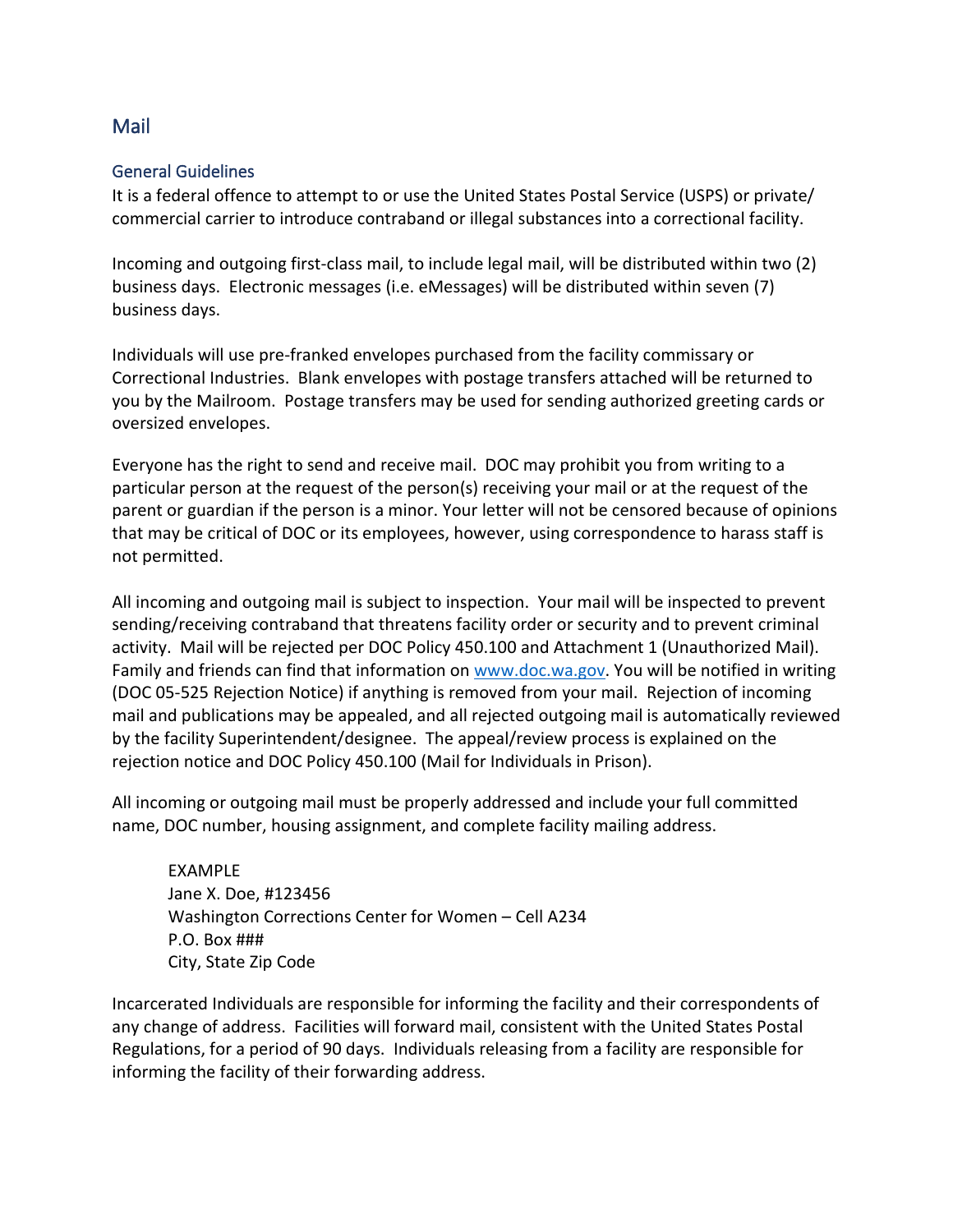### Legal Mail

Legal mail must be correspondence to or from one of the following, as indicated in the mailing address or return address on the front of the envelope:

- Any court or opposing attorney/party, the Washington State Bar Association, the Board, the Washington State Department of Enterprise Services Office of Risk Management, PREA Auditors certified by the United States Department of Justice, the Headquarters PREA Coordinator, and/or Just Detention International.
- PREA auditor leads certified by the United States Department of Justice when related to an audit in process at the individual's facility.
- The President or Vice President of the United States, members of the United States Congress, embassies and consulates, the United States Department of Justice, Attorney General's Office, governors, members of the state legislature, and law enforcement officers in their official capacity.
- The attorney of record (i.e., defense attorney) in court cases that have been filed in a local, state, or federal court.
- An attorney corresponding with an individual concerning legal advice, including established groups of attorneys representing the individual (e.g., American Civil Liberties Union, Disability Rights of Washington, legal service corporations, public defender associations).

For mail to be considered legal mail from a legal entity, the front of the envelope must be clearly marked "Legal Mail, Attorney/Client, Confidential" or similar designation. Incoming mail which does not contain both a specific legal entity noted above, and the necessary marking will not be processed as legal mail – incoming or outgoing. The only exception to the required marking is incoming mail readily identifiable as being from a court. Legal mail is defined in DOC 450.100 Mail for Individuals in Prison.

Mail between individuals confined in any correctional facility is only authorized if you meet the requirements noted in DOC 450.100 Mail for Individuals in Prison and have an approved DOC 21-746 Approval for Mail between Incarcerated Individuals on file. All other mail between incarcerated individuals – either being sent directly or through a third party – will be rejected. In addition, you will be subject to serious infraction WAC 725.

Approvals for legal-related correspondence between incarcerated individuals will not be handled as legal mail and will expire when:

- Confirmation is received from the Attorney General's Office that the case has been resolved/closed or witness statements have been received, or
- When either co-party releases from custody.

Authorized incoming legal mail will be opened by designated staff in your presence. The content will be inspected for contraband and to ensure the mail meets the legal mail requirements in DOC 450.100 Mail for Individuals in Prison.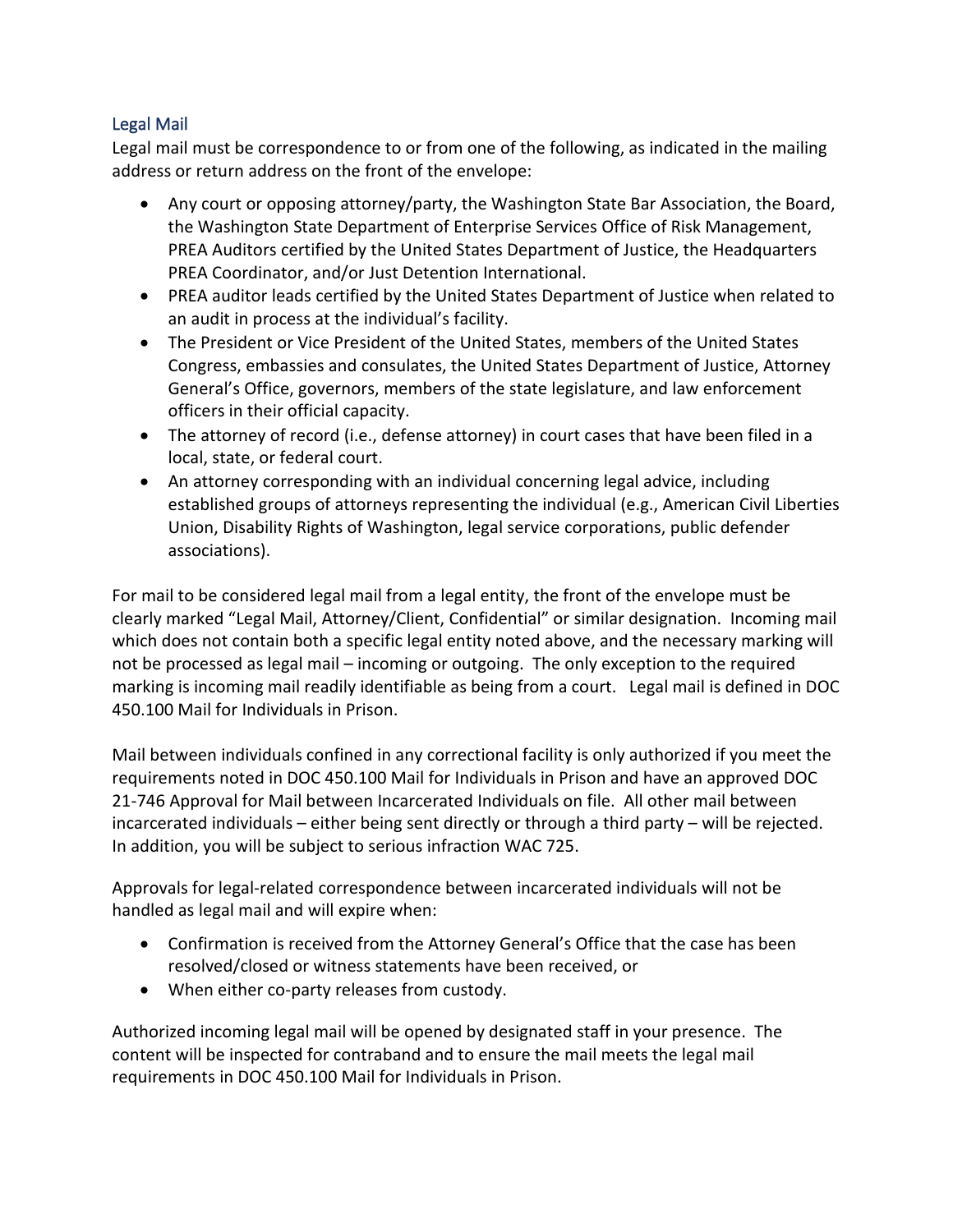To send your legal mail, take your unsealed, correctly labeled legal envelopes to correctional staff who will inspect the correspondence for contraband. You will then seal the envelope and the staff will sign or initial the envelope, log it, and watch you place it in the mailbox. Failure to follow this procedure may delay the delivery of your legal mail. Outgoing legal mail which does not meet the definition of legal as explained above will be returned to you to send out as regular mail.

# Program and Job Opportunities

DOC is committed to maintaining and expanding incarcerated individual work, training and program opportunities which develop marketable job skills, instill and promote a positive work ethic among incarcerated individual workers, reduce the tax burden of corrections, and increase the successful transitioning upon release.

Job Screening Checklist DOC 02-373 must be completed before assignment of any job or program.

# Mandatory Treatment or Programming

### Substance Use Disorder Treatment (SUD)

Most individuals are screened for a substance use disorder at reception. Based on the screening results, you may be referred for an advanced screening and perhaps an assessment.

If you have a Drug Offender Sentencing Alternative (DOSA) or other sentence requirement for treatment, you will be admitted to a treatment program prior to the end of your sentence.

DOC provides treatment for substance use disorder to those individuals who are diagnosed with a substance use disorder and meet admission criteria. Individuals screened as having a probability of an addiction, who are within 48 months of release from total, may be referred for assessment, which includes a structured interview, a diagnosis, and treatment recommendations.

Treatment includes group and individual counseling, education, and individualized treatment/recovery plans and is provided in various program types, including Therapeutic Community, Intensive Day Treatment, Intensive Outpatient and Outpatient care in the following areas:

- Cognitive and behavioral restructuring
- Alcohol other drug and mental health education
- Incarcerated individual and group counseling
- Recovery-based skill building
- Self-help support
- Motivational counseling
- Problem solving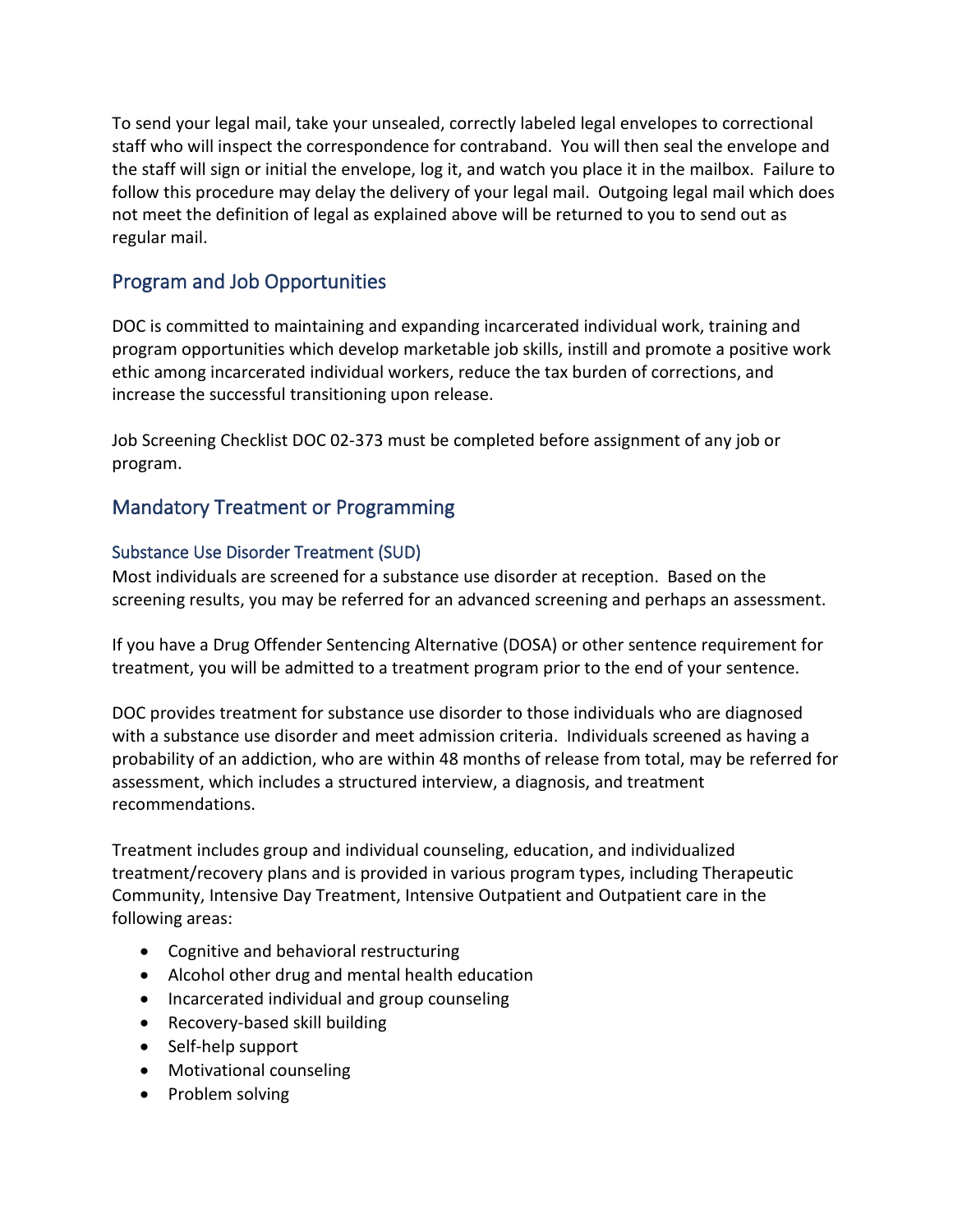- Correcting criminal thinking errors
- Relapse Prevention and Management
- Pre-Release and Transitional Services
- Family and Community Reentry

#### Cognitive Behavioral Programs

DOC seeks to create a prison environment that requires incarcerated individuals to make progress toward demonstrating some of the same pro-social attitudes, behaviors, and skills that contribute to the success of law-abiding citizens in the community. The goal is to reduce the incarcerated individual 's risk to the community upon release.

Most facilities offer at least one cognitive behavioral program, such as Moral Reconation Therapy, Stress and Anger Management, and Thinking for a Change.

Depending on the assessed need, you may be referred to a program by the counselor or by mental health staff. You may contact your counselor to request participation in a cognitive behavioral program.

### Jobs Available in Prison

Work assignments may be based on risk, skill level, education, experience, performance, facility need, or available openings. Incarcerated individuals must follow rules or may be terminated from a work assignment.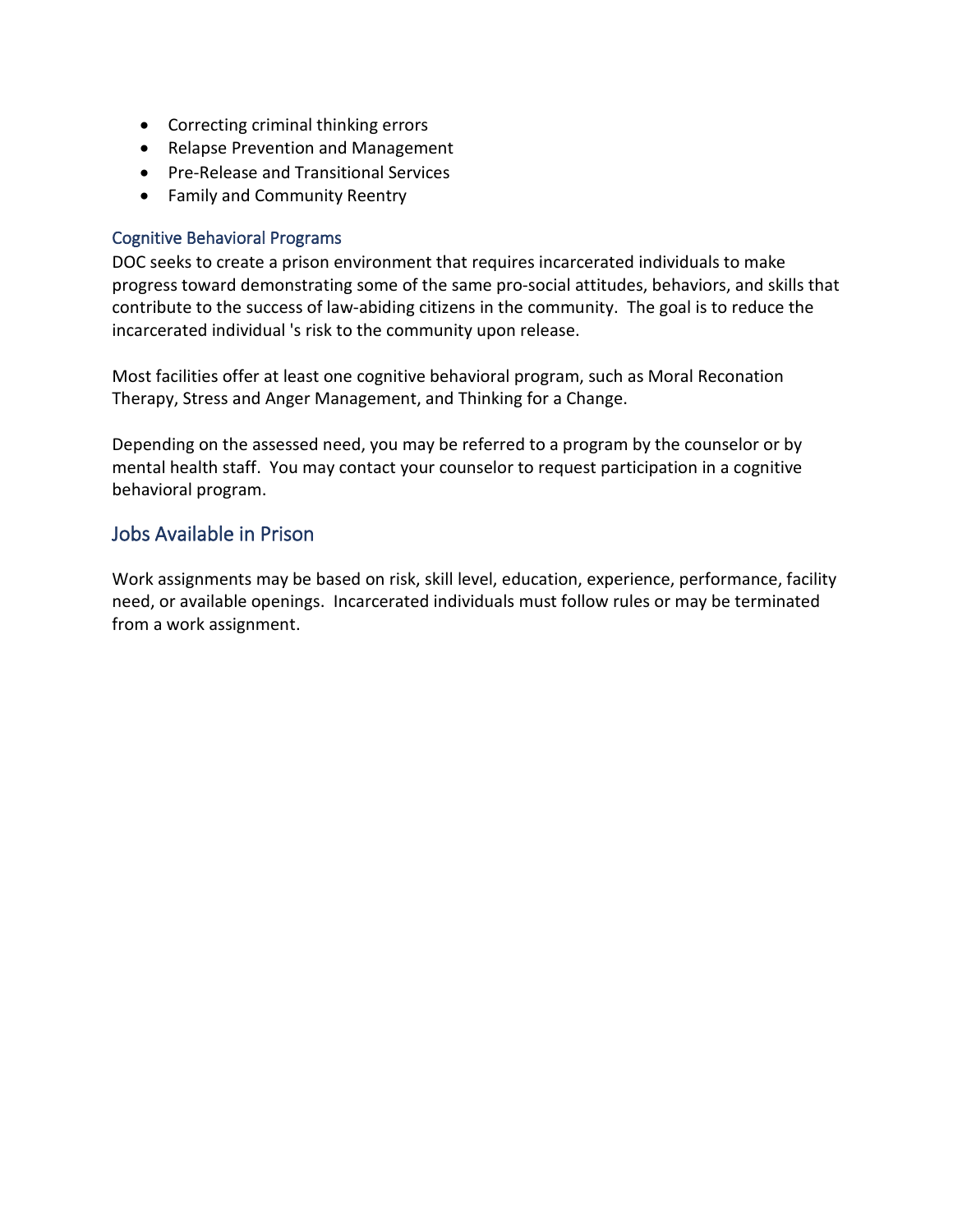# Education

DOC provides adult education programs at all facilities which is delivered by community college partners. Education programs include basic skills, GED®, High School, vocational training certificates, and associate degrees. DOC provides students services through Prison Education Navigators located at each facility and Community Education Navigators located on select community college campuses. DOC partners with other educational organizations as well, that provide both enrichment and credit-bearing programs such as University Beyond Bars, Freedom Education Project Puget Sounds, Black Prisoners Caucus-TEACH, Sustainability in Prisons Project and Second Chance Pell partners.

Upon admission to a Reception Diagnostic Center or when you arrive at our parent facility, you will be tested to determine your basic academic skill levels. Depending on the assessed need, you may be referred to a specific program. If you are under age 22 and do not have a high school diploma or General Educational Development (GED®) certificate, you will be required to participate in basic skills education. The Education program may include classes for:

- English as a Second Language (ESL)
- General Educational Development (GED®)
- High School +
- Adult Basic Education (ABE)

No fees are charged for basic skills (ESL, GED®, HS+). For vocational programs, students are not charged for the first completed state-certified vocational program provided by the Department or for subsequent programs that are part of an individual's case/reentry plan. Individuals may request enrollment by submitting a kite or kiosk to Education. A student enrolled in his/her first vocational program, who completes two courses, will not be allowed to change vocations unless transferred to another facility where the program is not available. If it determined an individual is required to pay for his/her state-funded education program based on RCW or Policy, the student pays part of the tuition on a sliding scale, based on income.

The Department has a system for students to participate in self-paid post-secondary academic and vocational programs through correspondence education. Individuals must have a verified high school diploma or GED® certificate to be eligible for correspondence education. To apply, individuals must complete DOC 20-305 Correspondence Study Request and submit it to his/her Counselor.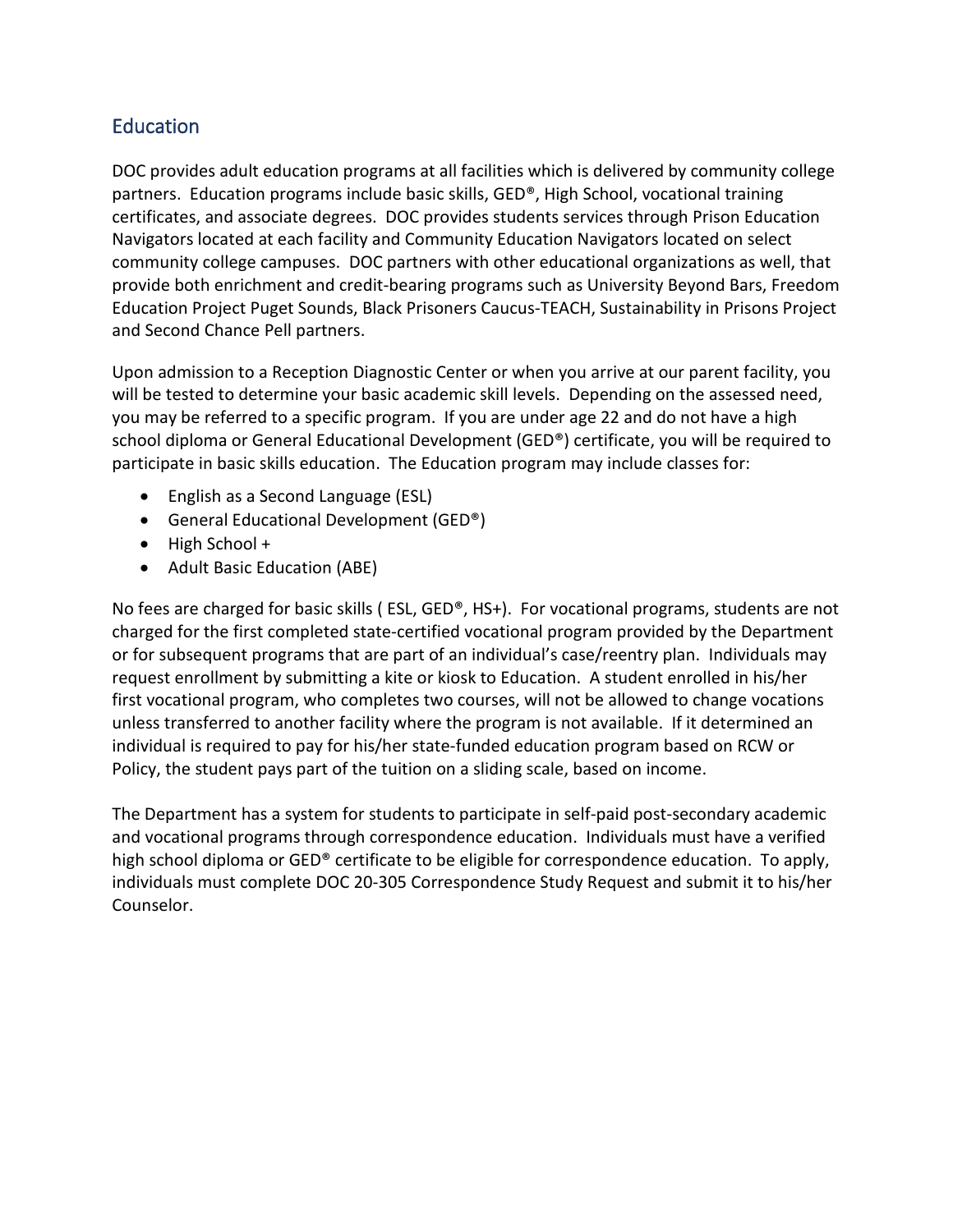# Section IV - Classification

**DOC 300.380 Classification and Custody Facility Plan Review; DOC 310.150 Reception, Initial Classification, and Custody Facility Plan; DOC 320.100,DOC 320.110 Indeterminate Sentence Review Board; DOC 320.105 Pre-Sentencing Reform Act (SRA) Hearings; DOC 320.400 Risk Need Responsivity Assessment; DOC 330.700 International transfer of inmates; DOC 350.100 Earned Release Time; DOC 350.240 Ten Day Release; DOC 350.255 Registration Notification; DOC 350.700 Deportation Proceedings Notification**

# Risk and Admissions Assessment and Testing

Admission assessments and testing are part of the classification process and helps staff determine your areas of concern, such as educational, vocational, work and mandatory or court ordered treatment. This information is used to develop plans to help you transition through your incarceration and back into the community upon your release.

- Admissions testing is mandatory. Failure to participate in testing will result in a serious infraction and the loss of Earned Release Time (ERT) and Good Conduct Time (GCT) credits.
- Testing is conducted Monday through Friday.
- You will be placed on a call out for testing.

It is important that you do the best you can on your admissions testing so that your counselor can effectively help you during your incarceration and your transition back into the community.

During your admission process, your counselor will gather information from you about your education, employment, family support, program needs and supervision requirements, etc. This information will be used to assist in the development of your Custody Facility Plan and will help you to transition back into the community as you begin to reach your release date.

### Risk Need Responsivity Assessment (RNR)

The RNR Assessment and other evidence-based tools will be used to develop and manage your case plan goals and objectives, set expectations, and measure your progress over time. Your counselor will meet with you to gather information for the RNR Assessment, which will be used to help identify and prioritize treatment, supervision strategies, targets for intervention, resources, and other needs to promote your success, helping reduce your likelihood of recidivism and enhance public safety.

### Continuous Case Management System

The DOC continuous case plan uses evidence-based principles and practices including assessments, formal and informal interventions, collaborative input, and file materials to address safety, accountability, and provide individualized responsivity to promote individual success and reduce recidivism.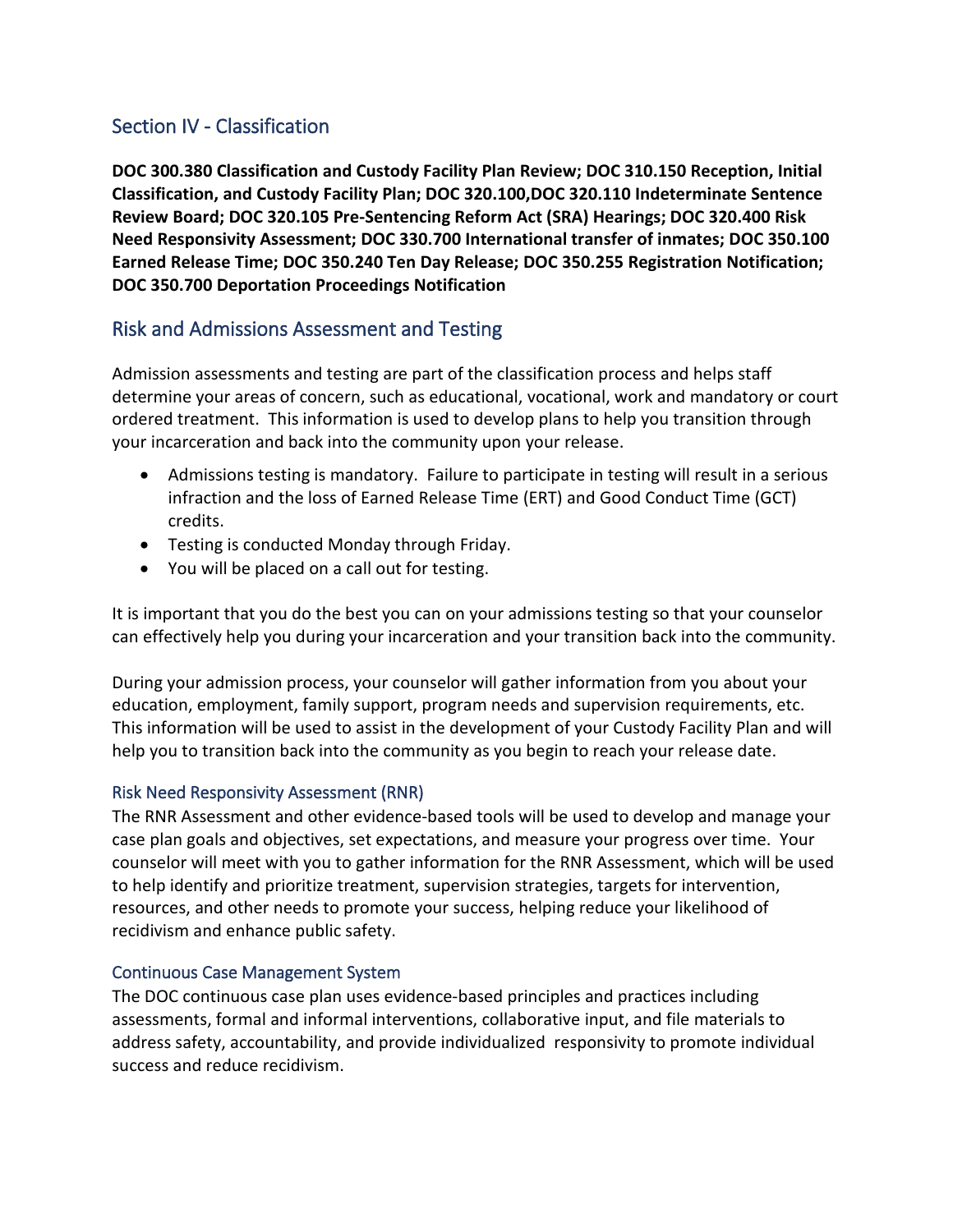# Classification Information

Basic classification determines your custody and facility placement. Assessments for education, mental health and chemical dependency are utilized to assist in this process. You can expect the following:

- You will be assigned a counselor upon your arrival at each DOC facility and/or living unit.
- Your initial classification conducted at the Reception Diagnostic Center takes into consideration your age, crime category, history of violence, detainers, and escapes.
- Unless you receive an infraction or new information is received, you will keep the initial custody level assigned to you at the Reception Diagnostic Center until your next review.
- Upon your arrival at your assigned facility, your custody will be reviewed per DOC 300.380 Classification and Custody Facility Plan Review. Based on the amount of time to your Earned Release Date (ERD), your first review will occur within 6 to 12 months.

### Facility Plan(s)

The purpose of a facility plan is to develop a plan that will help guide you through your incarceration. This plan will set expectations for your specific programming needs, including the priority and timing of these programs.

### Initial Classification Appeals

At the time you meet with your counselor, you may disagree with their recommendations. An incarcerated individual may appeal their initial custody assignment to the Classification and Case Management Administrator/designee. The Case Management Administrator's decision on the appeal is final.

### Intake at Parent Facility

Upon your arrival at your parent facility, you will be assigned a new counselor. Your newly assigned counselor will meet with you to review your current Custody Facility Plan and assist you in work, education and/or treatment program planning throughout your incarceration. Your counselor will work in collaboration with you to establish case plan goals and objectives per DOC 300.000 Continuous Case Management, aimed at addressing your highest need areas, while considering what resources are available at the time.

### Review Cycles

Your counselor will work closely with you to develop a Custody Facility Plan. Upon completion of your facility plan, periodic reviews will occur based on your expected release date and planned transfers to lower levels of custody.

Negative conduct and/or infractions may result in additional reviews. This review may change your custody and may result in a transfer to another facility.

### Loss of Custody Points

If found guilty of a serious infraction, you will incur a loss of custody points and possible Good Conduct Time.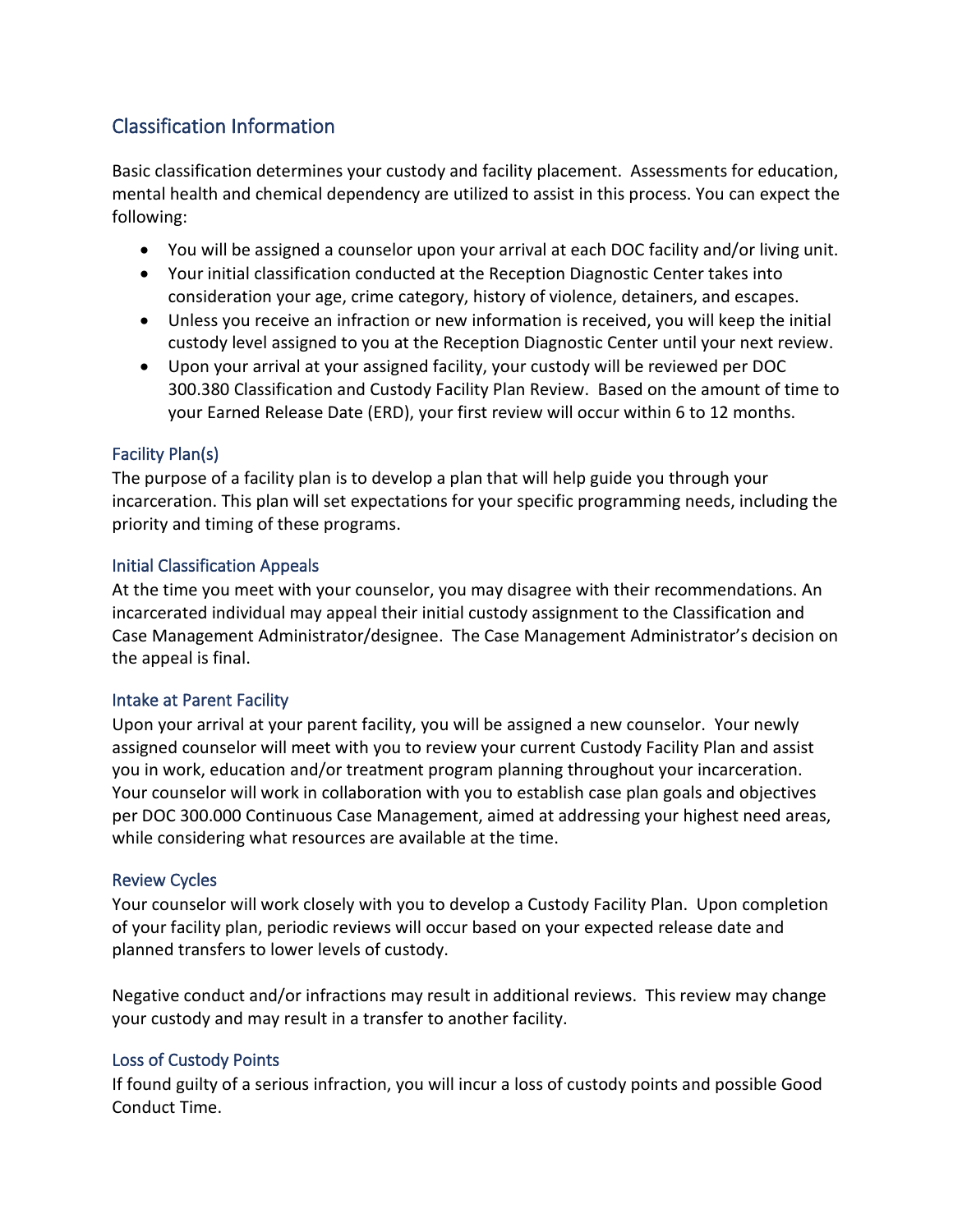#### Sentence Structure/Calculations

Sentence Structure is entered from the Judgment and Sentence received from the county. When a sentence is calculated, you subtract the jail time and jail good time and then reduce by the appropriate earned release percentage.

Use the earned release time RCW 9.94A.729 to determine the appropriate earned time percentage for your sentence.

Example: You have a 36-month sentence with 60 days Jail time and 30 days Jail good time with 33.3% earned release time with a time start of 01-01-2009. NOTE: This is a very basic sentence structure and does not take into account enhancements, mandatories, loss of good conduct time or earned time.

| <b>Directions</b>                                                                                                                                                                                     | <b>Example Calculation</b>                                           | Outcome of Calculation                                                                                    |
|-------------------------------------------------------------------------------------------------------------------------------------------------------------------------------------------------------|----------------------------------------------------------------------|-----------------------------------------------------------------------------------------------------------|
| 1. Start with total sentence length<br>(converted to days)                                                                                                                                            | 36 months = $1095$ days                                              | <b>Total Sentence Length</b>                                                                              |
| 2. Subtract the number of days of jail<br>credits (Jail time and jail good time<br>combined)                                                                                                          | $1095 - 90$ days = $1005$<br>days                                    | Days to be served in DOC prior to<br>earned release credits being<br>applied (Maximum Expiration<br>Date) |
| Multiply by one third for DOC earned<br>3.<br>release credits. NOTE: If your sentence<br>is any other earned time percentage,<br>use this same process but use the<br>correct earned time percentage. | $1005 \times 0.333 = 335$ days                                       | DOC earned release credits                                                                                |
| 4. Subtract the DOC earned release<br>credits from the Days to be served in<br>DOC.                                                                                                                   | $1005 - 335 = 670$ days                                              | Total days to be served in DOC                                                                            |
| Add the total days to be served in<br>5.<br>DOC to your time start date                                                                                                                               | January $1st$ , 2009 plus 670<br>days = November $11^{th}$ ,<br>2010 | This becomes your Earned Release<br>Date (ERD)                                                            |

### County Jail Time

The jail will provide the Department a document certifying the number of days that you spent in their custody on each cause and any good time lost while at the jail. DOC Records staff will calculate your jail good time at the maximum rate allowed depending on the date of offense and type of offense.

- Enhancements and mandatories are not eligible for earned release time.
- Serious violent and class A Sex Offenses committed between 07/01/1990 and June 30, 2003 are eligible for 15% earned release time.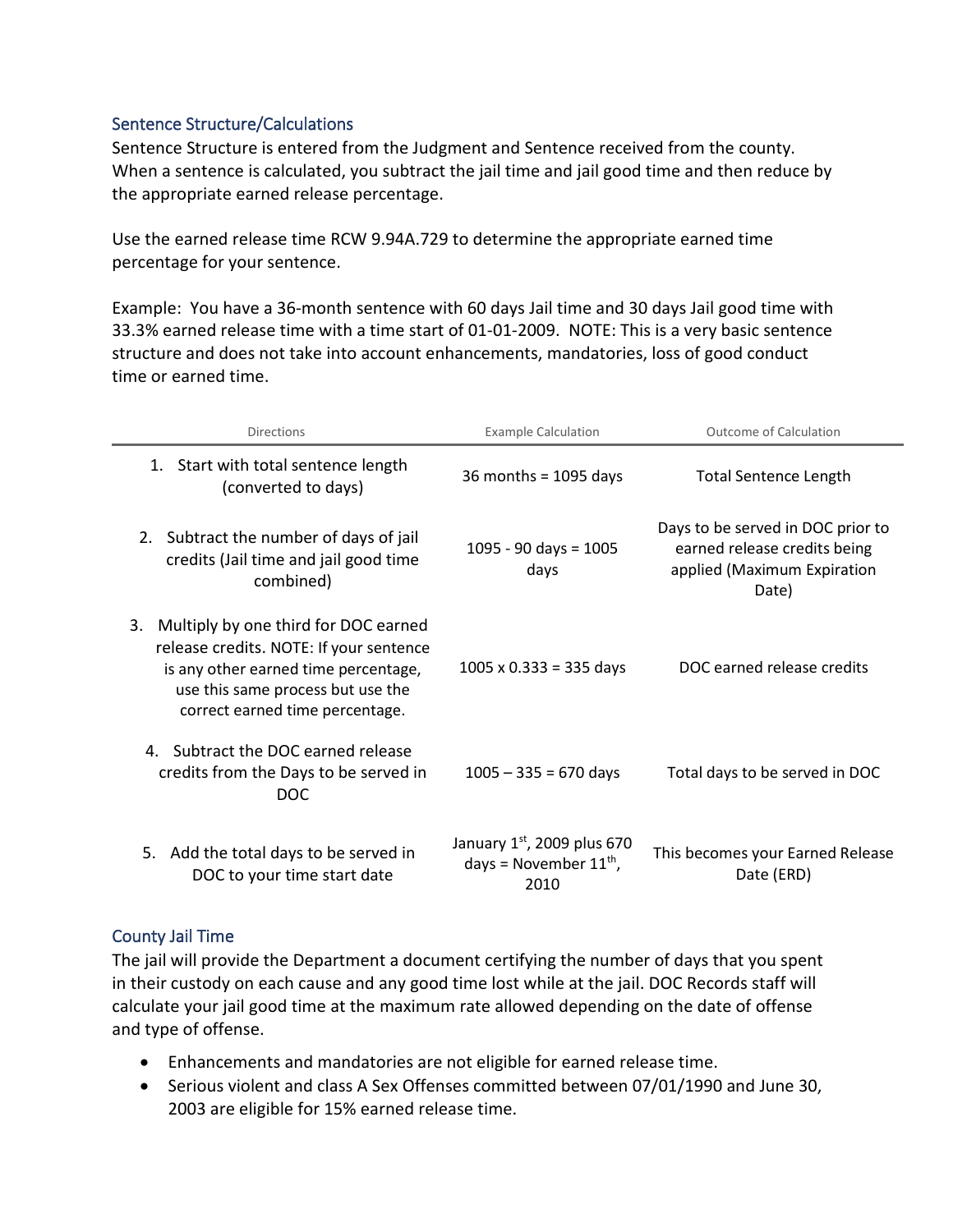- Serious violent and class A Sex Offenses committed on or after 07/01/2003 are eligible for 10% earned release time.
- All other offenses are eligible for a minimum of 33.33% earned release time.
- If you feel the jail credits certified by the county are in error, it is your responsibility to request the copy to review your credits and ask them to provide DOC records staff with an amended jail time certification.

If you were serving a consecutive DOC sanction in the jail, DOC has the authority to adjust the jail credits for that time period. If adjustments are made to the jail credits certified by the jail, DOC will provide you with a letter notifying you of the adjustments.

### Earned Release Time

Once you are received in prison, you will begin earning Earned Release Time. Refer to DOC Policy 350.100 for more detailed information on Good Conduct Time and Earned Time.

### Good Conduct Time

Receiving infractions while you are incarcerated with loss of Good Conduct Time will extend your release date. If you are found guilty of a serious infraction that is not a class A or B felony and you have lost all potential Earned Release Time Credits, you will be referred for prosecution for the crime of Persistent Prison Misbehavior. Good Conduct Time will not be awarded when you are serving a mandatory portion of your sentence.

### Earned Time

You are not eligible for earned time if you refuse transfer (excluding Work Release), are in Administrative Segregation/Intensive Management status or disciplinary segregation for 20 days or more in one calendar month, fail to program or work, or your risk management level has been changed to High Risk. Earned time will not be awarded when you are serving a mandatory portion of your sentence.

# Access to Records Staff

You may request to see your central file by completing and submitting DOC 05-066 Request for Disclosure of Records to the facility Records Office. If you have a specific Records question, you should submit a kite or KIOSK message requesting the information rather than request a file review. If you are requesting a specific document, this can be accomplished much faster than a complete central file review.

### Public Records Requests

Per WAC 137-08-090, all requests for disclosure of a public record, other than requests by incarcerated individuals for inspection of their health record or central file, must be submitted in writing and mailed by you directly to the Department of Corrections Public Records Officer at P.O. Box 41118, Olympia, WA 98504-1118. The written request should include the name of the person requesting the record and their contact information, the calendar date on which the request is made, and the records requested.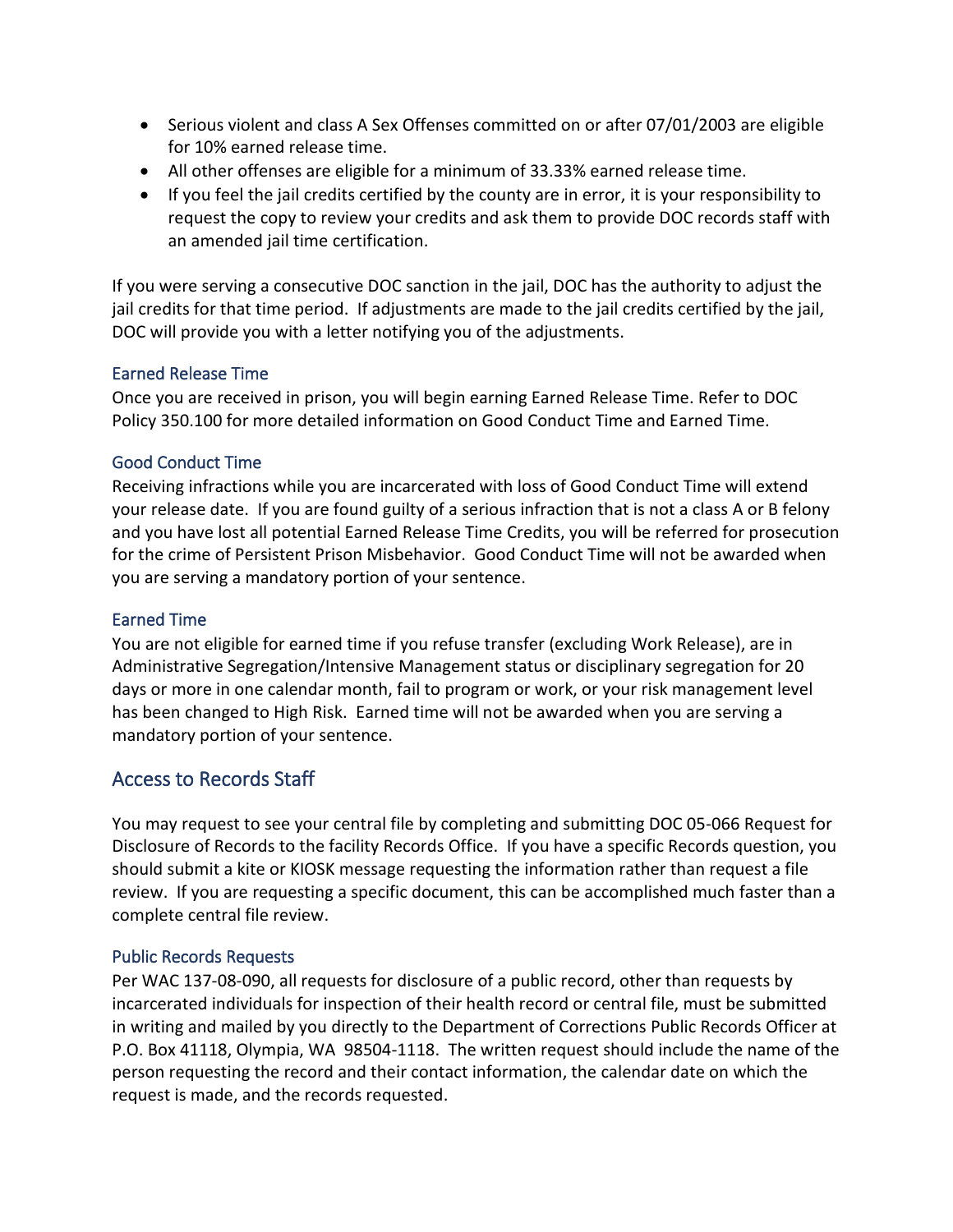Any requests not submitted following the process outlined above will be returned to the requestor for resubmission per WAC rules.

Any paper copies requested are charged to you at 15 cents per page plus postage.

#### Requesting Credit Reports

You must be within six months of release to request your credit report. You must send a completed packet with the following information to the Records Office.

You must attach a copy of your birth certificate and a letter from the Social Security Department verifying your name and social security number. Any request for a copy of your state identification as proof of identification or any other documents must be requested through the:

Public Records Officer P.O. Box 41118 Olympia, WA 98504-1118

Include a stamped envelope addressed to the Credit Agency. The Records Department will then complete a letter to include with the packet and mail this to the credit agency.

#### Detainers

A notice of detainer is a formal written request by another county or state to detain or hold you.

If you are aware of any outstanding in-state warrants (either felony or misdemeanor), you may send a kite or KIOSK request to the Records Department requesting a disposition.

For untried in-state felony warrants, Records will generate a final disposition request form for an individual to sign and return to the records department. When the form is returned to Records, we will then complete a certificate of incarcerated individual status and send the request via certified mail to the prosecutor and superior court of the wanting county.

For in-state untried misdemeanor warrants, Records will provide the address for the court to the incarcerated individual, a certificate of incarcerated individual status and a disposition request form that the incarcerated individual completes and mails to the appropriate court.

The Interstate Agreement on Detainers is valid with out-of-state, untried felony warrants. The records department will request all required information from the agency holding the warrant. Once the information has been received, the records department will complete Forms I-IV of the Interstate Agreement on Detainers and then you will be called out and given the option to sign the paperwork requesting disposition of the charges. You cannot request speedy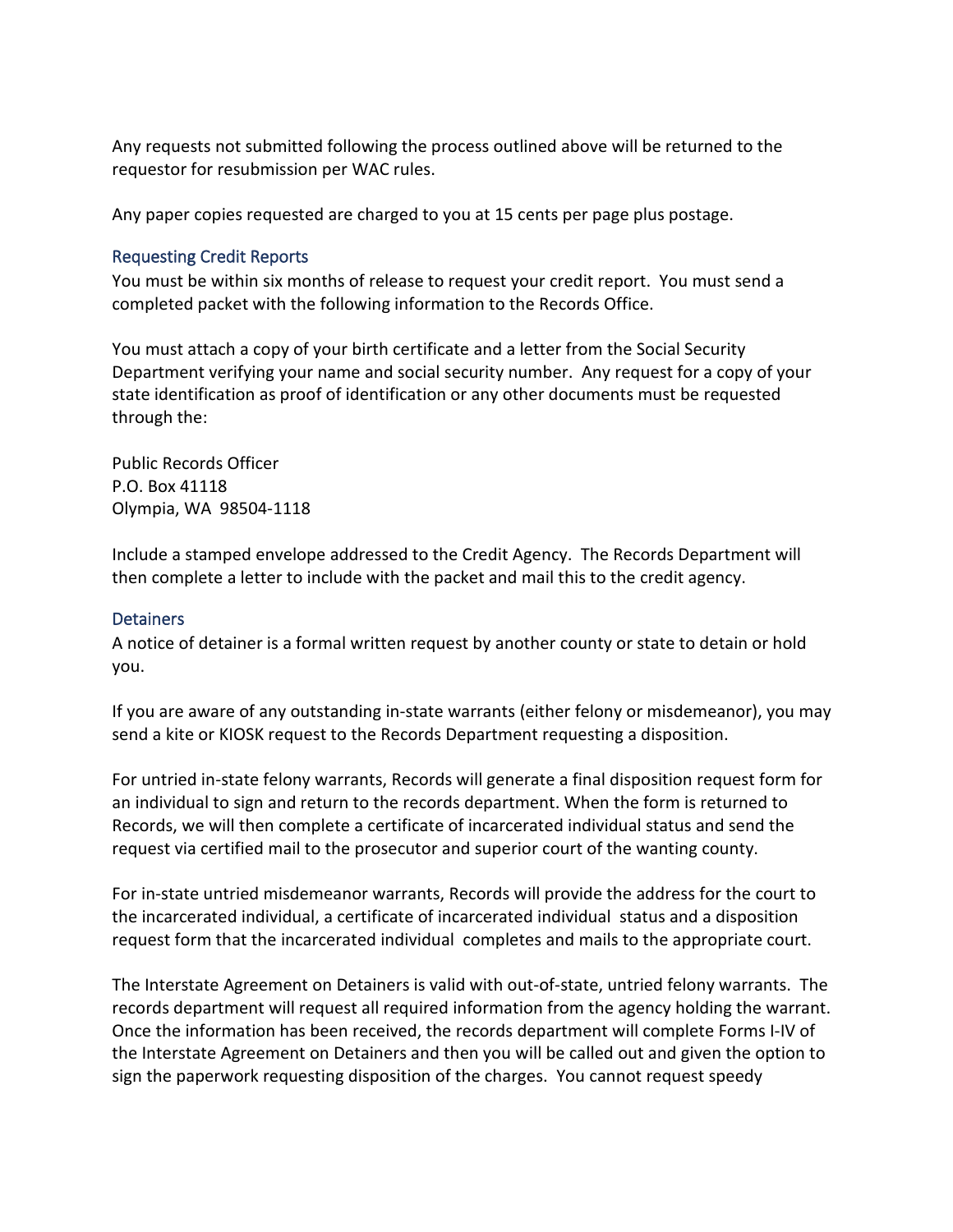disposition directly from the other state. Out of state Probation violations do not apply under the Interstate Agreement on Detainers (IAD).

When an incarcerated individual is placed at their parent institution, they then may request disposition for the following:

- For in-state tried misdemeanor, felony probation violations, out of state probation violations, and out of state warrants not within extradition or no detainer has been placed, Records will provide the address to the court, a certificate of incarcerated individual status, and a disposition request form for the incarcerated individual to complete and mail to the appropriate court.
- An incarcerated individual with a pending detainer noted in their electronic file, other than immigration, will not be considered for early deportation under the Prompt Deportation of Alien Inmate Program (PDAO) if the applicable agency declines to close the warrant.

# Registration Notification

If you are required per RCW 9A.44.130 to register as a Sex Offender or Kidnapping Offender, you must register with DOC prior to release and the County Sheriff's Office in the county of your residence upon your release.

You must provide the following information when registering:

- Name
- Address
- Date and place of birth
- Place of employment
- Crime of conviction
- Date and place of conviction
- Aliases used
- Social Security Number
- Photograph
- Fingerprints

# Ten (10) Day Release

The Ten (10) day release is a consideration for release of incarcerated individual s up to 10 days prior to the adjusted ERD. You will be reviewed for eligibility when your transition/release plan is developed. See DOC 350.240 Ten Day Release for more information on eligibility.

# Sentence Reform Act (SRA)

If you were sentenced prior to July 1, 2000 under the Sentence Reform Act (SRA), you may be required to submit a plan prior to your release and may have supervision upon release.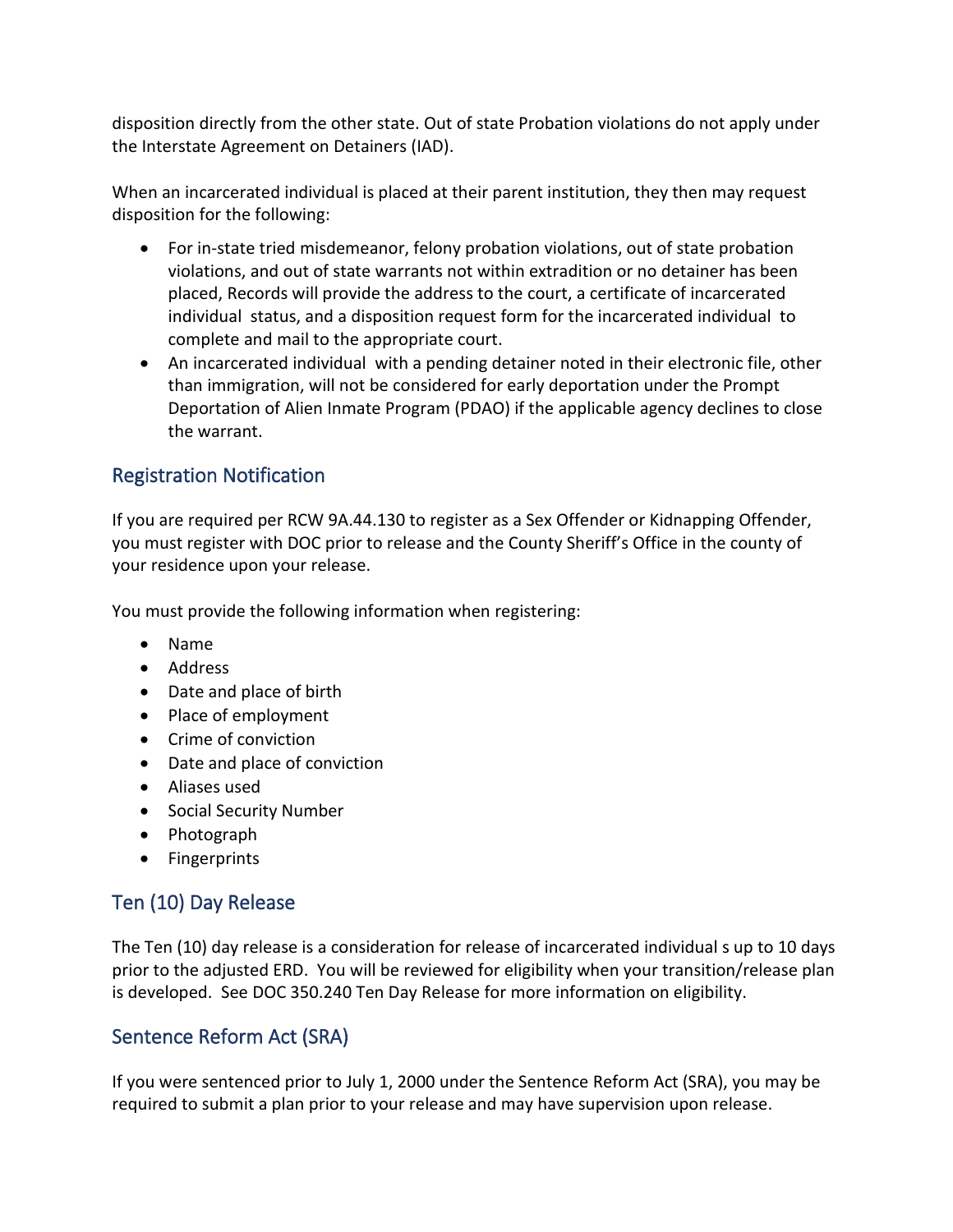# Offender Accountability Act (OAA)

The Offender Accountability Act (OAA) became effective July 1, 2000. You will be required to submit a plan prior to release and will have supervision upon your release. Your Community Corrections Officer (CCO) may establish or modify additional supervision conditions based on your risk to community safety.

# Indeterminate Sentence Review Board (ISRB)

Incarcerated individual under the jurisdiction of the Indeterminate Sentence Review Board (ISRB) include those sentenced prior to the Sentence Reform Act (SRA) 1984, incarcerated individuals sentenced under RCW 9.94A.507, Community Custody Board or incarcerated individual s sentenced under 10.95.030 or 9.9A.730 when they were juveniles. Your release date is determined by the Board after a hearing is held. You will be required to submit a plan prior to release and will have supervision upon your release with conditions determined by the Court and ISRB.

# Interstate Compact (Transfer of Supervision)

Washington supervision can be transferred to another state under the Interstate Commission for Adult Inmate Supervision (ICAOS) Rules. If you are a resident of another state or have immediate family in another state that are willing and able to assist you, contact your Classification Counselor to ask that a Transfer Request be submitted. Transfer Requests should be submitted 120 days prior to your Earned Release Date.

# Transfer Inquiry (International Treaty)

If you are not a U.S. citizen, you will be informed at the Reception Diagnostic Center of the possibility of transfer under the International Treaty Agreement.

Transfer requests are voluntary and a privilege rather than a right. You will not be eligible if you have:

- A non-Immigration and Customs Enforcement detainer,
- A pending appeal or collateral attack on a current conviction,
- Unpaid court costs, fines, or restitution, or
- A sentence for civil contempt.

# Deportation Proceeding Notification

If you are not an American citizen, Immigration and Customs Enforcement (ICE) may initiate deportation proceedings against you. This is done through an interview conducted by ICE. A hearing will be held by ICE. You will receive prior notification of any hearing.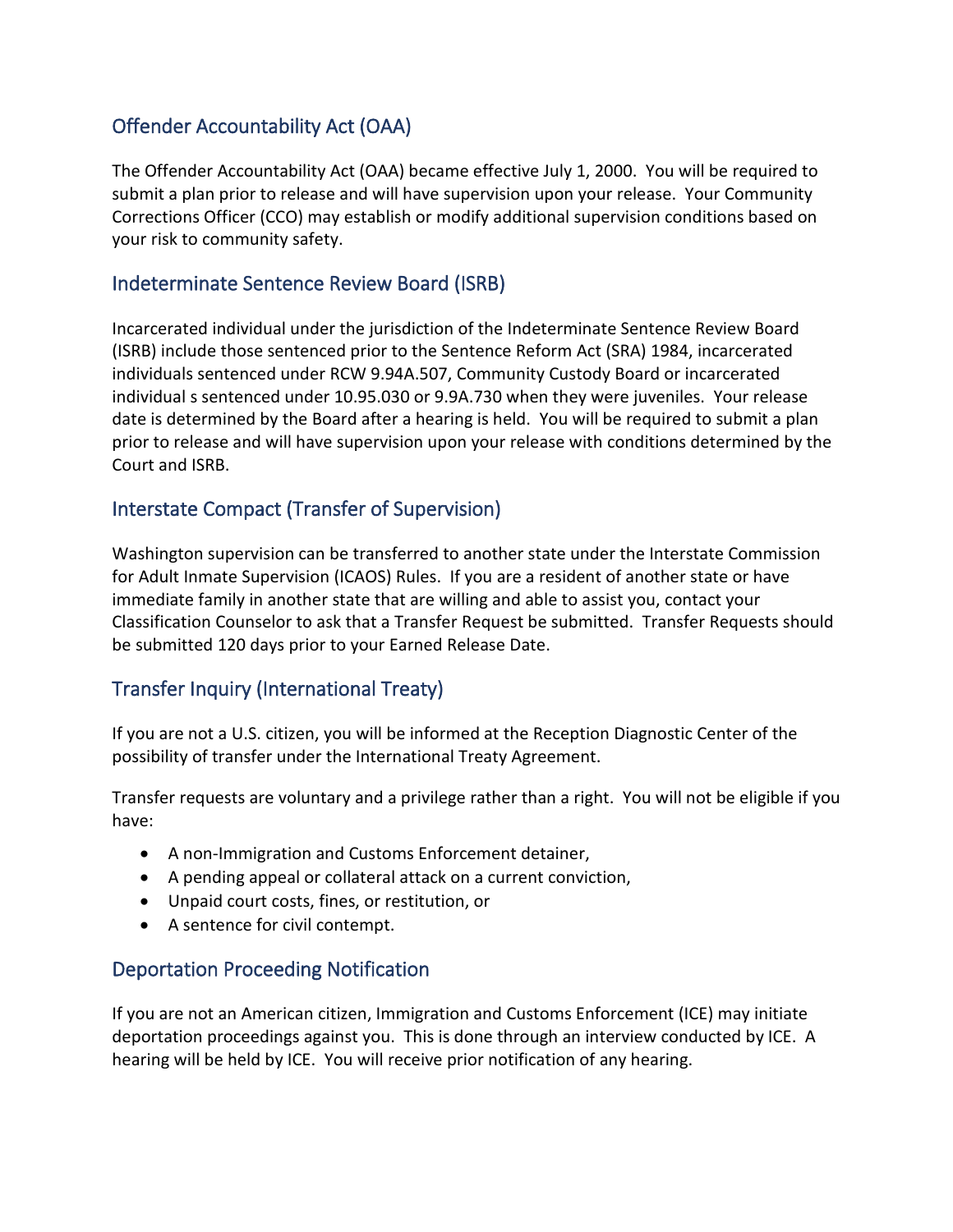# Section V – Health Services

#### **DOC 600 Series**

# Medical, Dental and Mental Health Care

All medical, dental, and mental health services will be provided consistent with the Washington State DOC Health Plan. The Health Plan is available for you to read at all Law Libraries and through the KIOSK system, where available.

You will be charged a \$4 copayment when you request medical, dental, and mental health services. The copayment will be deducted from your incarcerated individual banking account. Subsequent visits may lead to a copayment being charged when you request a follow up visit. You will not be charged for appointments or services that are initiated by medical, dental, or mental health staff. If you do not send a Kite for scheduling an appointment through Health Services staff, there may be a copay for an initial office visit.

If you have less than \$4 in your banking account, the amount in the account will be collected and a debt will be established for the remaining amount. If you are indigent, a debt will be established in your banking account for the copayment amount. You should seek medical care when you feel you need it whether or not you have the funds in your account.

#### Medical Care

If you are a new arrival to Washington DOC, you will have an intake physical within 14 days of arrival, at which time your non-urgent health needs will be assessed. If you have a medical concern at any time before or after your intake physical, you must make a written request to be seen by signing up for sick call or by sending DOC 13-423 Health Services Kite to Health Services. Unless it is an emergency, you will be seen only at sick call or by appointment.

You should meet face to face with a Health Services provider, usually a nurse, within 24 hours after asking for sick call. They will ask questions, take your blood pressure and temperature, and assist you with a plan. Sometimes the nurse helps to resolve your needs by calling one of the doctors or practitioners by phone. If you have symptoms which need care immediately (such as chest pain, severe stomach pain, shortness of breath) you may declare a medical emergency for Health Services staff to visit you immediately.

If you have symptoms which worsen, do not get better, or continue after you have a medical encounter, you may send a kite with your concern (response usually within 10 days), ask for an urgent sick call visit (expect response within 24 hours) or declare a medical emergency by telling staff on your unit that you have an emergency medical need (expect immediate response). If you use a kite form to ask for sick call, state clearly on the form that you need an urgent or "sick call" visit. Sometimes the nurse requests this follow up for you, but your request is an important way to be sure your team know you still need care.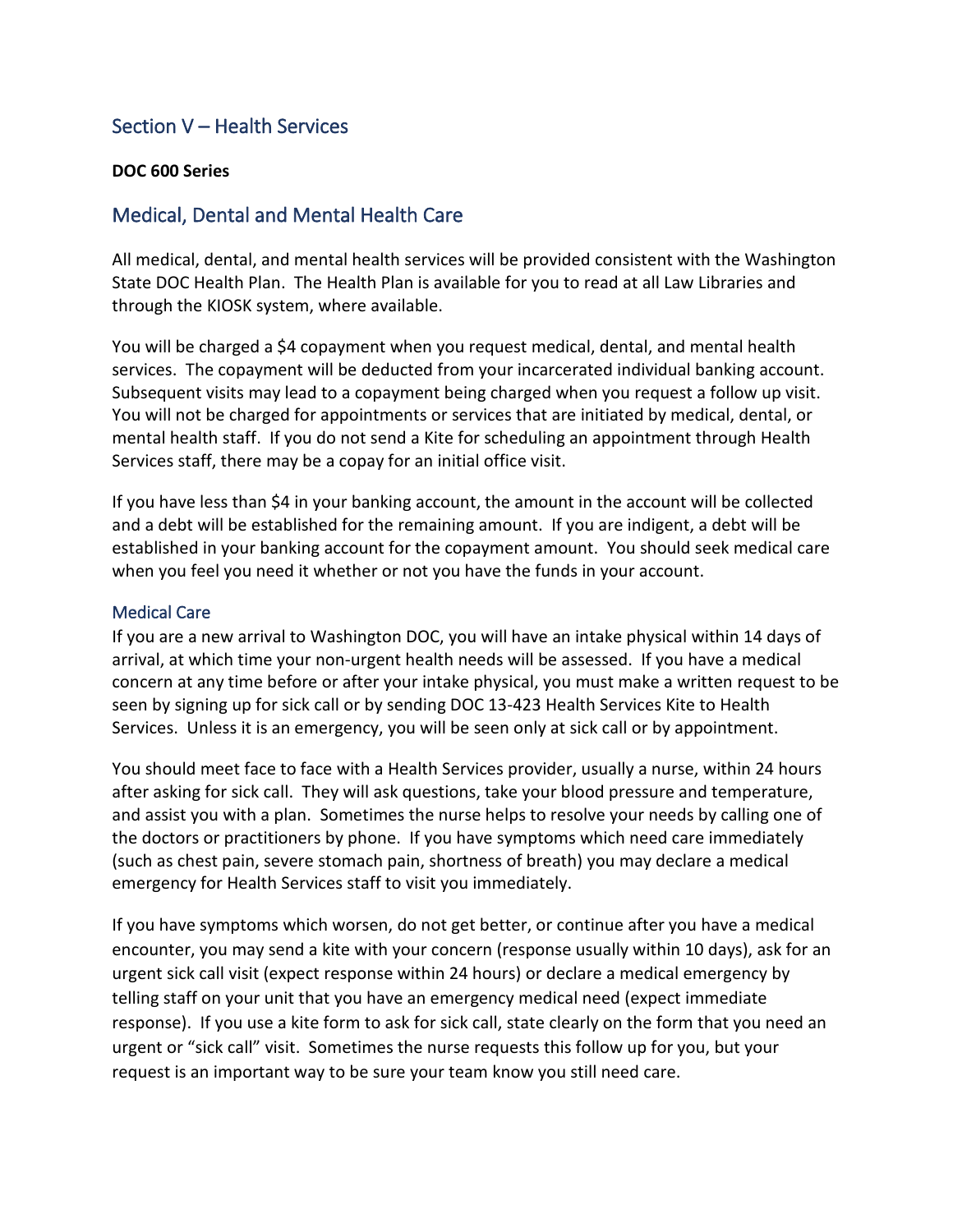Health Services appointments are on the call-out list posted in your living unit. You must check this list daily. If you are placed on a call-out to be seen in Health Services, attendance is mandatory. Once you are in Health Services, you may refuse care at the appointment time.

DOC strives to provide all recommended preventive and chronic medical care. However, if you feel you are due for preventive or chronic medical care that has not been provided, or that your medical practitioner may not yet know about, you should send a kite to Health Services to notify them.

Health and disease information is available in both English and Spanish for your information and education. Ask your Health Care provider about available materials. Interpretation services are available in any language through a phone interpreter.

### Dental Care

If you are requesting dental services, you must make a written request to be seen by sending a kite to Dental to request an appointment, except in emergencies. If you have a dental emergency, contact staff immediately and inform them that you have a dental emergency. Dental care is prioritized based on severity of need. Emergency and urgent dental treatment will be given priority and then routine dental care will be provided as available resources permit.

#### Optical Care

A vision screening exam will be performed upon entry into the correctional system. New glasses will be provided when medically necessary due to changes in visual acuity. Normally, a \$4 copayment will be charged for the eye exam. You will not be charged another copayment when you receive your glasses. If you receive glasses from DOC Health Services and the lenses or frames require replacement within 2 years as a result of damage or loss you will be responsible for the cost.

#### Behavioral Health Care

If you have a mental health concern, you must make a written request to be seen by sending a kite to Mental Health to request an appointment, except in emergencies or when at sick call. If you have an emergency, contact staff immediately and inform them that you have a mental health emergency. Correctional and medical staff may also refer you to Mental Health.

### Sex Offender Treatment and Assessment Programs (SOTAP)

The Department of Corrections offers a two (2) year sex offender treatment program for interested individuals who qualify, are eligible, and amenable (willing to participate). One year takes place while incarcerated and an additional year is provided in the community (at no cost to the individual) to assist with managing risk upon release.

Individuals with a current or historical sex offense, or an offense not identified as a sex offense, but the individual engages in sexual misbehavior and are eligible for release qualify for SOTAP.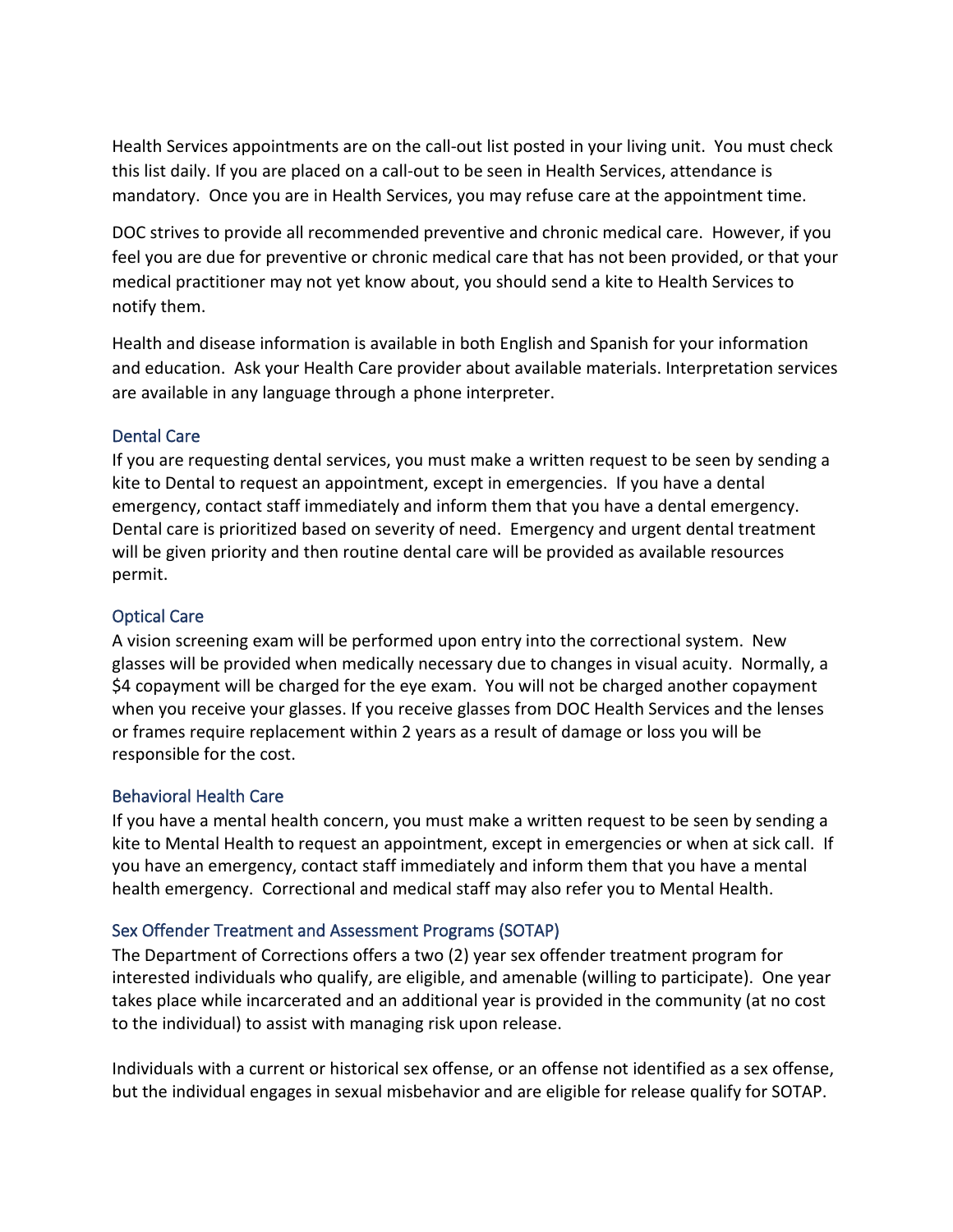Individuals do not need a condition for Sex Offender Treatment as part of their Judgement and Sentence to qualify for SOTAP.

Individuals who are eligible also must have enough time on their sentence to complete 12 months of treatment while incarcerated. Individuals who qualify for SOTAP will typically be screened at reception or at their parent facility. If the individual meets criteria during the screening, they will be considered amenable (willing to participate fully) for SOTAP.

Participation in SOTAP is optional and there is no cost to the individual. An individual can choose not to participate in SOTAP. For those individuals, if they have a condition for Sex Offender Treatment as part of their Judgement and Sentence, they will have to pay for treatment on their own upon release.

# Refusing Medical / Dental / Mental Health Care

You have the right to refuse examinations, treatments, and procedures in almost all instances. If you refuse treatment/services, you will be required to sign DOC 13-048 Refusal of Medical, Dental, Mental Health, and/or Surgical Treatment and the form will be placed in the legal section of your individual health record. If you should change your mind and decide you would like to proceed with the recommended exam, treatment, or procedures; you may do so by informing staff via Kite. If you refuse to sign DOC 13-048 Refusal of Medical, Dental, Mental Health, and/or Surgical Treatment, your refusal to sign will be documented in your health record.

### Medical and Dental Emergencies

Medical and dental emergencies take priority over routine issues. If you have a medical emergency, contact staff immediately and inform them that you have a medical emergency. Health Services staff will perform a medical or dental assessment and offer clinically appropriate interventions. Your assessment will be face-to-face usually with a nurse, who is part of your care team, and can speak with a physician or practitioner to share information about your needs.

If your concern was not resolved at the emergency visit with a nurse and you need additional care, you can kite for a future appointment or ask for an urgent reassessment sign up at the next scheduled sick call (by sick call request or kite form). Sometimes the nurse requests this follow up for you, but your request is an important way to be sure your team knows you still need care.

Establishing a pattern of creating false emergencies by feigning illness or injury may be referred for disciplinary action. Some examples of a medical or dental emergency can be:

- Major trauma, such as head injury, suspected broken bone, bite, or severe burn
- Uncontrollable bleeding
- Severe pain
- Loss of consciousness
- Chest pains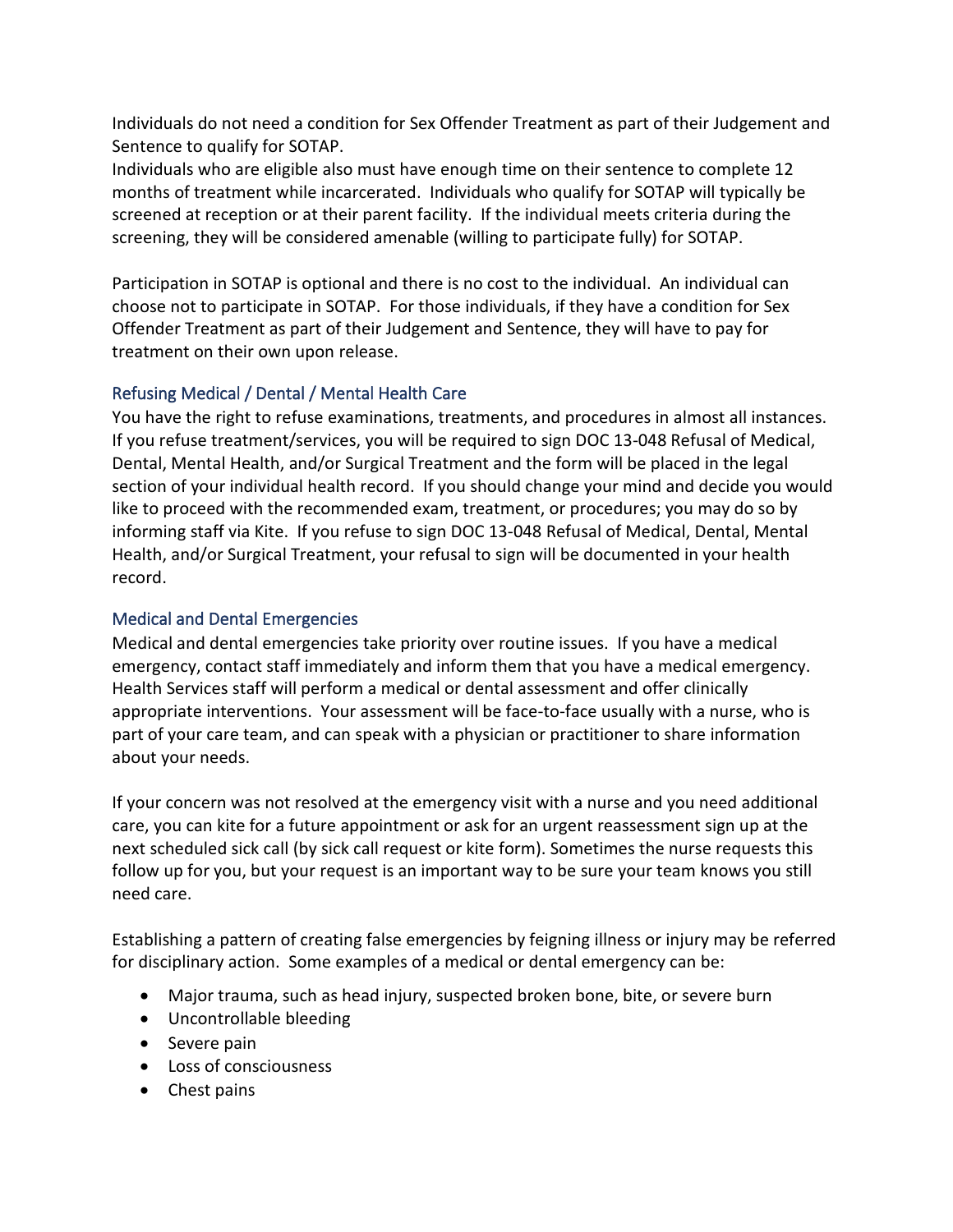- Poisoning
- Severe shortness of breath
- Incoherence, drowsiness, or disorientation that cannot be explained
- Severe facial swelling moving toward your throat and/ or eye

# **Medications**

Medically necessary medications are prescribed by medical staff in accordance with DOC formulary, policies, procedures, and protocols. DOC Pharmacy Services is the pharmacy that will fill your prescriptions. The pharmacy staff are not located at your facility but can communicate with you via Kite if you have pharmacy questions, responses may be delayed depending on the situation.

You may receive medications at pill line, or they may be issued to keep with you. This is called Keep on Person (KOP). In some settings, correctional staff hold medications and make them available when needed. There are some medications you are not allowed to keep in your cell. These medications are administered at the pill line ONLY. Times, locations, and procedures for pill lines are posted in your living unit but are subject to change. If you have questions regarding medications, submit a kite to your medical provider or to the pharmacy staff.

All medications provided by DOC must be approved by the statewide DOC Pharmacy and Therapeutics Committee. If your previous brand of medication is not approved on the DOC formulary, you may be given a new prescription that will work in place of the non-approved medication if it is considered medically necessary. You are responsible for refill requests for medications that you keep in your cell.

- You must request a refill at least five to seven working days before the medication is required.
- Extended Family Visit (EFV) and release medication must be ordered 10 working days in advance.

It is your responsibility to monitor both your supply and expiration date of your prescriptions. If there is no refill left on the requested prescription, Pharmacy will forward the request to a provider for a renewal or will notify you via kite or call-out that a clinic visit is needed in order to continue the medication. Return unused or outdated medication to Health Services. If you keep outdated medications, you may receive a major infraction.

To avoid any delay in receiving your medication in a timely manner at the time of transfer to another DOC facility, **DO NOT** place your medications in your personal property. You must keep all your medications in your state transport bag. This is the only way to have your medications available to you upon arrival.

# Over-the-Counter Medications (OTC)

You may purchase OTC medications from the Commissary, just like you would do at a neighborhood pharmacy or grocery store. On a one-time basis upon admission to DOC, small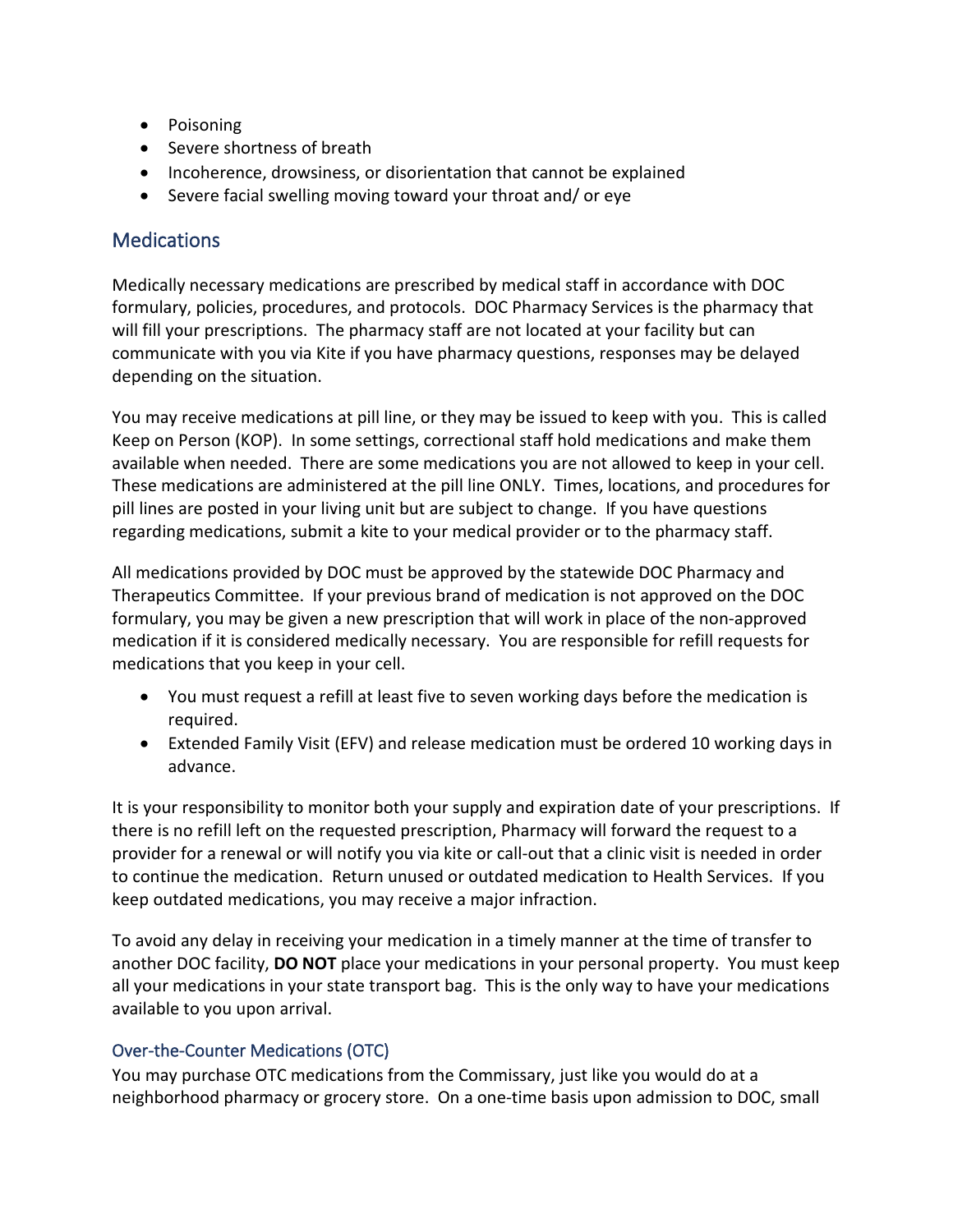quantities of OTC items will be available to you at no charge to cover any immediate needs until a store order can be filled.

It is recommended that you obtain a supply of OTC medication to assist in self-management of minor conditions that do not need Health Services provided care. You may ask Pharmacy or Health Services staff for acceptable options if you have questions about what is best for you.

Some OTC items are "debt-able", e.g., aspirin and ibuprofen. This means that you may order and receive these items even if you don't have enough money in your account, and their cost will be deducted from your account when you have the money. Some OTC items are "nondebt-able", e.g., multi-vitamins and fish oil. This means you must have the money in your account to pay for these items when you order them, or your order will not be filled. You may not incur a debt for these items. Plan ahead as it may take an average of seven days to get OTC items from the Commissary.

# Health Status Report (HSR)

DOC 13-041 Heath Status Report (HSR) is a document that notes any medical, visual, mental health, and/or dental accommodations that are medically necessary.

- If your medical condition requires you to have special equipment or items, such as ace wraps, crutches, a wheelchair, etc., you may be issued an HSR for these items.
- You must keep your copy of the HSR with you to show that the equipment is authorized.
- HSRs may be used by providers to communicate with non-clinical staff to accommodate your health condition, for example, that you should have a lower bunk or a special diet.
- Your health care provider may advise you to avoid or participate in certain activities. Health care advice and recommendations do not need to be specified in HSRs.
- It is your responsibility to follow health care advice and recommendations to protect your health.

# Medical Records Access

You may access your medical, dental, and mental health records by requesting a record review or by requesting copies of your records. Access may be limited under some circumstances.

To request a record review, send a kite to Health Services.

- You will be placed on a call-out to review your record and be scheduled for a minimum of 15 minutes.
- If allowed by your facility, you may bring a paper and pencil to take notes.
- You may request copies at your review.

To request copies without scheduling a review, mail a written request to:

Public Records Officer DOC P.O. Box 41118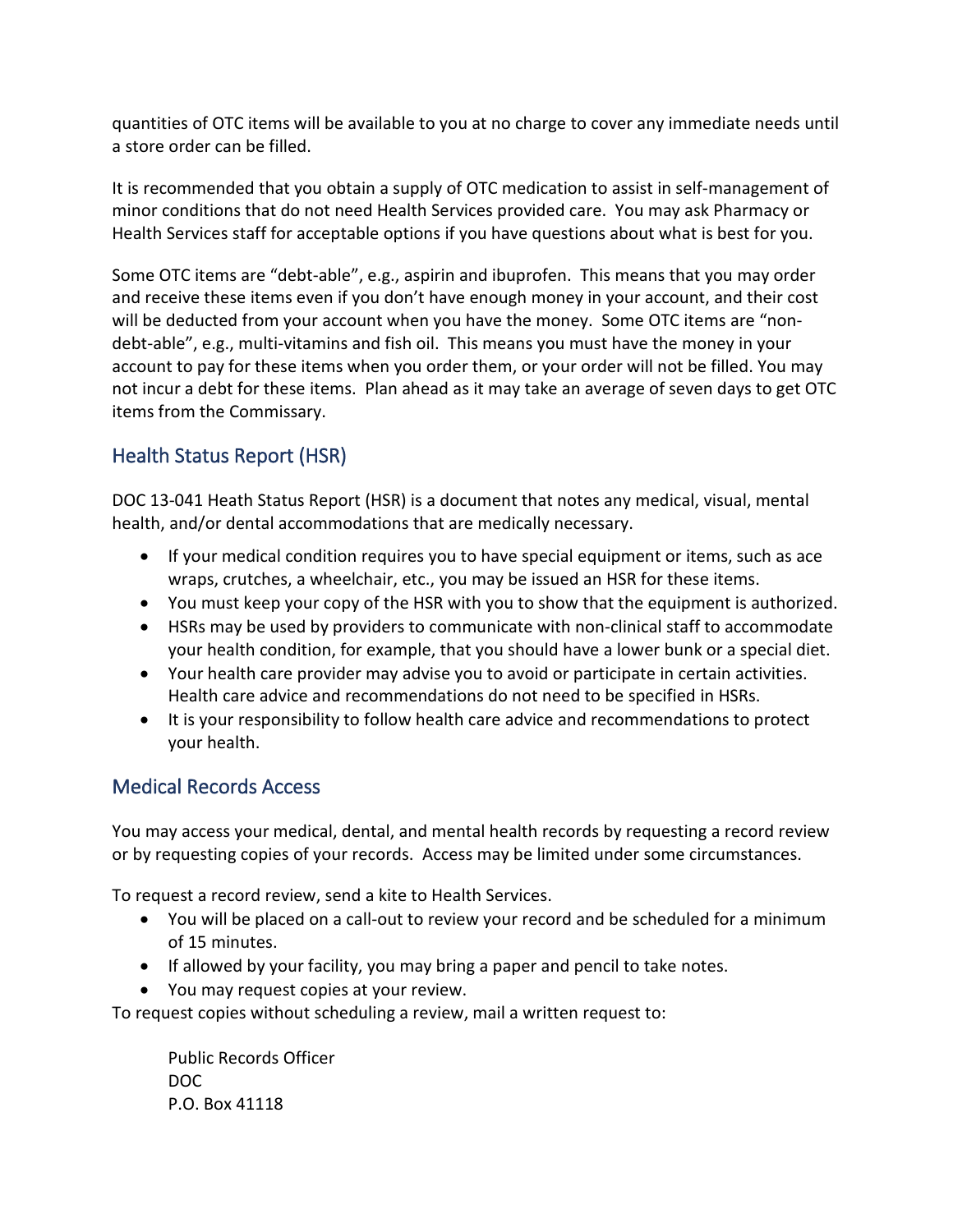Olympia, WA 98504-1118

There is a charge for each page of any copies you request from your record. Payment must be made before copies can be given to you.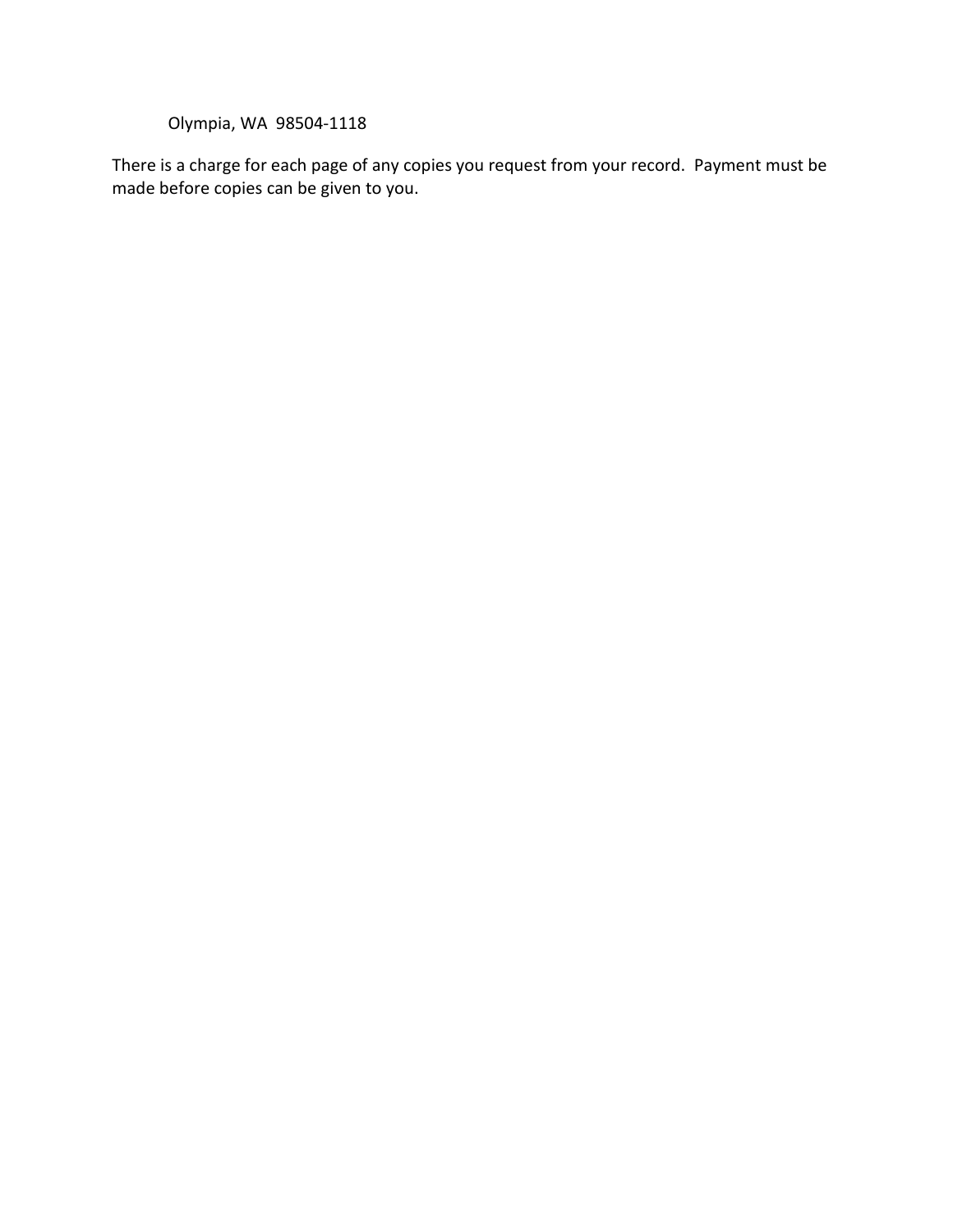#### Confidentiality of Records

Reference DOC Policy 640.020

While you are under the jurisdiction of DOC, there may be situations when information about your health may be provided to others without your authorization. This would occur only when it is necessary to make decisions about your custody and housing, by court order, as requested by federal, state, or local law enforcement agencies per state and/or federal law and as otherwise permitted by law.

# Use of Incarcerated Individuals for Experimental Purposes

Research in the Department of Corrections is strictly regulated. Incarcerated individuals are not to be the subject of research involving experimental treatments (medical or pharmaceutical), or cosmetic experiments. This does not include those treatments that may be used for Emergency Use Authorization status and/or not fully FDA approved for an emergency, outbreak, or pandemic and is agreed upon by the incarcerated individual prior to distribution.

# Expedited Medical Care

If you are within 60 days of your Prison Release Date (PRD) and eligible, you may be able to apply for state and federal benefits for medical and/or mental health services in the community.

Pursuant to PREA guidelines, providers are required to report any knowledge, suspicion, or information regarding any of the following:

- An incident of sexual abuse or sexual harassment that occurred in the DOC facility
- Retaliation against incarcerated individuals who reported such an incident
- Any staff neglect for violation of responsibilities that may have contributed to an incident or retaliation

# Pandemic Response

Protecting individuals in DOC from COVID-19 infection or other infectious disease is a high priority. To help in this effort please ensure you follow the most current directives, which may include the need to wear a mask, frequent hand hygiene, and physical distancing.

- DOC Health Services strongly recommends vaccination as per Advisory Committee on Immunization Practices.
- If you are new to DOC, you will be offered indicated vaccines around the time of your intake physical.
- If you have already had your intake physical, but are interested in getting vaccinated, please request a vaccine appointment by sending a kite to Health Services.
- You will not be charged for a medical encounter to get a vaccination.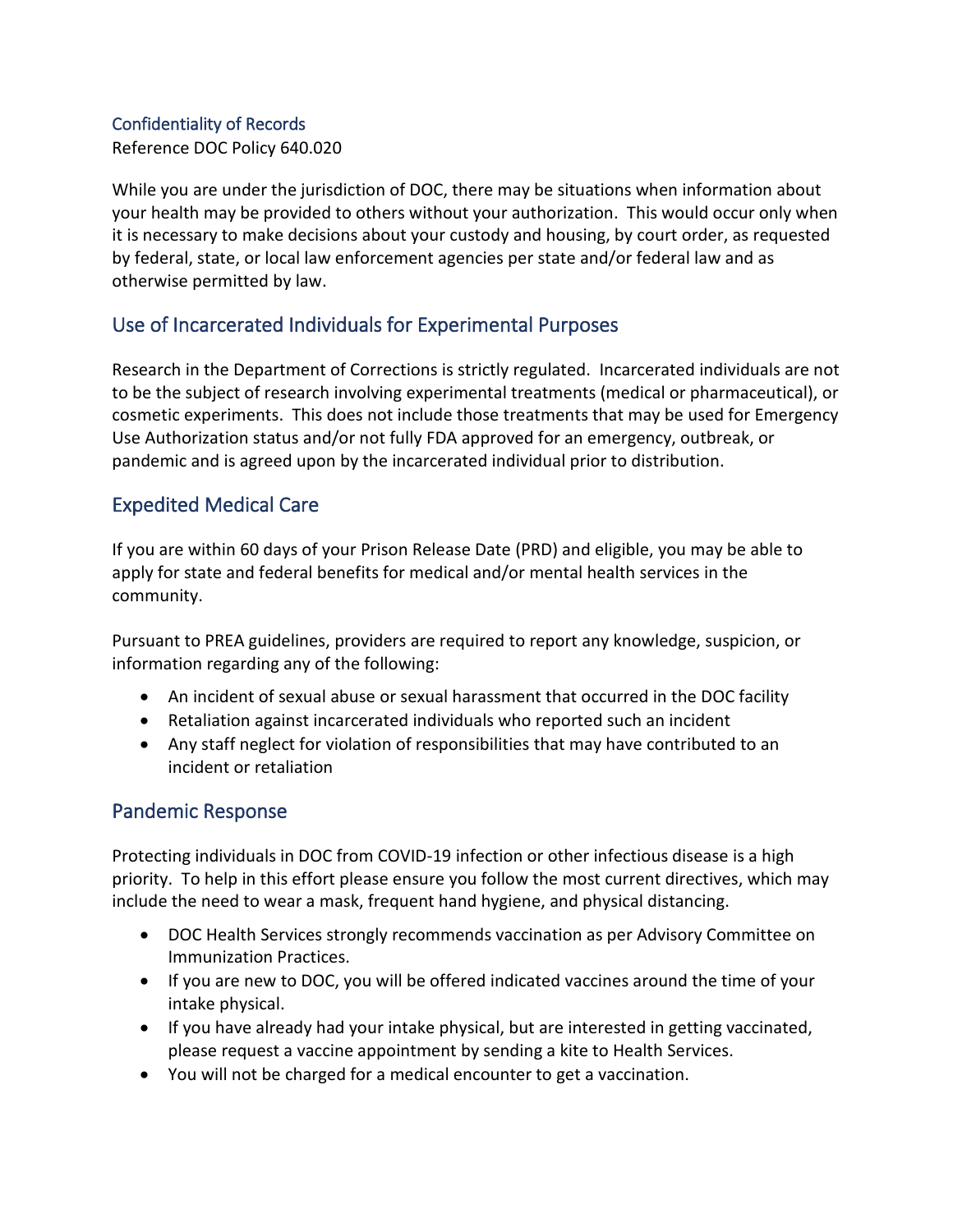# Basic Information about HIV, Hepatitis B and C, and Tuberculosis Adapted from the Center for Disease Control (CDC)

### What are HIV and AIDS?

HIV stands for Human Immunodeficiency Virus. This is the virus that causes AIDS. HIV is a virus that attacks the immune system. The immune system gives our bodies the ability to fight infections. HIV destroys a type of white blood cell (T cells or CD4 cells) that the immune system must have to fight disease.

AIDS stands for Acquired Immunodeficiency Syndrome. AIDS is the final stage of HIV infection. It can take years for a person infected with HIV, even without treatment, to reach this stage. Having AIDS means that the virus has weakened the immune system to the point at which the body has a difficult time fighting infection.

#### How is HIV Spread?

HIV is a fragile or "weak" virus and cannot live for very long outside the body. As a result, HIV is NOT transmitted through day-to-day activities such as shaking hands, hugging or a casual kiss. You CANNOT become infected from a toilet seat, drinking fountain, doorknob, dishes, food or mosquitoes.

HIV is primarily found in the blood, semen, vaginal fluid and breast milk of an infected person. HIV is transmitted or spread in three main ways:

- Having sex (anal, vaginal, or oral) with someone infected with HIV;
- Sharing needles and syringes with someone infected with HIV; or
- Being exposed to HIV before or during birth or through breastfeeding.

HIV can also be transmitted through blood infected with HIV; however, since 1985, all donated blood in the U.S. has been tested for HIV. Therefore, the risk for HIV infection through the transfusion of blood or blood products is extremely low. Tattooing done in an unlicensed facility or in an informal setting (such as prison) and being exposed to blood during a fight are theoretical risks for getting HIV.

### Am I at Risk for Getting HIV?

You may be at increased risk for HIV infection if you have:

- Injected drugs or steroids, during which any part of the "works" (such as needles, syringes, cotton, or water) was shared with others.
- Had unprotected vaginal, anal, or oral sex (that is, sex without using condoms), particularly with multiple partners, anonymous partners, men who have sex with men, or someone who injects drugs.
- Exchanged sex for drugs or money.
- Been given a diagnosis of, or been treated for, hepatitis, tuberculosis or a sexually transmitted disease (such as syphilis, Chlamydia or Gonorrhea).
- Received a blood transfusion or clotting factor between 1978 and 1985.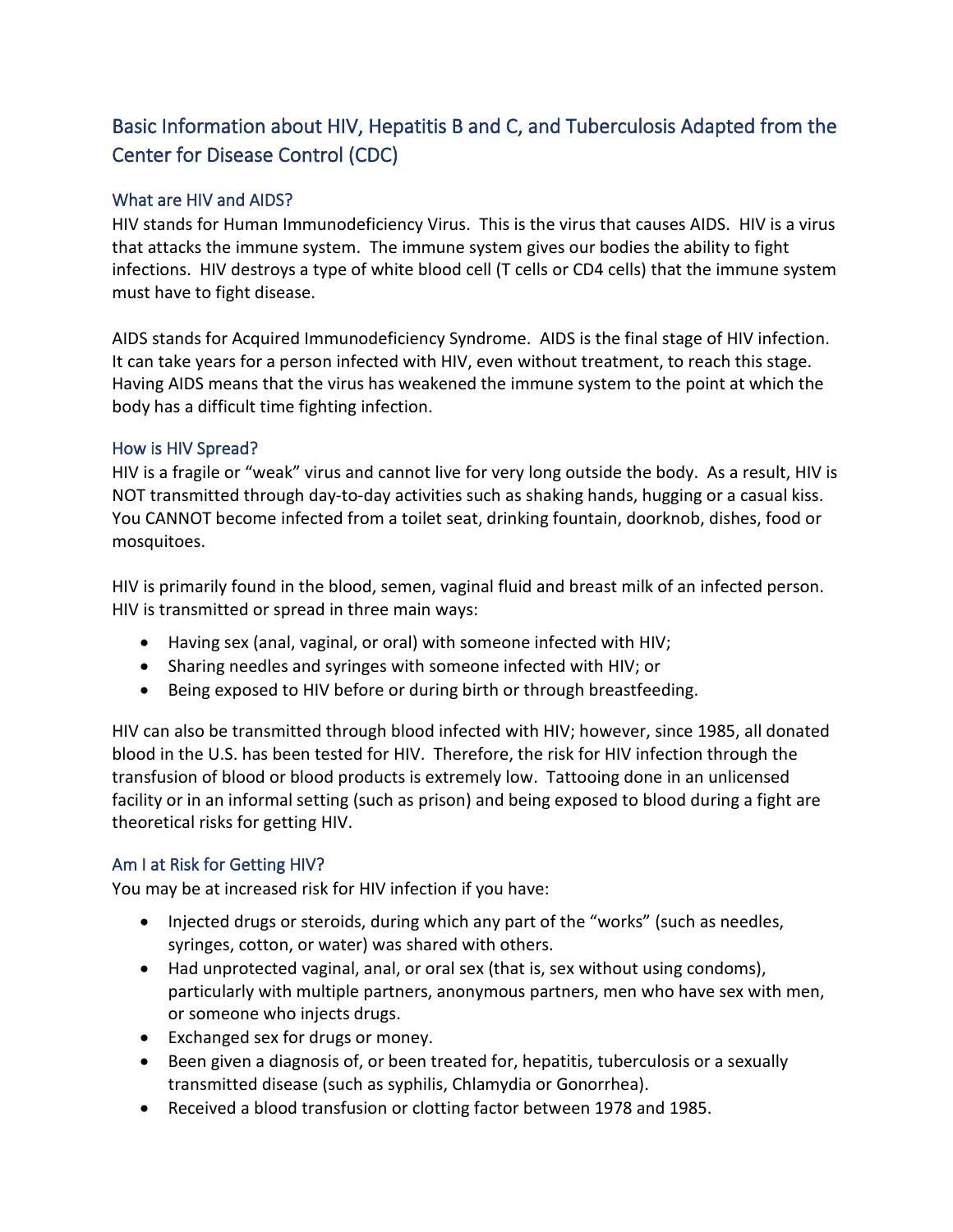#### Why is it Important to Test for HIV?

The only way to know whether you are infected with HIV is to be tested. You cannot rely on symptoms alone, because many people who are infected with HIV do NOT have symptoms for many years. Someone can look and feel healthy but can still be infected. Even if you think you are at low risk for HIV infection, you should get tested, but you should get an HIV test if you have any of the risk factors mentioned above. About one in every five people in the U.S. with HIV doesn't know that they are infected. Knowing you have HIV allows you to get lifesaving treatment and take steps to protect others.

Once HIV enters the body, the body starts to produce antibodies (proteins your body makes after it is infected). Most HIV tests look for these antibodies. It can take some time for the immune system to produce enough antibodies for the antibody test to detect, and this time period can vary from person to person. Therefore, if you get HIV tested before your body has the time to make enough antibodies; the HIV test will come back negative even though the virus is in your body. This is called the "window period". Therefore, if a negative HIV test was conducted within three months after possible HIV exposure, you should request repeat testing about six months after the exposure occurred. Ask your provider if you have any questions about the window period or HIV testing.

HIV testing will be done at intake unless you refuse. You may also request repeat testing any time while you are in prison (but not more often than every six months) by kiting your provider or the Infection Control Nurse.

#### Is there Treatment for HIV and AIDS?

There is no cure for HIV, but there are pills available that can keep you healthy. Just like other chronic diseases, such as diabetes or hypertension, even without symptoms, taking a medicine every day can help you live longer. If you test positive for HIV, you will be scheduled to meet with medical staff to go over your test results and to answer all your questions.

#### How do I Protect Myself?

- Don't share any part of the "works" when injecting drugs.
- Remain abstinent or always use condoms when having sex.

#### What is Viral Hepatitis?

"Viral hepatitis" means inflammation of the liver caused by a virus. Several different viruses, named Hepatitis A, B, C, D and E viruses, can cause viral hepatitis. In the US, the most common types are Hepatitis A, Hepatitis B, and Hepatitis C. Heavy alcohol use, toxins, medications (including herbals) and certain medical conditions can also cause hepatitis. Hepatitis A, B, and C can all cause an acute illness of varying severity, but Hepatitis B and C can also become a chronic condition that may lead to scarring of the liver, liver failure, and liver cancer over time.

There is a vaccine that can prevent Hepatitis A and Hepatitis B in adults at risk for infection. There is NO vaccine for Hepatitis C.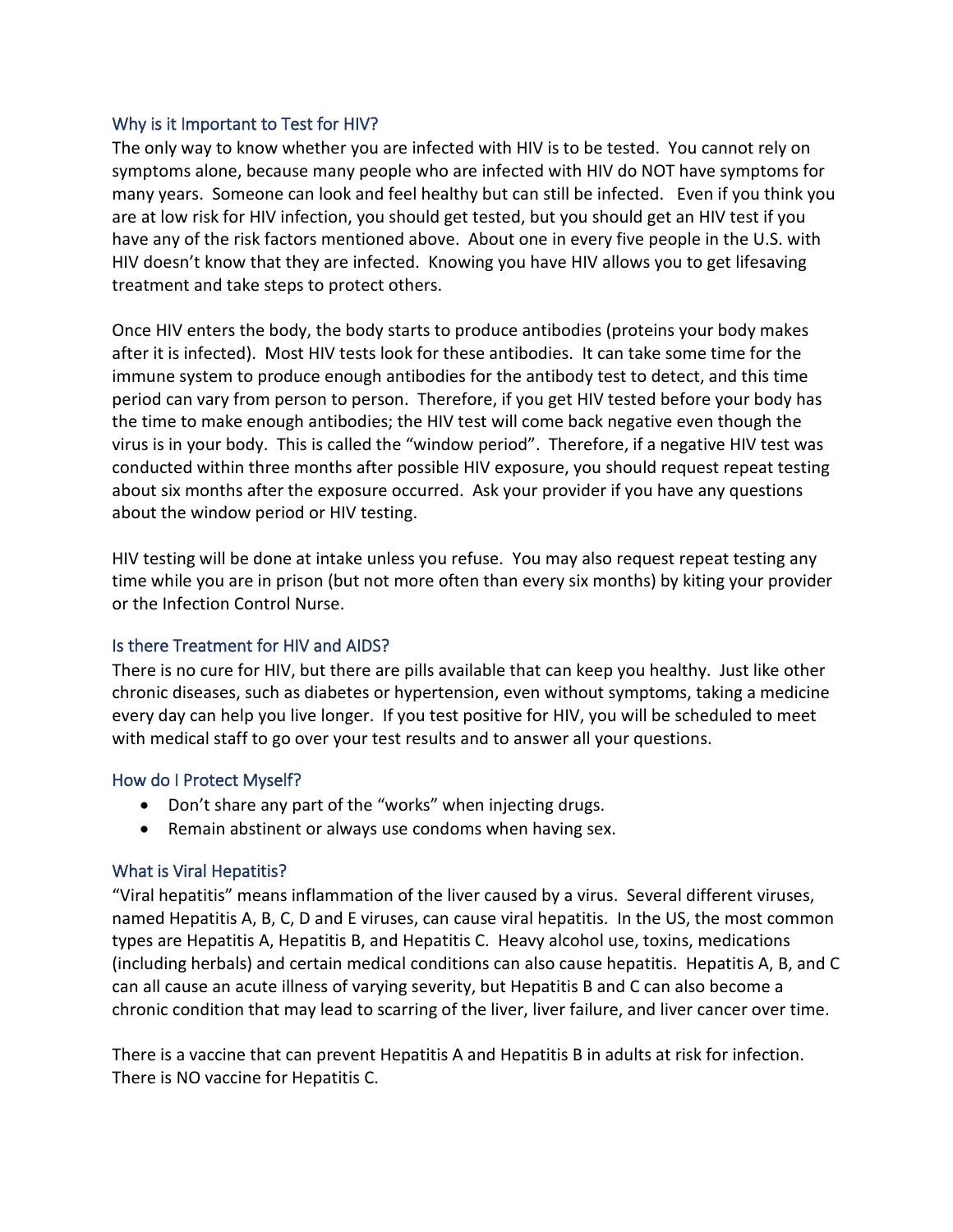### How are Hepatitis B and Hepatitis C Spread?

You CANNOT get Hepatitis B or Hepatitis C from casual contact, like touching or hugging.

Hepatitis B is found in the blood, semen, and vaginal fluid of an infected person. Hepatitis B is spread by:

- Having sex (anal, vaginal, or oral) with someone infected with Hepatitis B
- Sharing needles, syringes, or other drug equipment with someone infected with Hepatitis B
- Being exposed to Hepatitis B at birth

Since 1987, the risk for Hepatitis B through the transfusion of blood or blood products has been extremely low.

Hepatitis C is spread mainly through contact with infected blood, especially by sharing needles or other drug equipment. It is less commonly spread by sex and childbirth, but it can occur. Prior to 1992, Hepatitis C was commonly spread through blood transfusion or organ transplant. The risk for Hepatitis C infection through the transfusion of blood or blood products is now extremely low.

### Am I at Risk for Getting Hepatitis B and Hepatitis C?

You may be at increased risk for Hepatitis B or Hepatitis C infection if you:

- Injected drugs or steroids, and shared any part of the "works" (such as needles, syringes, cotton, water) with others
- Had unprotected vaginal, anal, or oral sex (that is, sex without using condoms), particularly with multiple partners, anonymous partners, men who have sex with men, or someone who injects drugs
- Exchanged sex for drugs or money
- Received a transfusion of blood or blood products prior to 1987 for Hepatitis B & 1992 for Hepatitis C
- Received hemodialysis
- Are a healthcare worker
- Are an immigrant or child of an immigrant from an area with high rates of Hepatitis B
- Got a tattoo from an unlicensed facility or in an informal setting (such as jail or prison)
- Shared straws or other device (such as a rolled bill) to snort drugs

### How do I Protect Myself from Hepatitis B and C?

The Hepatitis B vaccine offers the best protection against Hepatitis B, but there is no vaccine for Hepatitis C.

You can reduce your risk for Hepatitis B and Hepatitis C by:

- Always using latex condoms for sex (anal, vaginal or oral),
- Not sharing any part of the "works" when injecting drugs or steroids,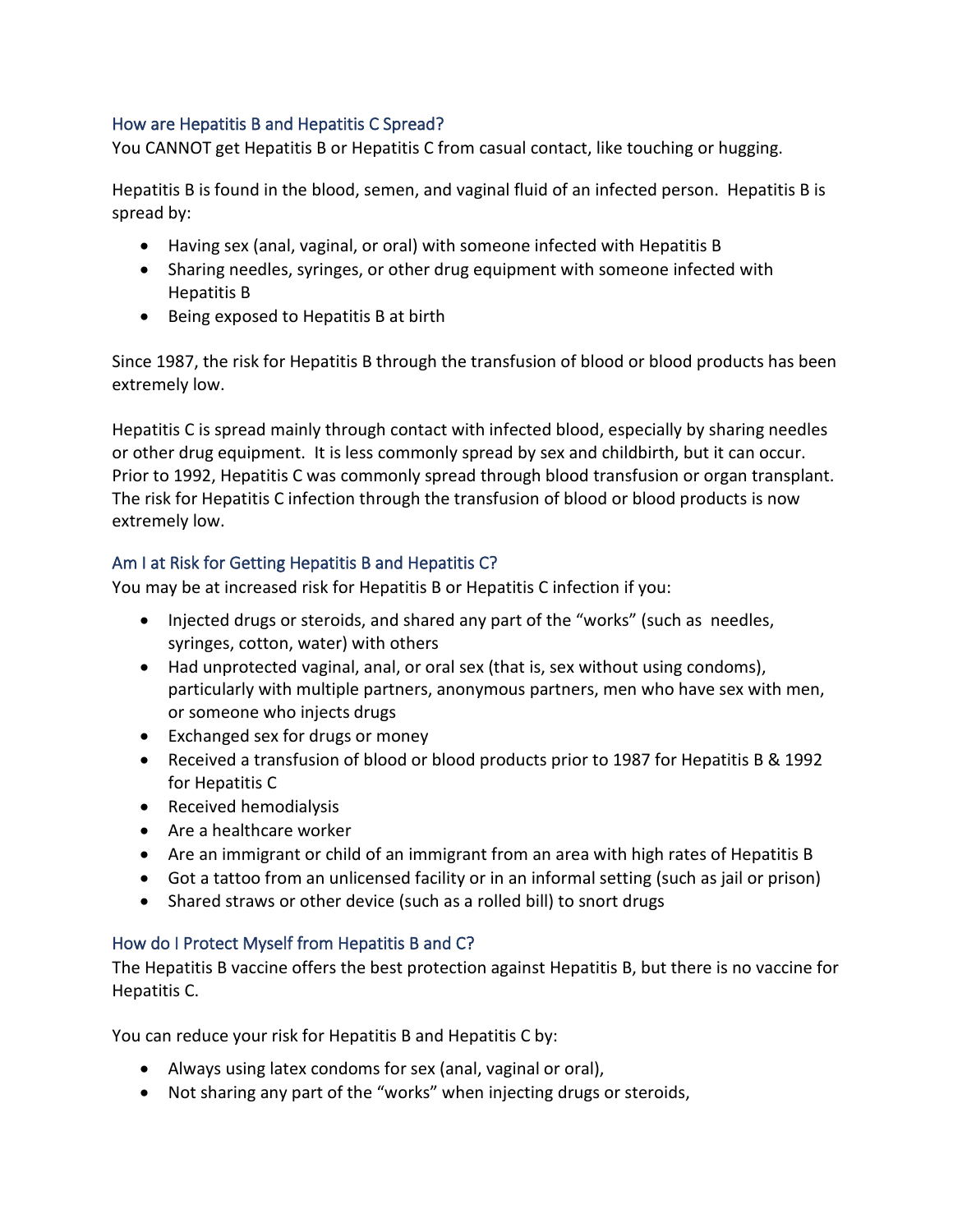- Not sharing personal items that may have come into contact with a person's blood, such as toothbrushes, razors, and nail clippers,
- Only getting tattoos or body piercings from a licensed professional who only uses clean needles and fresh ink, and
- Avoid fighting involving the exchange of large amounts of blood.

### What are the Symptoms of Viral Hepatitis?

Symptoms of acute hepatitis include:

- Jaundice (yellowing of the skin and eyes)
- Fatigue (tiredness)
- Abdominal pain
- Loss of appetite
- Nausea
- Vomiting
- Diarrhea
- Low-grade fever
- Headache
- Joint pain

However, most persons with chronic hepatitis do NOT have any symptoms. Even though a person may not have symptoms or feel sick from chronic hepatitis, damage to the liver can still occur. Symptoms can develop after many years as a sign of advanced liver disease.

### Should I get Tested for Viral Hepatitis?

Your doctor can diagnose both acute and chronic infection using one or more blood tests. You should get tested if you have any of the risk factors listed above. Typically, a person first gets a screening test that looks for antibodies to the Hepatitis B and C viruses. Antibodies are made by your body after you are infected. If the screening test is positive, different blood tests are needed to determine whether the infection has been cleared or has become chronic.

### Is there Treatment for Hepatitis B and Hepatitis C?

There is treatment available for both Hepatitis B and Hepatitis C. Not everyone with viral hepatitis requires treatment. Treatment for Hepatitis B and C may include pills, shots, or both. Talk with your provider about the different treatment options available.

Educational classes about Hepatitis are offered at all facilities by an outside community organization. A memo will be posted periodically in each unit prior to the class for you to sign up. If you don't see the sign-up sheet, you can kite the infection prevention nurse and ask about the next available class.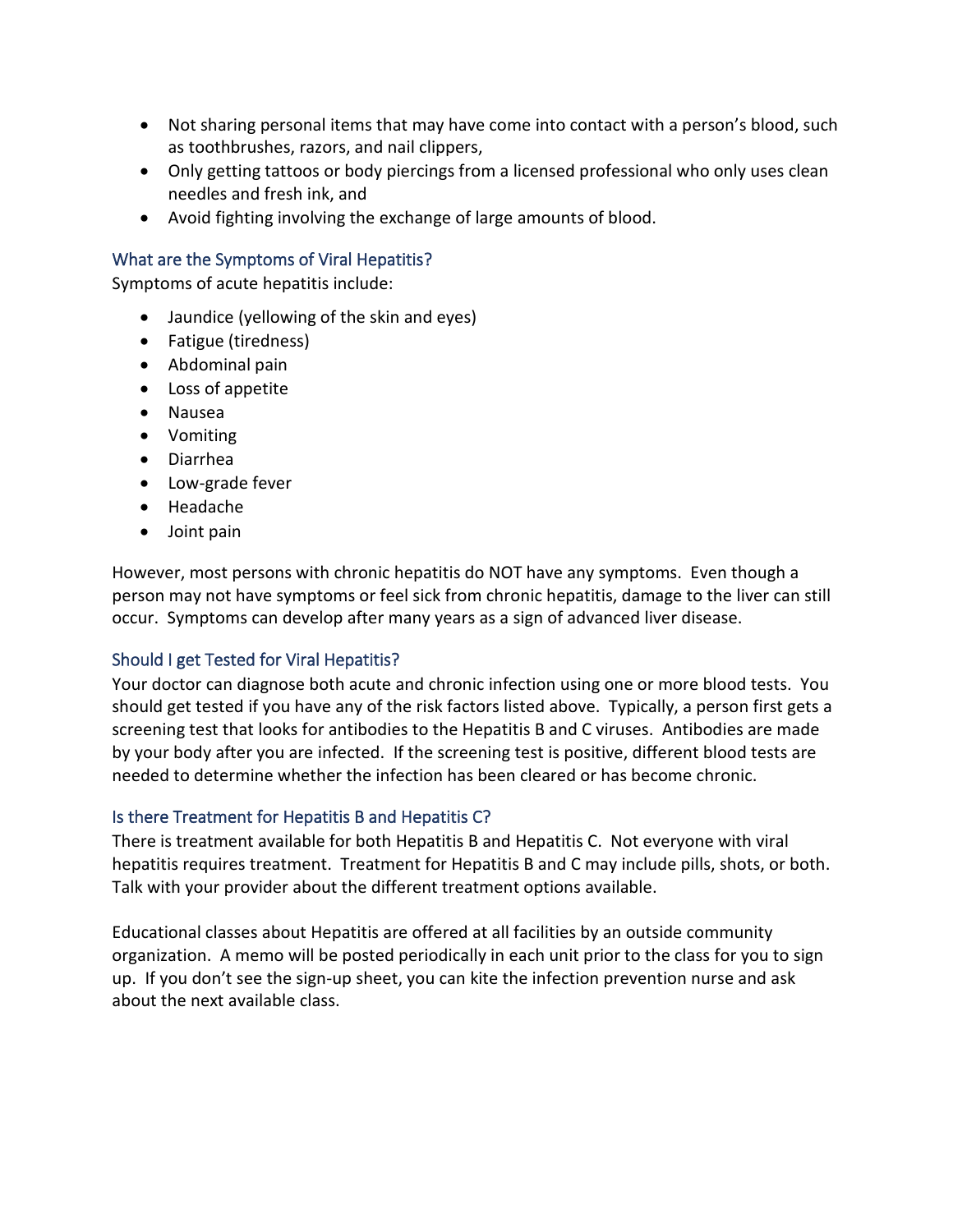#### What is Tuberculosis?

"TB" is short for tuberculosis. TB is caused by a bacterium called Mycobacterium tuberculosis. TB usually affects the lungs, but can attack any part of the body, such as the kidney, spine, and brain.

#### How is TB Spread?

TB is spread through the air from one person to another. The TB bacteria are put into the air when a person with active TB disease of the lungs coughs, sneezes, speaks, laughs, or sings. People nearby may breathe in these bacteria and become infected.

#### What are the Symptoms of TB?

Not everyone infected with TB bacteria become sick. TB can live in your body without making you sick. This is called latent TB infection. People with latent TB infection do not feel sick and do not have any symptoms. The only sign of TB infection is a positive reaction to the tuberculin skin test (also called the PPD) or special TB blood test. People with latent TB infection are not infectious and cannot spread TB bacteria to others; however, if TB bacteria become active in the body and multiply, the person will get sick with TB disease. Many people with latent TB infection never get TB disease.

TB bacteria become active if the immune system can't stop them from growing. When TB bacteria are active, this is called TB disease. TB disease will make you sick. Symptoms of TB disease may include a bad cough lasting three weeks or longer, coughing up blood or sputum, chest pain, feeling weak and tired, weight loss, loss of appetite, fever, and sweating at night.

#### Should I get Tested for TB?

Everyone in jail and prison should get tested for TB. Everyone is asked if they have any of the most common symptoms of TB disease at intake. You will also have testing for latent TB infection, either by a skin test or a special TB blood test. A positive TB skin test or TB blood test only tells that a person has been infected with TB bacteria. It does NOT tell whether or not the person has TB disease. Other tests, such as a chest x-ray and sample of sputum, are needed to see if a person has TB disease.

#### Is there Treatment for TB infection and TB disease?

People with latent TB infection do not feel sick and cannot spread the bacteria, but they may develop TB disease in the future. They are often prescribed treatment to prevent them from developing TB disease. Because there are fewer bacteria in a person with latent TB infection, treatment is much easier and usually only one drug is needed.

A person with active TB disease has a large amount of TB bacteria in the body. TB disease can be treated by taking several drugs, sometimes for a year or more. It is very important that people who have TB disease take the drugs exactly as prescribed for the entire course of treatment.

#### **If you have any other questions or concerns about this information,**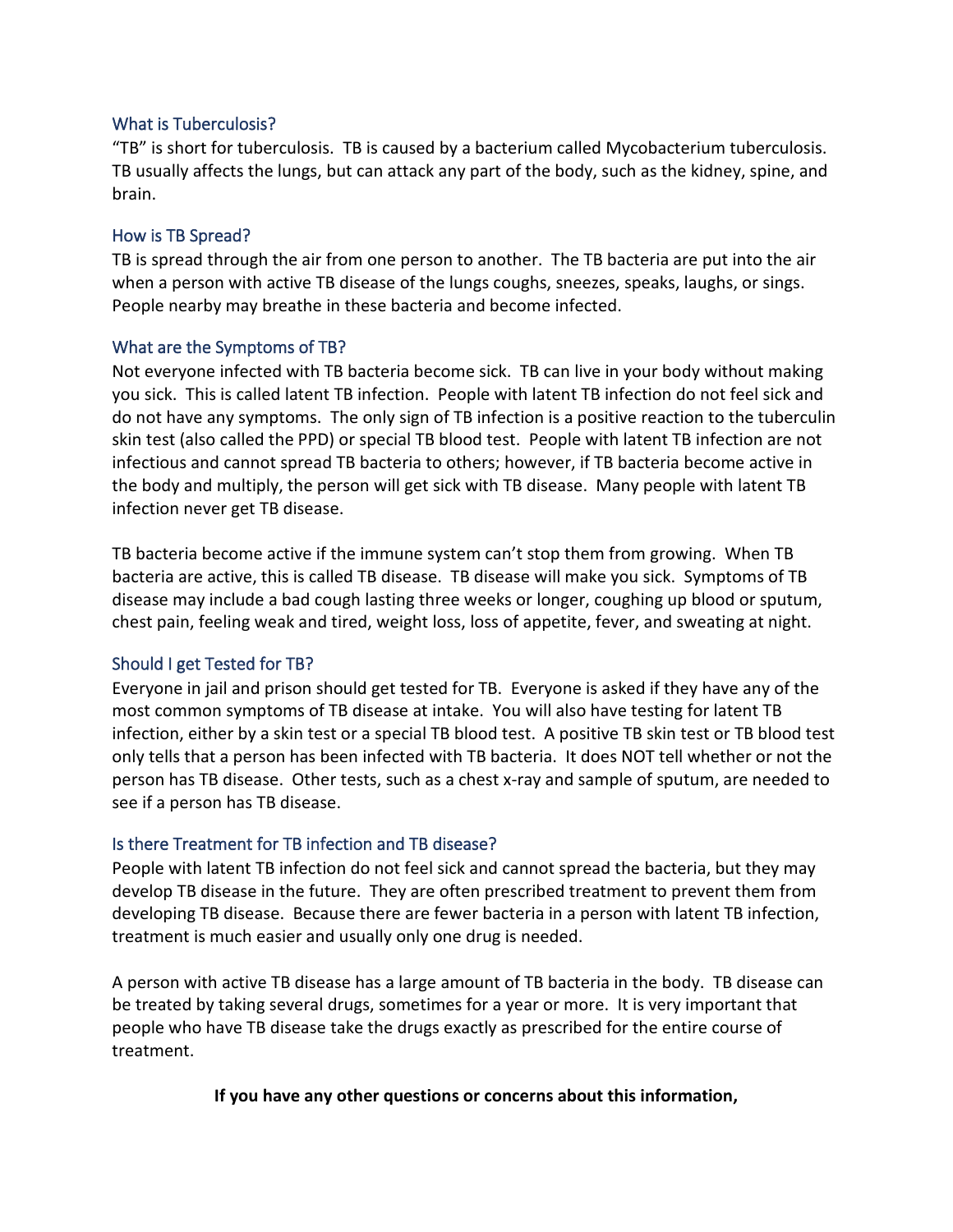**ask your provider or kite the Infection Control Nurse**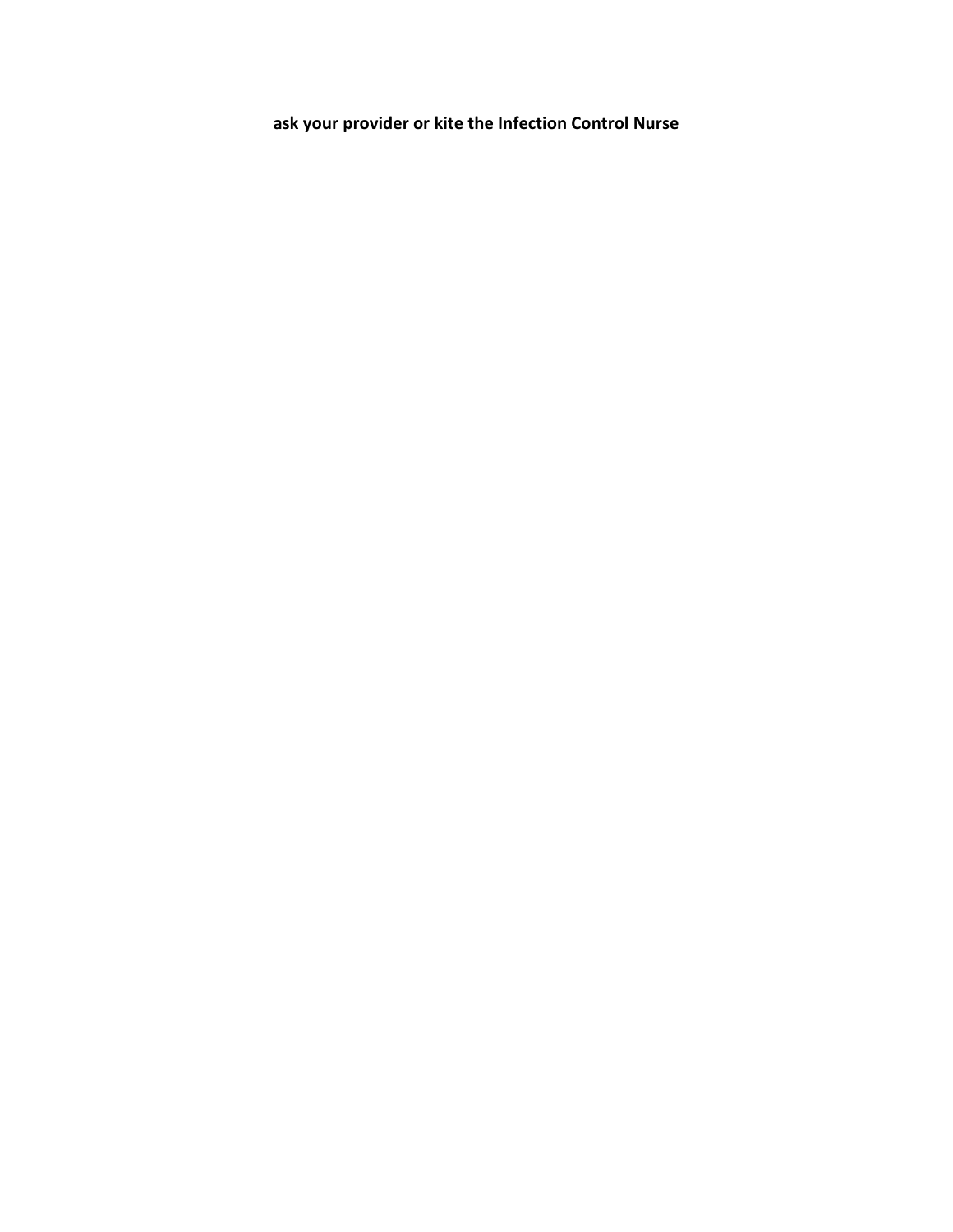## Section VI – Resolving Concerns

**DOC 120.500 Tort Claims by Incarcerated Individuals; DOC 550.100 Resolution Program; DOC 590.500 Legal Access for Incarcerated Individuals.** 

### Resolution Program

The Resolution Program is to serve as an unbiased, internal resolution and appeal system that promotes effective communication between staff and individuals under the jurisdiction of the Department. Having an appropriate administrative avenue for voicing complaints without fear of retaliation is an important element of helping to create safer environments.

The Resolution Program offers access to a process which allows for meaningful communication and the resolution of concerns to produce a fair and just conclusion.

#### How do I file a Resolution Request?

Before filling a Resolution Request, refer to the Resolution Program Manual and follow the directions on how to complete DOC 05-165 Resolution Request. The Resolution Program Manual is available at all facilities, work release locations, and field offices. Following the directions provided will ensure your Resolution Request will meet the criteria necessary to be accepted.

#### Emergency Resolution Requests

Emergency Resolution Requests are for issues that present a threat of death, injury, or disruption to the facility. These requests are to be given to the closest employee for immediate action.

#### Informal Resolutions

A resolution begins with respectful communication. At times, you can find a resolution to your concerns quickly by opening lines of communication with the persons involved. An informal resolution of the conflict is preferable to pursuing a formal resolution. This means individuals are expected to participate in problem-solving by seeking the earliest possible resolution by talking to the persons involved and/or submitting kites, letters, kiosk messages, etc. However, an informal resolution is not required prior to filing a Resolution Request.

To file a formal Resolution Request or to appeal the outcome of a resolution, you must submit a DOC 05-165 Resolution Request to the facility's Resolution Specialist. Specific information regarding how to complete this form is in the Resolution Program Manual, which is available at each facility in the libraries or designated area.

### After Completing DOC 05-165 Resolution Request

• **If you are in a Prison**: Place your Resolution Request in the resolution request drop-box to submit your concern and/or appeal confidentially to your local facility Resolution Program Specialist.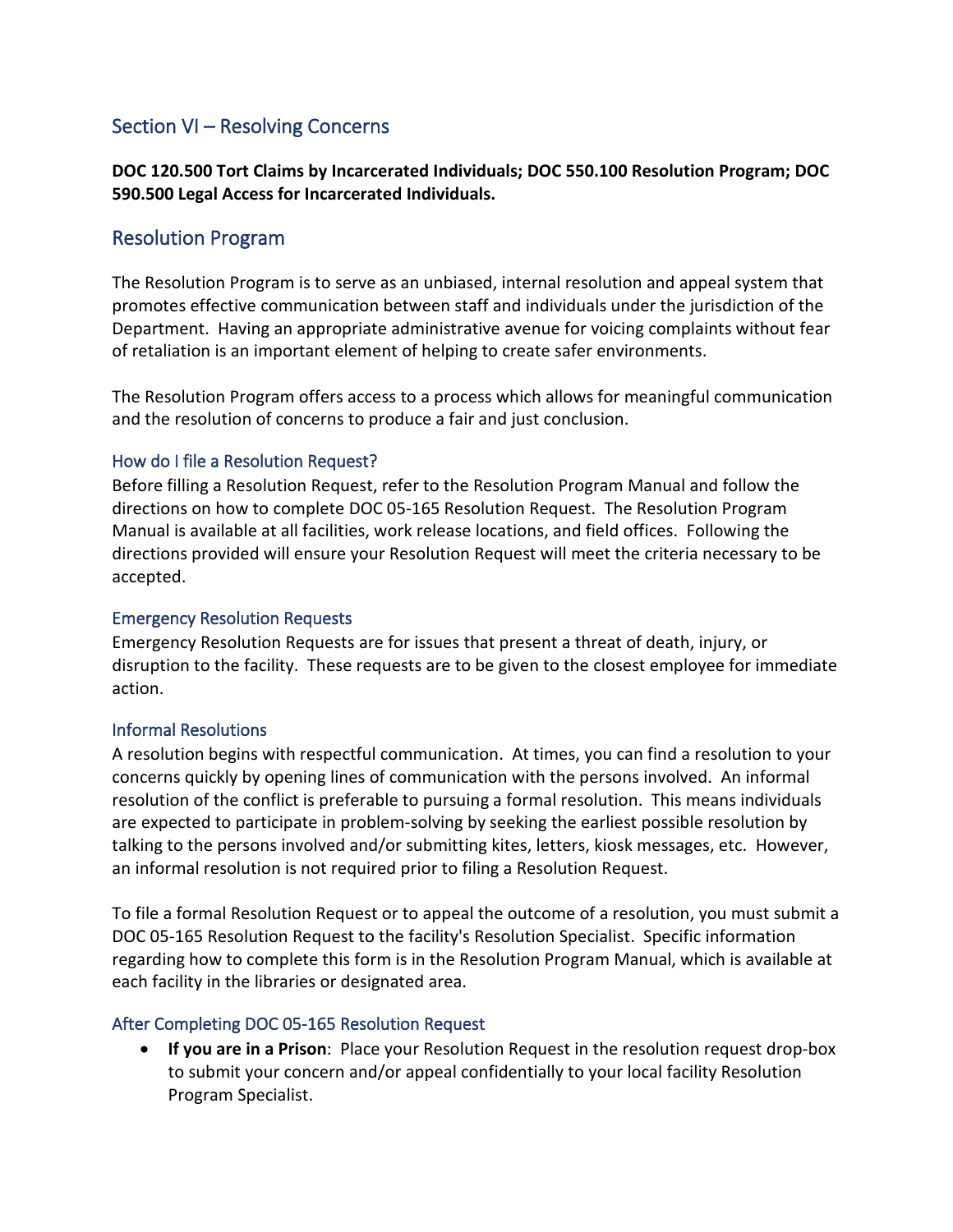- **If you are in a Work Release**: If your location does not have a resolution request dropbox, submit your Resolution Request/appeals to the Community Corrections Supervisor (CCS) or mail to the address below.
- **If you are on Community Supervision**: Submit your Resolution Request/appeals to the CCS or mail it to:

Department of Corrections Resolution Program Unit Attn: Resolution Program Manager PO Box 41129 Tumwater, WA 98501-1129

### Examples of Necessary Criteria for Filing a Resolution Request

- You may only file a resolution on incidents, policy, or procedures that affect you personally and over which DOC has jurisdiction, including actions by employees, contract staff, volunteers, and other incarcerated individuals.
- Resolution requests must be filed within 20 days of the incident.
- Before you submit a Resolution Request, first try to resolve the issue informally using positive and respectful communication.

### Concerns Not Accepted

There are 3 categories of concerns that Resolution Specialists will not accept. This includes issues/incidents with an established appeals/review process, concerns regarding matters outside Department/facility jurisdiction, or those due to program restrictions.

# Prison Rape Elimination Act (PREA) Reports Involving Sexual Assault, Sexual Abuse, Sexual Harassment, or Staff Sexual Misconduct

The Department maintains a zero-tolerance policy regarding sexual assault, sexual abuse, sexual harassment, and staff sexual misconduct. An individual can report a PREA incident by submitting a Resolution Request per DOC 490.800 Prison Rape Elimination Act (PREA) Prevention and Reporting. The request will be forwarded immediately to the applicable authority per the PREA Reporting Process attached to DOC 490.850 Prison Rape Elimination Act (PREA) Response.

**NOTE:** PREA response procedures and investigations supersede the Resolution Program. Allegations or investigations involving sexual assault, sexual abuse, sexual harassment, and staff sexual misconduct will not be accepted or reviewed through the Resolution Program. PREA allegations are not subject to the informal resolution process and there is no time limitation for reporting a PREA incident.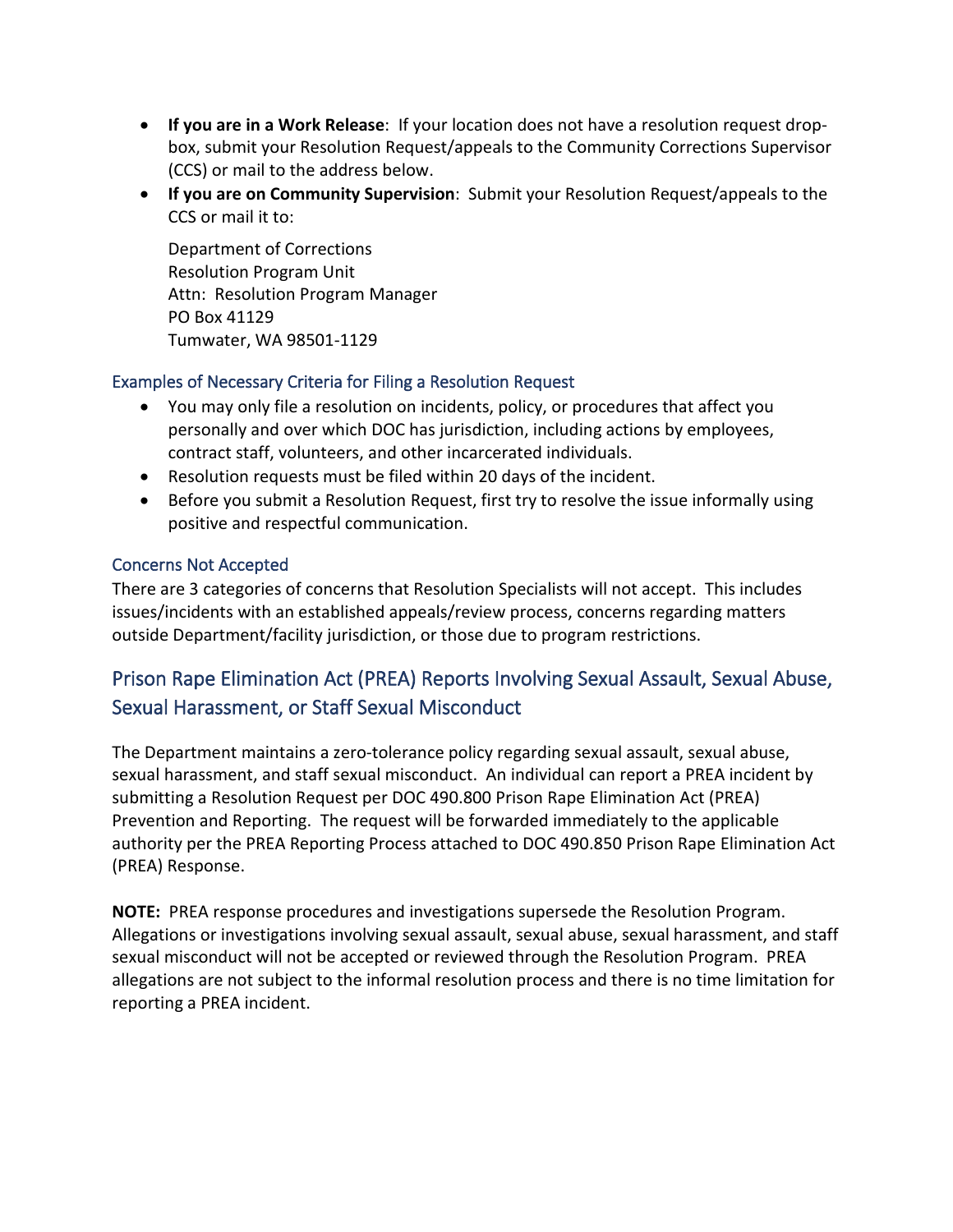## Tort Claims

Department staff and incarcerated individuals are responsible for complying with Department policies and facility instructions regarding the handling of your personal property.

If there is alleged personal property damage or loss, individuals may file a tort claim with the State Office of Financial Management's Risk Management Division. DOC recommends that individuals attempt to resolve such issues with the appropriate facility staff or through the Resolution Program process prior to filing a tort claim.

Individuals should request the SF 210 Standard Tort Claim Form Packet through their counselor. Upon completion of the form, you must send it to the address noted on the claim form.

The Department does not assume responsibility for filing such claims with the State Office of Financial Management's Risk Management Division.

### Legal Access

Law Libraries are located in eight major facilities.

All incarcerated individuals, regardless of language barriers or financial/educational status, will be provided with meaningful access to the courts. Specifically, individuals will be given the opportunity to:

- Communicate with courts and legal counsel.
- Research and prepare legal matters in the following order of priority:
	- o Actions related to their sentence and/or confinement, including county jail time.
	- o Actions related to their civil rights.
	- o Actions related to proceedings in a dependency court.
- Access materials necessary for preparing and filing a legal pleading.
- Purchase and retain personal legal reference books and materials from authorized sources, subject to the property limitations per DOC 440.000 Personal Property for Offenders.
- Obtain free notary services, as appropriate.
- Communicate with family members, friends, and support groups by means of visitation, mail, and/or telephone to obtain assistance in pursuing legal matters.

Priority access to the Law Library may be granted for the above-noted legal matters for the following needs:

- A documented or identifiable court deadline within 45 days of the request.
- Any demonstrated prejudice to a case if access is not obtained.
- An identifiable deadline imposed by court rule or statute including deadlines for appeals or imposed per RCW 10.73.090 or 28 U.S.C. 2244(d)(1).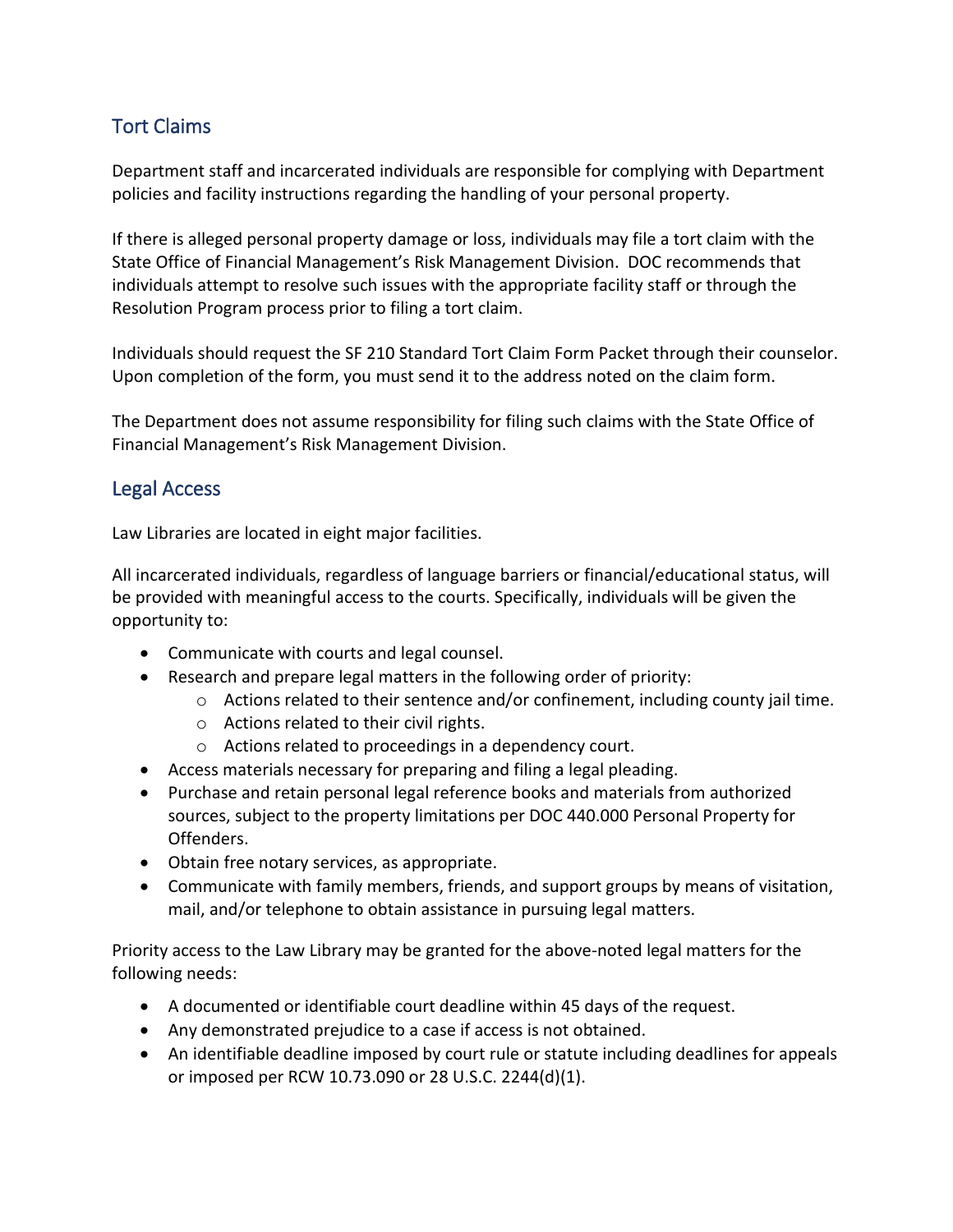An incarcerated individual cannot, under any circumstances, receive any form of favor or payment for the time, efforts, equipment, or materials used in assisting another individual. Anyone found to be in violation of this requirement will be subject to disciplinary action.

All personal legal documents/papers must be retained by the individual(s) directly involved in the legal matter. Any individual found to be in possession of another individual's legal documents/papers is subject to disciplinary action.

Software and headphones will be available in each Law Library to assist visually impaired individuals.

Legal media recordings are only authorized to be sent in when received from one of the following:

- A court, if sending proceedings and other recordings that are submitted as evidence for the current conviction.
- The Prosecuting Attorney, if sending recorded court proceedings that were submitted as evidence in an appellate case.
- Prisons, Community Corrections, or the Indeterminate Sentence Review Board for department hearings.

Legal CDs received from an attorney, public disclosure unit or any other entity are not authorized and will be rejected.

### Contract Attorneys

Contract attorney services are available at major facilities. Eligible incarcerated individuals can request these services through the local process. Additional information can be obtained through your counselor or the Law Librarian.

### Legal Photocopies

Incarcerated individuals may obtain photocopies of their own legal leadings being submitted to the court, opposing party, or opposing counselor in cases regarding current conviction, conditions of confinement including county jail confinement, challenges to the sentence, and/or child dependency. Individuals representing themselves may incur a debt for the abovenoted photocopies if they do not have sufficient funds to pay the required fee at the time of the request. To request photocopies, submit form DOC 19-084 Legal Copy/Indigent Postage/Scanning Request to the Law Librarian/designee 5 business days in advance of any deadlines. Photocopies will be treated as legal mail per DOC 450.100 Mail for Individuals in Prison and will be mailed out immediately.

### Law Library Access

Incarcerated Individuals will have access to the resources of a law library; however, law library staff cannot offer or give legal advice. Law library services vary by facility:

• Major facilities have a law library; hours of access are posted in living units.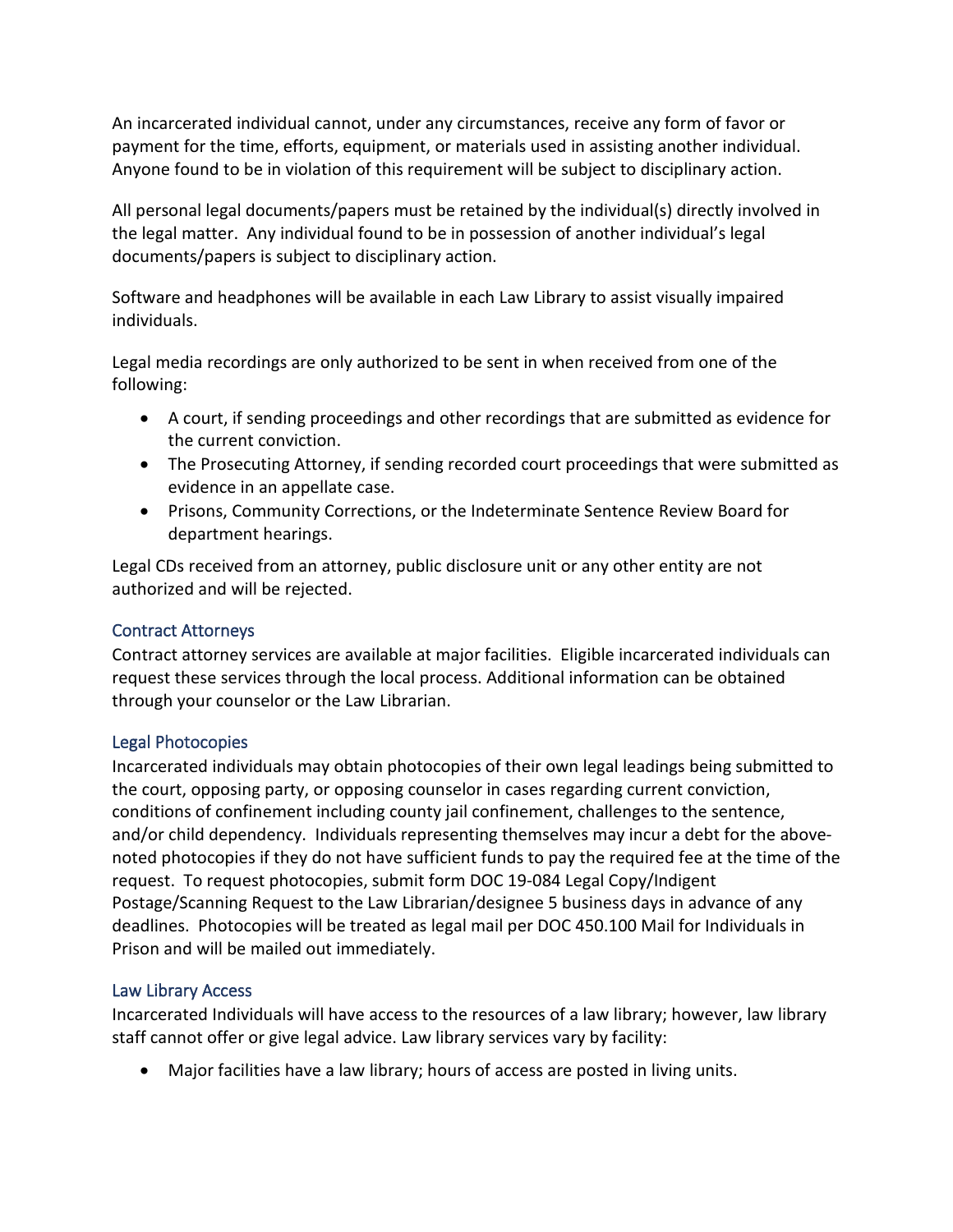• In segregation and intensive management units, individuals must submit a written request for materials from the law library for use within their cell.

### Request for Disclosure of Records

Incarcerated individuals may request to see his/her central file by completing and submitting DOC 05-066 Request for Disclosure of Records to the facility records office. All other requests for public records should be submitted in writing to:

Public Records Officer Department of Corrections P.O. Box 41118 Olympia, WA 98504-1118

# Washington Office of the Corrections Ombuds (OCO)

### About OCO

An independent, impartial public official appointed to receive and investigate citizen complaints against administrative acts of government. An Ombuds is **NOT** an incarcerated person's (or staff) advocate but working to ensure the system as a whole is fair, safe, and rehabilitative.

OCO works to strengthen procedures and practices with the goal of reducing the possibility of actions occurring within the DOC that would negatively impact the health, safety, welfare, and rehabilitation of incarcerated people.

### What OCO can do

OCO can Provide information to incarcerated people, family members, and others regarding the rights of incarcerated people and promote self-advocacy. They receive, investigate, and work to resolve complaints related to adverse actions impacting the health, safety, welfare, and rights of incarcerated people. They monitor DOC compliance with federal, state, and local laws as related to the health, safety, welfare, and rehabilitation of incarcerated people.

### What OCO CAN'T do

OCO can't Investigate an incarcerated individual's underlying criminal conviction or a complaint from a DOC staff member that relates to the staff's employment relationship, unless the complaint is related to the health, safety, welfare, and rehabilitation of incarcerated people. OCO does not:

- Sue DOC (or any other entity)
- Provide financial compensation for any harm
- Demand or enforce staff discipline
- Investigate non-DOC actions (such as a court of another state agency)
- Investigate complaints regarding people who are not in prison or work release (i.e. we do not handle community custody)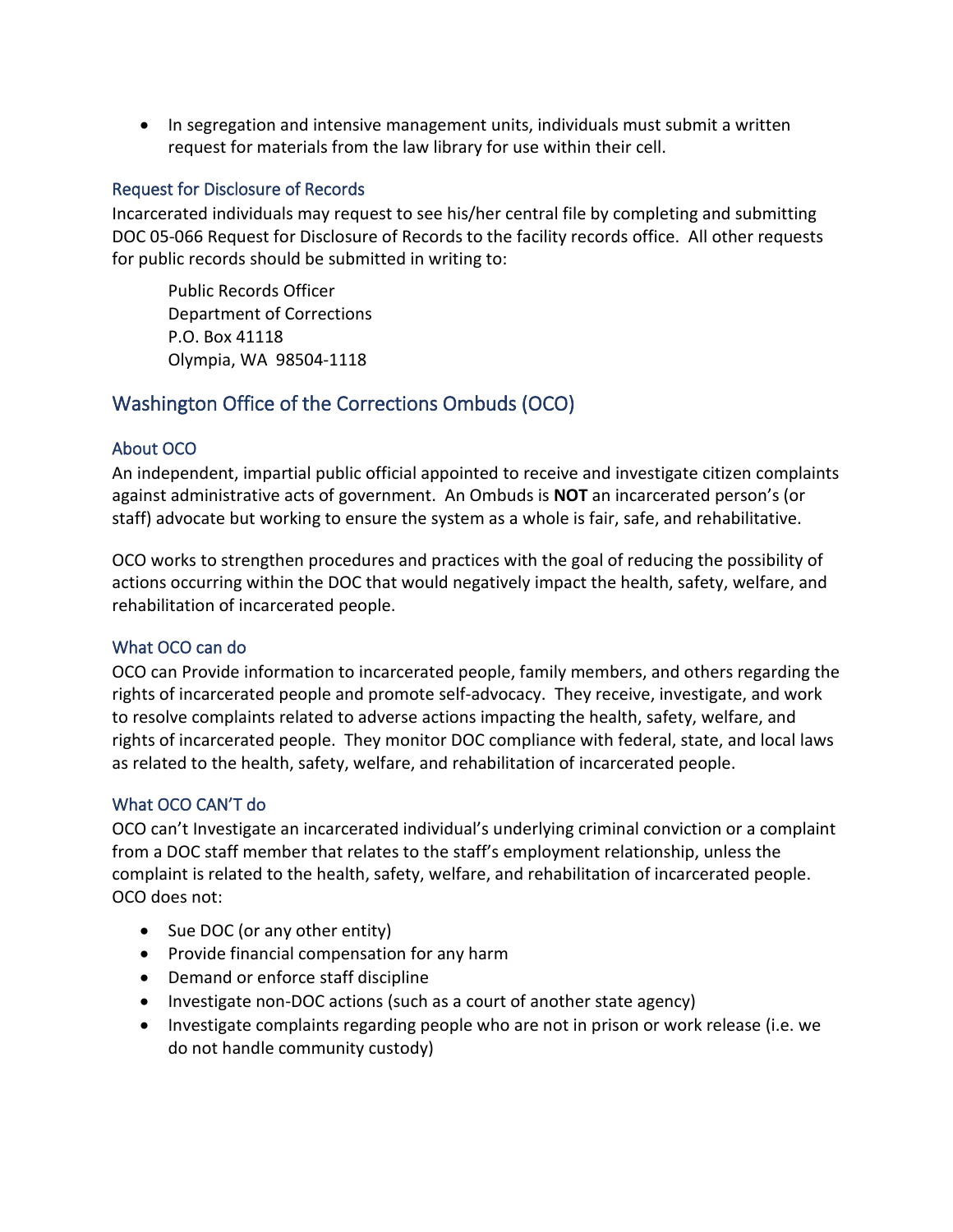#### Contacting OCO

- Call OCO's toll-free, non-monitored hotline from any phone: 360-664-4749
- Fill out our Ombuds Request Form, available at your housing unit, and send it directly to the office:

Washington Office of the Corrections Ombuds 2700 Evergreen Parkway NW Olympia, WA 98505

#### When to file a request to OCO

You do have to "reasonably pursue" the internal resolution process or appellate procedure before OCO will open a case, but you do not need to exhaust the Resolution Process before making contact. For healthcare concerns, OCO requests that you receive at least a Level 1 response; for all other complaints, we request that you take it to at least Level 2, or facility Superintendent response.

#### When a complaint is received by OCO

OCO will review the complaint to ensure it falls within the Ombuds' jurisdiction, including that the person has utilized the resolution/appellate processes first. OCO will review DOC policy and conduct outreach to DOC staff to get an understanding of whether DOC followed policy. Attempt to immediately resolve at the lowest level by contacting DOC staff and working toward a solution.

**Note:** OCO generally cannot impact change where there is insufficient evidence or where DOC is found to be following policy.

#### OCO reports

OCO provides a monthly report with an anonymous summary of all cases closed in the prior month. Individual investigation reports when there are systemic/policy recommendations to be made. Systemic issue review reports including resolution processes, property, etc.

**Note:** The above reports are available on OCO's website, oco.wa.gov, for external persons to access and we are working with JPAY/Securus to upload them to tablets for incarcerated individuals to view.

#### Communication with OCO

Correspondence and communication with the office is confidential. All documents exchanged with DOC are confidential in relation to RCW 43.06C.060.

#### OCO Overview

If you have a problem that you've tried to resolve through the Resolution Program or an appeal, you may call for assistance. We will try to provide guidance to you on next steps or open an investigation ourselves. We cannot force DOC to act, but we can bring attention to concerns and request corrective action. We also provide public transparency and oversight through our reports.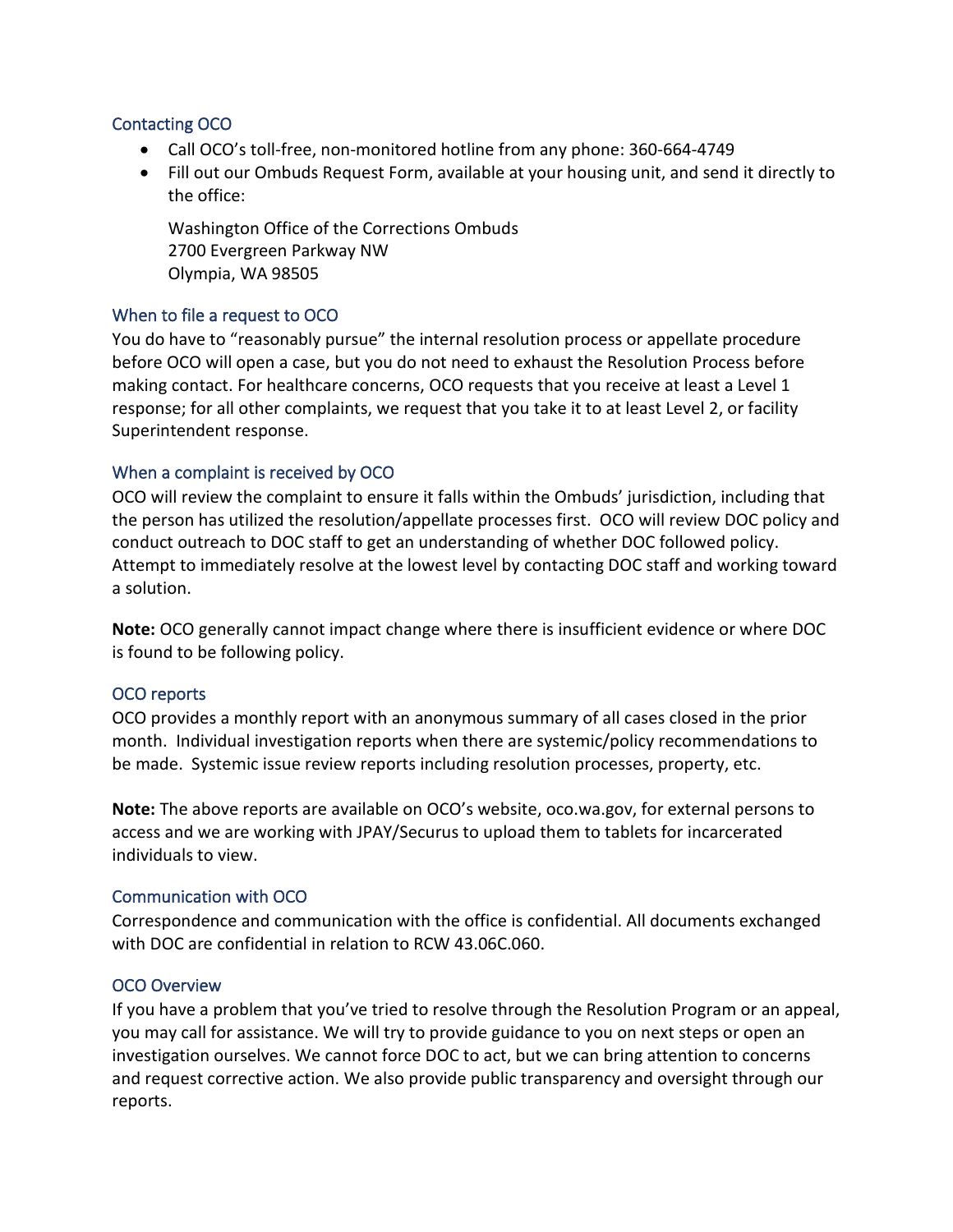## Section VII - Reentry

## Building Safe and Strong Communities through successful Reentry

The mission of the WA DOC Reentry Division is to improve public safety with a key focus on improving lives, reducing recidivism and/or the rate of return to institutions for the first year after release. The WA DOC Reentry Division believes that we can accomplish this by increasing the number of individuals who receive reentry transition preparation services that is directed at resources to successfully transition a person to the community. To Support Successful Reentry, the department has dedicated reentry staff focusing on providing supports in the five domains: social support, housing, employment, education, and healthcare.

Reentry navigation expands resources to begin at reentry planning while you are still incarcerated and provides continuous support as you return to the community. Reentry staff provide a holistic and coordinated approach to bridge available resources both inside prison facilities and out in the community. Development of an individual reentry plan that begins at reception and continues into the community upon reentry is critical for your success.

#### Reentry Navigation

Reentry Navigators provide additional reentry support in developing Individual Reentry Plans (IRP) and coaching for those individuals need the additional support. Reentry Navigators as well as additional staff who focus on reentry planning and needs are available be referrals.

#### Individual Reentry Plan (IRP)

The individual reentry plan as defined in RCW 72.09.270 may be one document or may be a series of individual plans that identify the needs of the individual through reentry into the community that addresses the needs of the individual including education, employment, substance abuse treatment, mental health treatment, family reunification, and other areas which are needed to facilitate a successful reintegration into the community. A plan to maintain contact with the incarcerated individuals' children and family, if appropriate. The plan should determine whether parenting classes, or other services, are appropriate to facilitate successful reunification with the incarcerated individual's children and family. The Individual Reentry Plan was developed to assess the individual needs during the 3-reentry phase (Institution, Transition and Community).

#### Reentry Portfolio

Portfolio envelopes will be provided at reception and provide a safe place to store important documents to include Individual Reentry Plan, education achievements, certifications, employment, work experience, skills, and any training received prior to and during incarceration.

#### Release or Transfer Plans

This is the plan that initiates the home investigation for release or transfer.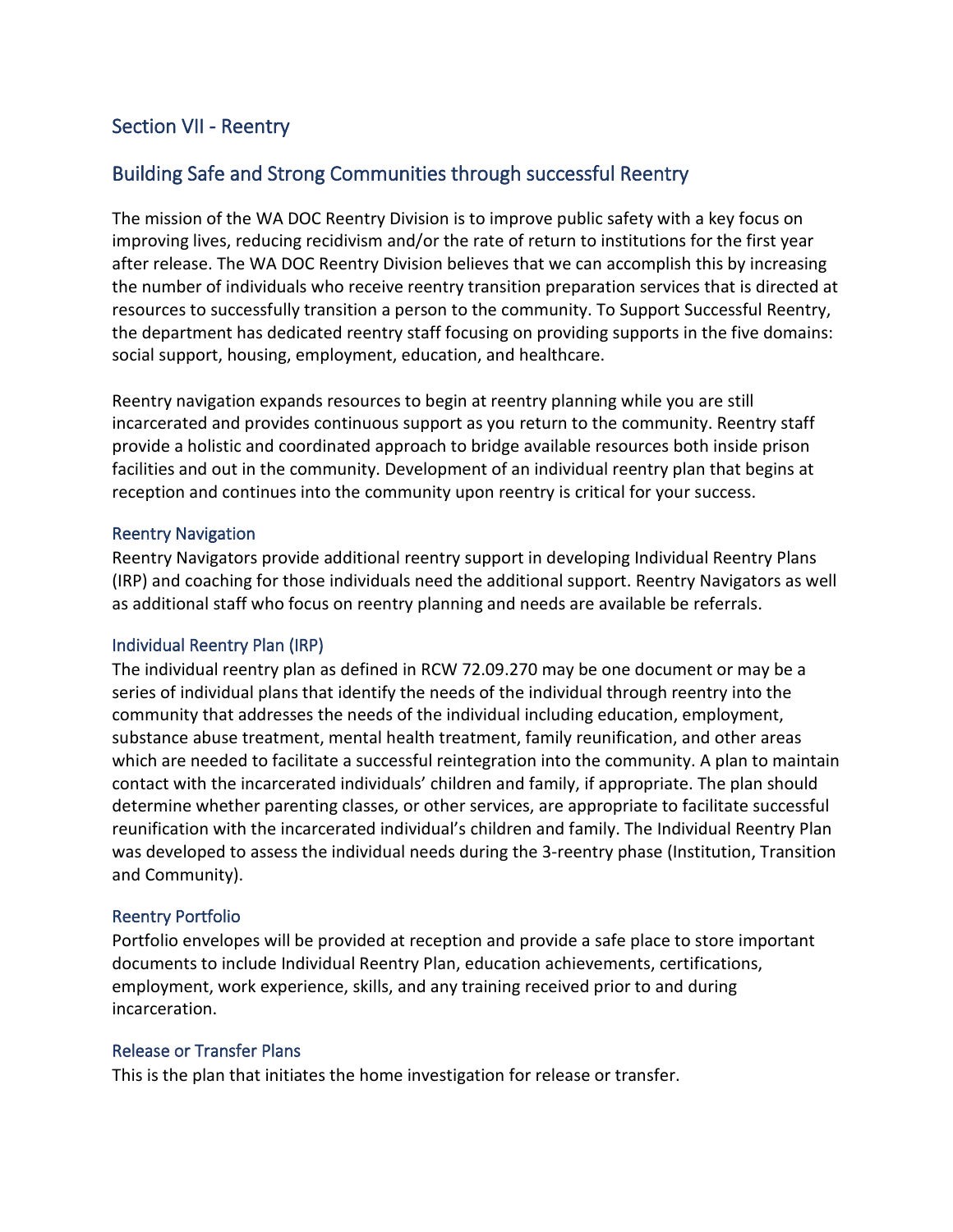- Offender Release Plan (ORP) This is the plan used to initiate home investigations if you are releasing to community supervision and is completed electronically by your classification counselor or by corrections specialist staff if you are on partial confinement.
- Electronic Home Monitoring (EHM) Screening You may be referred for partial confinement on electronic home monitoring through the Community Parenting Alternative or Graduated Reentry If you are eligible. If you are referred for partial confinement, there is an electronic home monitoring screening form that is used to initiate the home investigation for your transfer.

#### Continuous Case Plan

The DOC continuous case plan uses evidence-based principles and practices including assessments, formal and informal interventions, collaborative input, and file materials to address safety, accountability, and provide responsivity to promote individual success and reduce recidivism.

#### Custody and Facility Plans

The purpose of a facility plan is to develop a plan that will help guide you through your incarceration. This plan will set expectations for your specific programming needs, including the priority and timing of these programs.

#### Essential Needs Checklist

This checklist identifies the immediate needs the individual has for the first 72 hours after release/transfer to the community.

### Obtaining a State ID/ Social Security Card prior to release

Please work with your classification counselor/case manager to submit the required forms and documentation to apply for your State ID card and your replacement social security card.

You are eligible to apply for a Washington State ID card up to one year prior to your planned release or transfer to partial confinement. If you are a United States Citizen, you may request a replacement social security card within 180 days to your planned release or transfer to partial confinement.

Identification and social security cards received by the Department will be placed in your central file and provided to you upon arrival at a Work/Training Release Center, placement on electronic home monitoring, or release to the community.

#### Voter Registration

RCW 29A.08.520 Felony Conviction-Provisional and permanent restoration of voting rights.

Upon your release to the community or transfer to a Work/Training Release Center, you are eligible to register to vote. You will need to ensure your voter registration is complete. Please